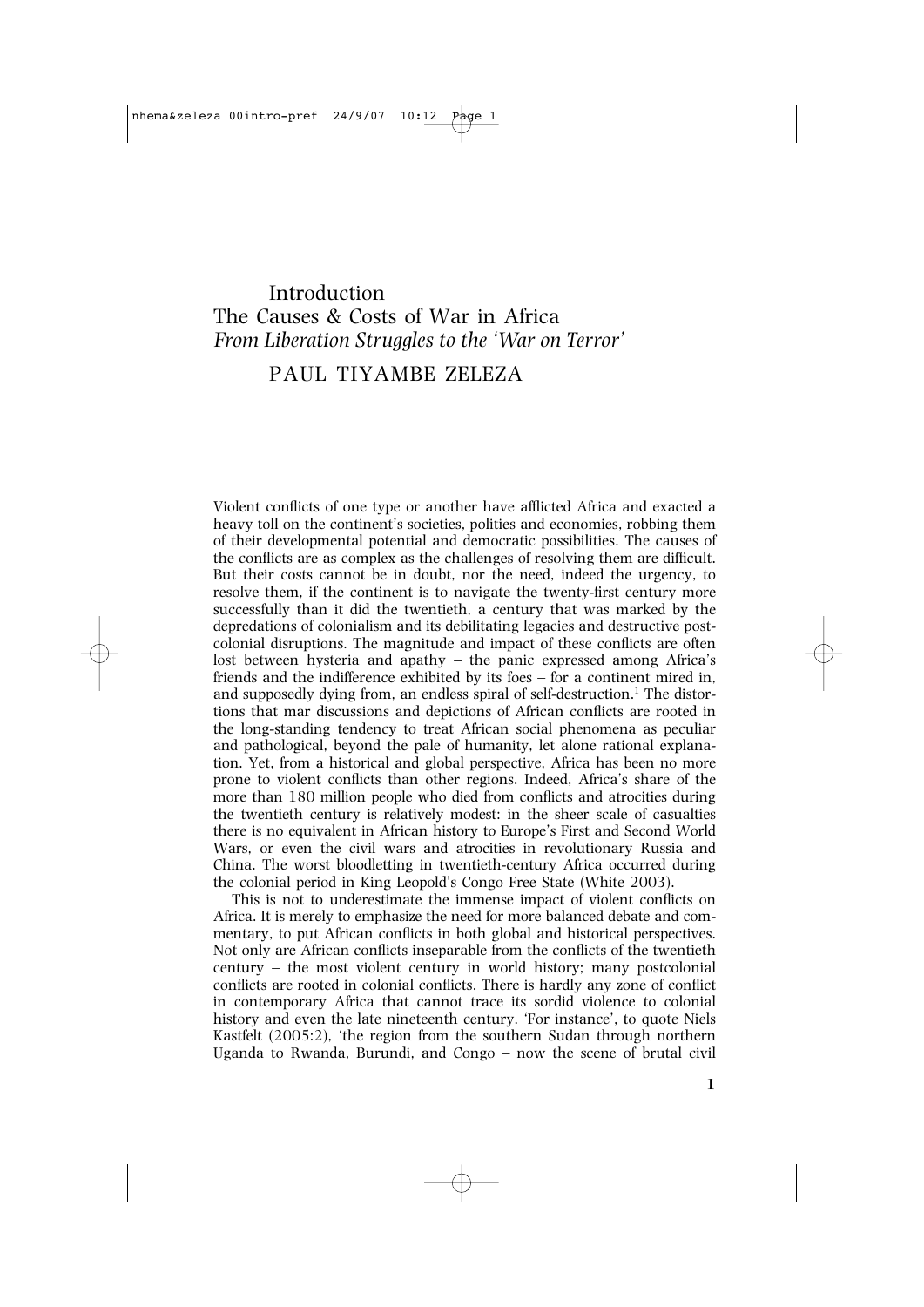wars and genocide – has a long history of colonial violence in the form of slave trading, slave labor, plantation labor, plantation terror and a violent gun culture which all have to be taken into account when explaining the contemporary situation.' Thus, it cannot be overemphasized that African conflicts are remarkably unexceptional: they have complex histories; they exhibit multiple and multidimensional causes, courses and consequences.

The papers in this two-volume collection seek to advance our understanding of African conflicts by going beyond the conventional and fashionable analyses of Africanist scholarship, often inflected with, if not infected by, Afropessimism, or the simplistic stereotypes conveyed in the Western media that are infused with Afrophobia. The first volume examines the causes and costs of violent conflicts in Africa, and the second focuses on the challenges of conflict resolution and post-conflict reconstruction. Combining sophisticated theoretical insights and rich empirical details, the authors, collectively, illuminate the forces and factors that generate violent conflicts and the effects that these conflicts have on socioeconomic development, political stability, democratic freedoms, human rights, cultural progress, and even environmental sustainability. There can be no singular explanation for or solution to Africa's conflicts. At best, one can only say that these conflicts are rooted in the complex constructions and conjunctures of Africa's political economies, social identities, and cultural ecologies as configured out of specific local, national, and regional historical experiences and patterns of insertion into, and engagement with, an everchanging world system. In so far as the causes of the conflicts are multiple in their dynamics – internal and external, local and transnational, economic and political, social and cultural, historical and contemporary, objective and subjective, material and ideological, concrete and emotive, real and rhetorical – the strategies for managing and resolving them can only be multidimensional. This collection of essays is as strong in unraveling the sources of violent conflict in postcolonial Africa as it is in unveiling the various conflict resolution mechanisms that have been tried across the continent, and in showcasing the successes and failures of several post-conflict reconstruction efforts. Its strength lies in the sobriety and seriousness of its analysis and the solutions proffered that transcend the facile observations often encountered in the academic literature and popular media.

This Introduction is divided into three parts. First, I provide a broad historiographical survey of the typologies of wars in Africa in which I distinguish between five types, namely, what I call imperial wars, anticolonial wars, intra-state wars, inter-state wars, and international wars. Second, I look at the current US 'war on terror', its causes, its connections with Africa's other wars, and its unfolding consequences for the continent. Third, I examine the political economy and cultural ecology of war, singling out the political and structural dynamics of African wars, their economic and social dimensions, gender inflections and implications, their transnational and imperial contexts, and their costs and consequences, subjects on which the chapters in this volume concentrate. In the conclusion, I briefly explore other critical aspects of African wars, especially the generational, religious and diasporic dimensions of these wars.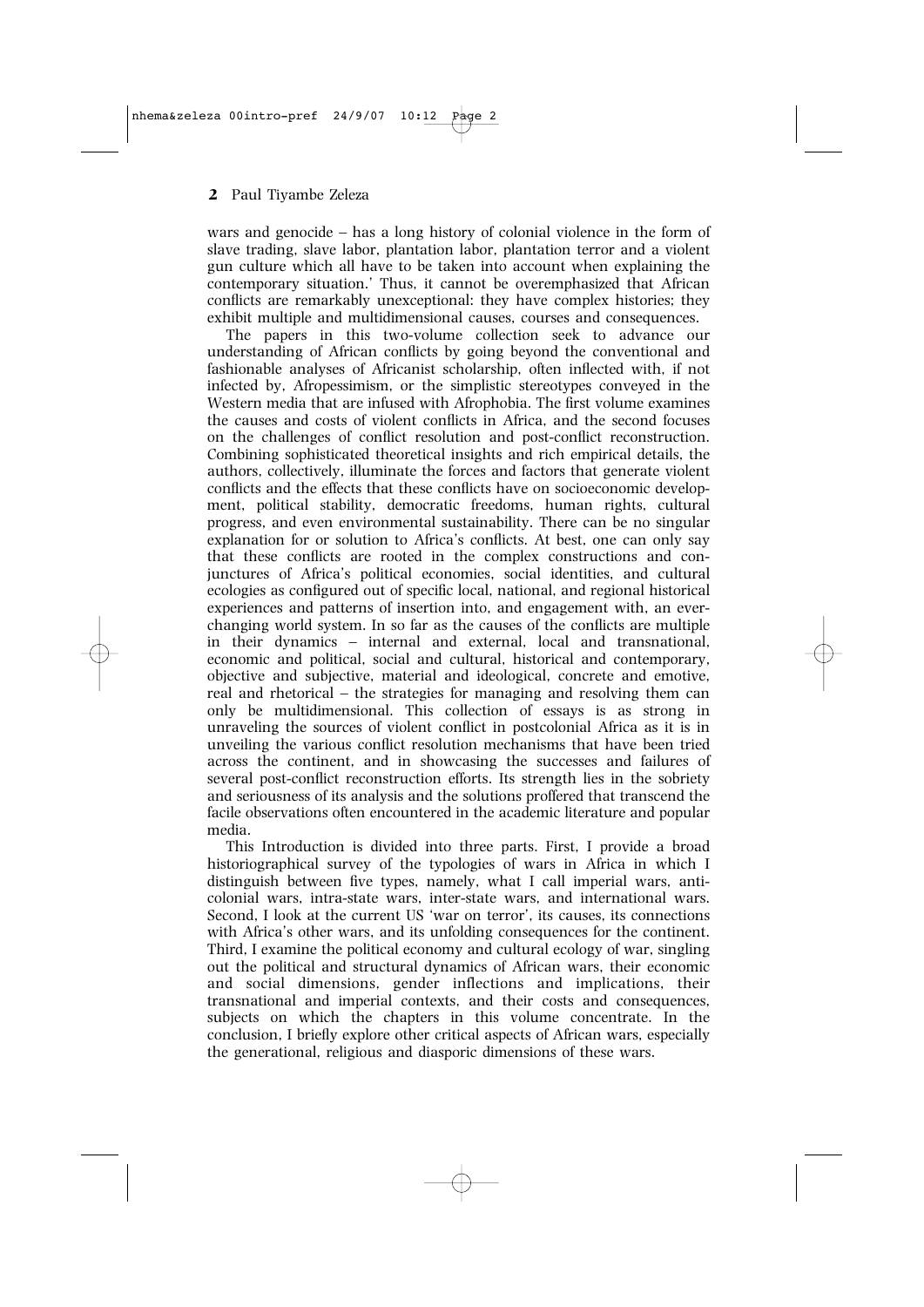### Typologies of War in Twentieth-Century Africa

During the twentieth century Africa was ravaged by wars of one type or another. Some of them, especially the liberation wars, were part of the momentous mission to remake African societies, to regain Africa's historical agency so cruelly seized by Europe through colonialism. At the dawn of the twenty-first century Africa, is faced with a new form of war even as it desperately seeks to quench the wars of the last century. This is the US-led 'war on terror', a crusade that knows no spatial or temporal bounds, spares no expense, leaves a trail of wanton destruction, and wreaks havoc on the infrastructures of global order, development and democracy. To date, two governments have been toppled, the Taliban in Afghanistan and Saddam Hussein's regime in Iraq, by savage wars of conquest reminiscent of the wars of colonization of a bygone era.

Africa's wars since the late nineteenth century can be differentiated in terms of their causal factors and dynamics, spatial scales and locations, temporal scope and duration, composition of perpetrators and combatants, military equipment and engagements deployed, impacts on military and civilian populations, and consequences on politics, the economy, society, the environment, and even on cultural structures and mental states as mediated and filtered, as all social processes and practices are, through the enduring and hierarchical inscriptions of gender, class, age, ethnicity, and sometimes race and religion. Each of these dimensions could be singled out for analytical and classificatory purposes. In this essay, I distinguish between five types of wars, basing the distinction primarily on their political thrust and ideological tendencies: imperial wars, anti-colonial wars, intrastate wars, inter-state wars, and international wars.<sup>2</sup> It cannot be overemphasized, however, that in reality there are close and complex interconnections between these wars. Nevertheless, the classification does have heuristic value. According to this schema, the 'war on terror' is not new; it exhibits various characteristics of four of the five typologies, especially imperial and international wars.

For each of these typologies further subdivisions can be made. Three main forms of imperial wars can be identified in twentieth-century African history. The first two, the First and Second World Wars, were fought when much of Africa was still under colonial rule. African involvement in the two wars consisted, first, of providing troops, second, of serving as a theatre of war, and third, of the mobilization of production for the war effort. Hundreds of thousands of people from the colonies were conscripted into colonial armies or incorporated into metropolitan armies to fight on behalf of their imperial power against the other European powers, and, in the case of the Second World War, against imperial Japan as well. During the First World War parts of East and West Africa served as important theaters of war, while North Africa was a crucial combat zone during both wars. Colonial production, extraverted and coercive as it already was, was ruthlessly reorganized to produce record amounts of primary agricultural and mineral commodities for the imperial armies and economies. All in all, Africa made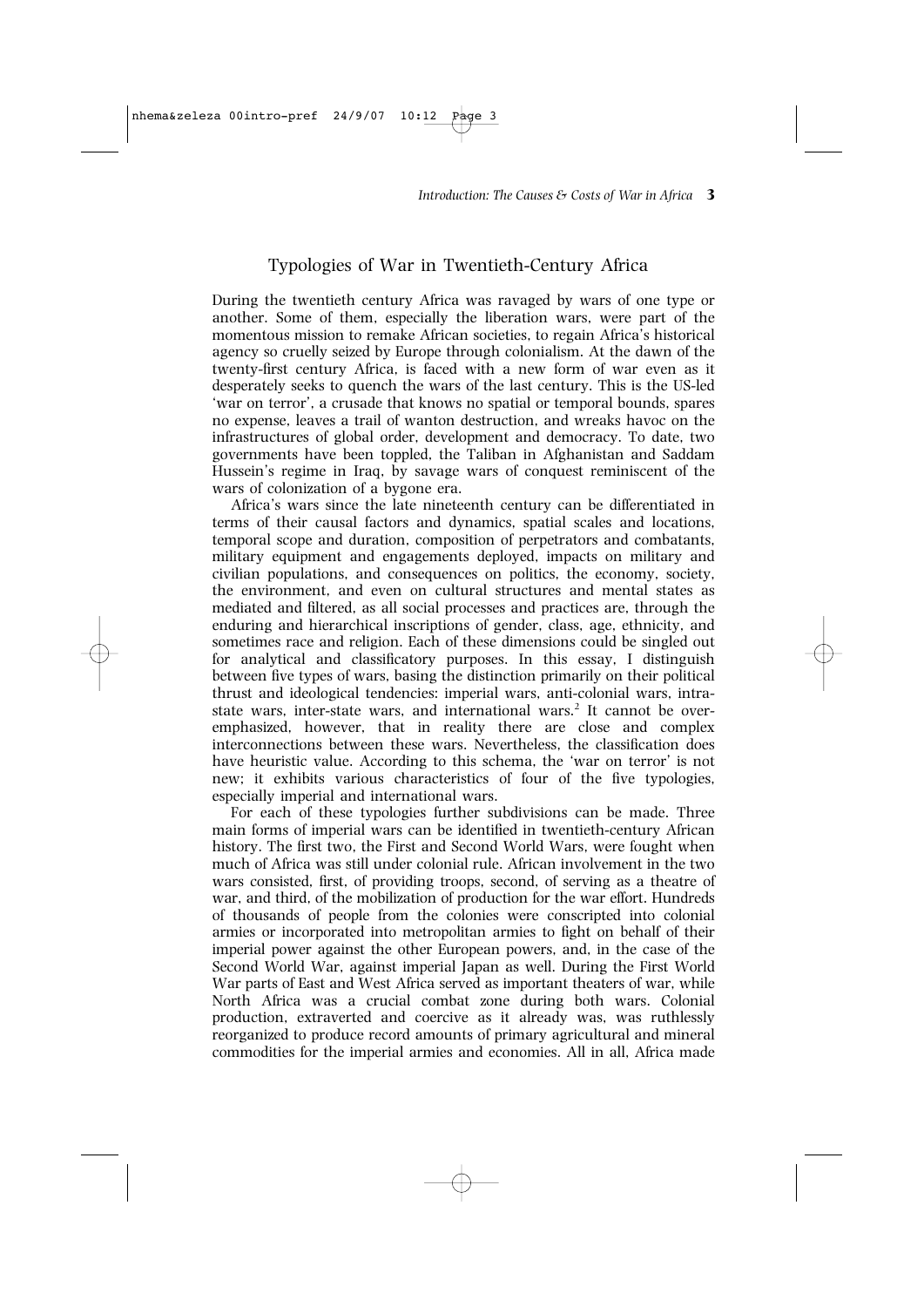massive contributions to the two world wars at the expense of its own development, although the wars created the conditions and contradictions that galvanized anti-colonial nationalism (Page 1987, 2000; Miller 1974; Osuntokun 1979; Kerslake 1997; Killingray and Rathbone 1986; UNESCO 1985; Sainsbury 1979; Oberst 1991; Akurang-Parry 2002a, 2002b).

The Cold War constituted the third imperial war of the twentieth century in which Africa was implicated directly and indirectly, ideologically and militarily, politically and economically. It started when most African countries were still under colonial rule, but heated up during decolonization and after independence. This may have been a Cold War for the superpowers and their key allies in NATO and the Warsaw Pact, but it generated hot proxy-wars in many parts of the global South, especially in a postcolonial Africa desperately trying to forge nation-states out of the cartographic contraptions of colonialism and to rid itself of the last vestiges of colonialism in the settler laagers of Southern Africa. From the Congo to the Horn of Africa to Southern Africa, the Cold War fomented or facilitated destructive wars and conflicts (Kalb 1982; Issa-Salwe 2000; Percox 2004; Noer 1985; Borstelmann 1993; Harbeson and Rothchild 1995; Munene et al. 1995; Akinrinade and Sesay 1999; Oyebade and Alao 1998; Gordon et al. 1998).

In fact, Mahmood Mamdani (2004) claims, it was in Africa that the US strategy of proxy-war to 'roll back', not simply 'contain', radical states, was first concocted with the formation of what he calls Africa's first terrorist organization, RENAMO in Mozambique, which was bankrolled by racist Rhodesia and later apartheid South Africa and received American political support. Soon, the RENAMO model was exported to Nicaragua where the Contras were set up. It all culminated in the attempted 'rollback' of the Soviet empire itself in Afghanistan. It was then that the process began of ideologizing war as religious and privatizing it through the creation of a global network of Islamic fighters who would later come to haunt the US. Thus, while the Cold War may have created auspicious conditions for, and even accelerated, decolonization and enabled African states to gain international influence by manipulating superpower rivalries, the developmental, democratic and humanitarian costs of the wars it engendered or aggravated were extremely high, and persisted even after the collapse of the Soviet Union in 1991. Indeed, it could be argued that the current US 'war on terror' is a direct outcome of the late Cold War.

Anti-colonial wars can be subdivided into two groups. To begin with, there were wars waged *against* the colonial conquest itself, that were later followed by wars of liberation *from* colonial rule. The first set of wars involved both conventional and guerrilla wars against invading imperial armies that often contained African troops from other territories or communities within the territory already brought to colonial heel. On the whole, strong centralized states tended to wage conventional wars and after their defeat embark on guerrilla war, while smaller and weaker states or acephalous societies resorted to guerrilla warfare from the beginning. Examples of this abound across the continent and are well illustrated in the case of West Africa and Southern Africa where colonial conquest lasted for decades (Crowder 1978; Ranger 1967; Isaacman 1976; Boahen 1990). As is well known, only Ethiopia managed to win decisively against the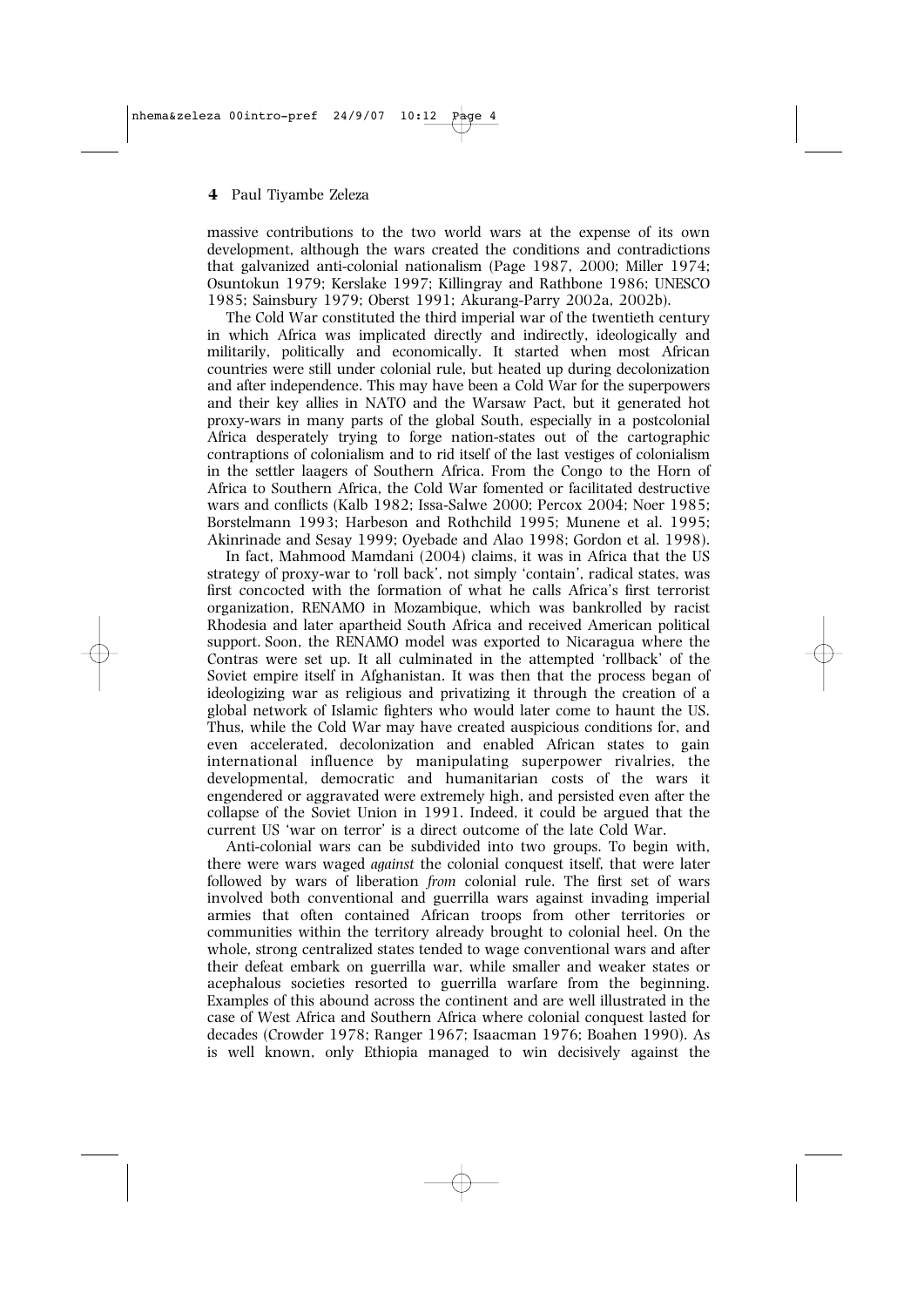European invaders to retain its independence, although in 1935 Mussolini's fascist Italy returned to avenge the defeat of 1896 and redeem its lost imperial glory, and brutally occupied the country for six years (Dilebo 1996; Milkias 2005). The wars of conquest – pacification they were called in the self-serving and sanitized rhetoric of empire – exacted a heavy demographic price, which, when combined with the predations of primitive colonial accumulation, most graphically and grimly illustrated in King Leopold's genocidal 'red rubber' tyranny in the Congo that slaughtered 10 million people (Hochschild 1998), led to the deaths of many millions of people and spawned such vast dislocations that some medical historians have called the years between 1890 and 1930 'the unhealthiest period in all African history' (Patterson and Hartwig 1978: 4).

The wars of liberation, often triggered by the obduracy of settler minority regimes supported by the Western powers in defence of global wealth and whiteness, against appeals of common sense and decades of peaceful protests by the colonized, also exacted horrendous costs. The brutal story and statistics from Algeria are well known – more than a million dead (Horne 1978; Talbott 1980; Shepard 2006; Alexander et al. 2002; Maran 1989). Angola and Mozambique have their own tragic tales to tell of horrendous liberation wars and atrocities perpetrated by fascist Portugal aided by NATO (Marcum 1969–78; Harsch and Thomas 1976; Davidson 1972; Birmingham 1992; Cann 1997). So do Zimbabwe where a protracted guerrilla war was fought under the delusionary obstinacy of Ian Smith's regime (Ranger 1985; Lan 1985; Kriger 1992; Ellert 1993; Bhebe and Ranger 1995, 1996), and Namibia under the illegal usurpation of apartheid South Africa (Herbstein and Evenson 1989; Leys and Saul 1995; Namhila 1997; Emmett 1999). And that beloved country itself, South Africa, trapped longer than any in murderous racial fantasies, was rendered increasingly ungovernable by civil unrest and guerrilla attacks that led to the demise of apartheid in  $1994$ <sup>3</sup> Even Kenya's war of national liberation – dubbed Mau Mau by the colonialists – that was once seen as less ferocious than the liberation wars of Southern Africa, now appears to have been waged with a staggering level of imperial viciousness; some 1.5 million people were detained, a far cry from the official figure of 80,000 (Elkins 2005).

The anti-colonial wars were protracted and brutal; in some cases hardly a generation passed before wars against colonization turned into wars from colonialism. These were defensive, unavoidable wars, waged at enormous cost in African lives and livelihoods, driven by the desire to maintain or regain political autonomy, the precondition for establishing the social contract of democracy, the political culture of human rights, and the economic possibilities of development. While these struggles liberated African societies from colonialism, in many cases they left a lasting legacy of conflict that, sooner or later, festered and erupted into vicious postcolonial conflicts, as happened in Algeria in the 1990s (Martinez 2000; Volpi 2003) and in postcolonial Angola and Mozambique where UNITA and RENAMO served as 'apartheid's contras', as William Minter (1994) calls them (also see Ciment 1997; Ekwe-Ekwe 1990; Dinerman 2006). Indeed, the unfinished business of liberation is at the heart of the current crisis and conflict in Zimbabwe (Hammar et al. 2003; Carmody 2001; Campbell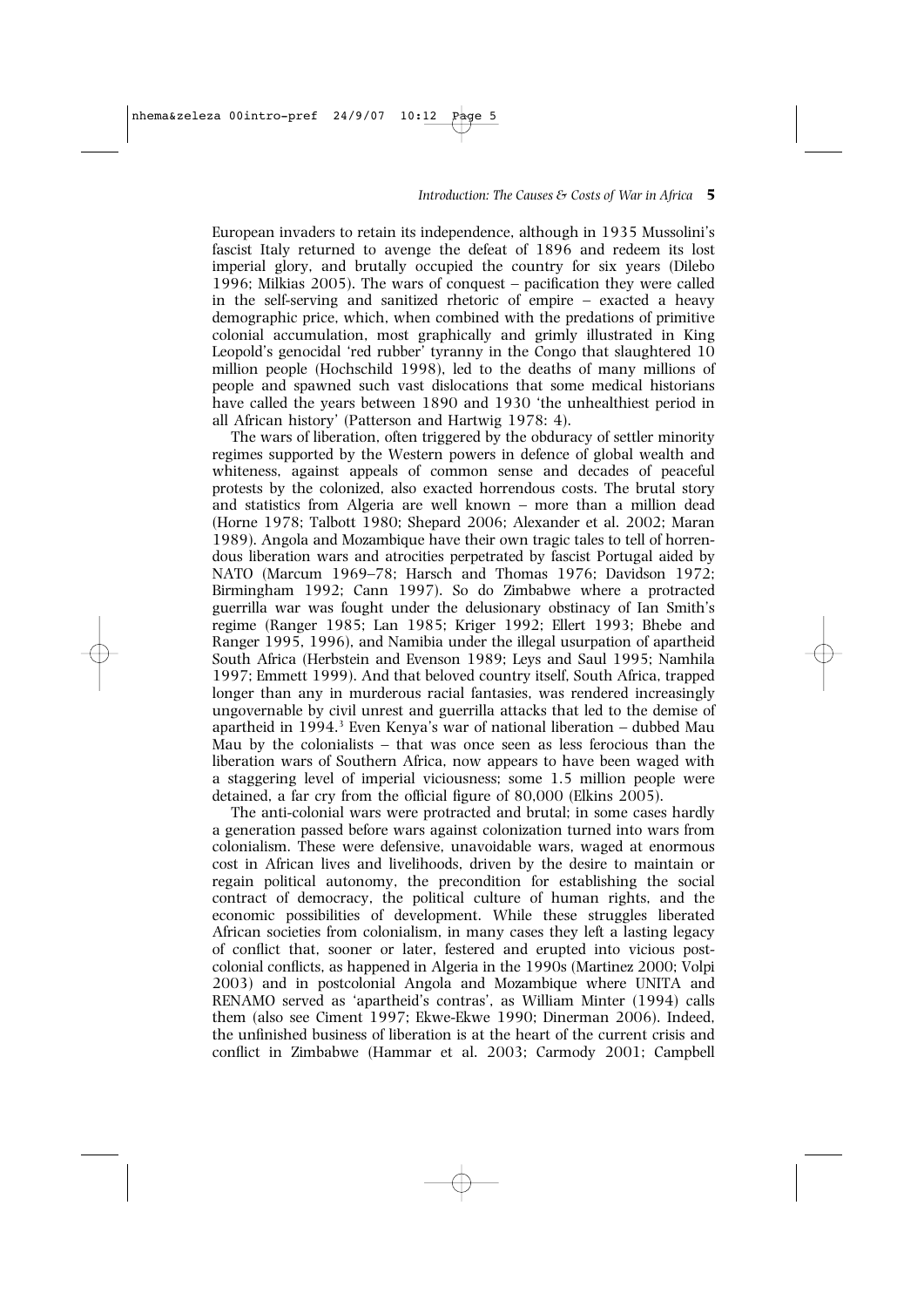2003), not to mention other countries in the region, including South Africa where high levels of violence persist and struggles are raging for the future of the country and the soul of the ruling ANC (Melber 2003; Gumede 2005; Gordon 2006). It is also important to remember that Africa's anti-colonial wars, which helped to bring to an end the 'age of empire' transformed European and world history. For example, the crisis engendered by the Algerian war ushered in the Fifth Republic in France and decolonization in Mozambique and Angola liberated Portugal itself from four decades of fascism. Thus, by dismantling the colonial empires and undermining the architecture of imperial racism, Africa's liberation wars encouraged Europe to 're-humanize itself', in Ali Mazrui's (2003: 21) memorable phrase

Unfortunately, independence brought little respite from the ravages of war for people in many countries. The instabilities and insecurities of postcolonial Africa are rooted in the political and cultural economies of both colonialism and the post-independence order itself that are latched on to the shifting configurations and conjunctures of the international division of labor, especially the legacies and challenges of state-making and nation-building, on the one hand, and the struggles over underdevelopment, dependency, and sustainable development, on the other; how to establish modern societies that are politically, economically and technologically viable in a highly competitive, unequal and exploitative world. The diversities of Africa's nation-states, the fact that they are almost invariably multi-ethnic, multi-religious, multilingual, and multi-cultural in the midst of relatively high levels of material poverty and uneven spatial and social development, and have until recently been dominated by authoritarian and corrupt governments, created a combustible mix that periodically erupted into open conflict and warfare. At the heart of all these conflicts and wars are struggles over power and resources: power cohered around the state and its governance structures, developmental capacities, delegative practices and distributional propensities, and resources in terms of their availability, control and access. Resources may be abundant or scarce, and either condition can be a source of conflict, depending on the organization and patterns of control and access. Control can be articulated in binding legal or flexible customary terms, embodied in community, corporate or state entities, and it might imply exclusionary or open access. The mediations of access include the trinity of contemporary analytical discourse – class, gender, and ethnicity (race in the global white North) – to which we have to add, at least in the African context, the constructions and identities of religion, region and generation. The regimes of access are further characterized and affected by gradations or scales of limitation.

It is obviously not possible in an introduction to give an extended account of Africa's postcolonial wars, except to point out that they have taken two major forms, intra-state and inter-state wars. Each in turn can be further subdivided. In terms of their objectives, we could distinguish six types of intra-state wars: secessionist wars, irredentist wars, wars of devolution, wars of regime change, wars of social banditry, and armed inter-communal insurrections. By secessionist wars I refer to wars fomented by groups or regions that seek to secede from the postcolonial polity and establish an independent nation-state. The most famous example is that of the secession of the Igbo-dominated provinces in south-eastern Nigeria that proclaimed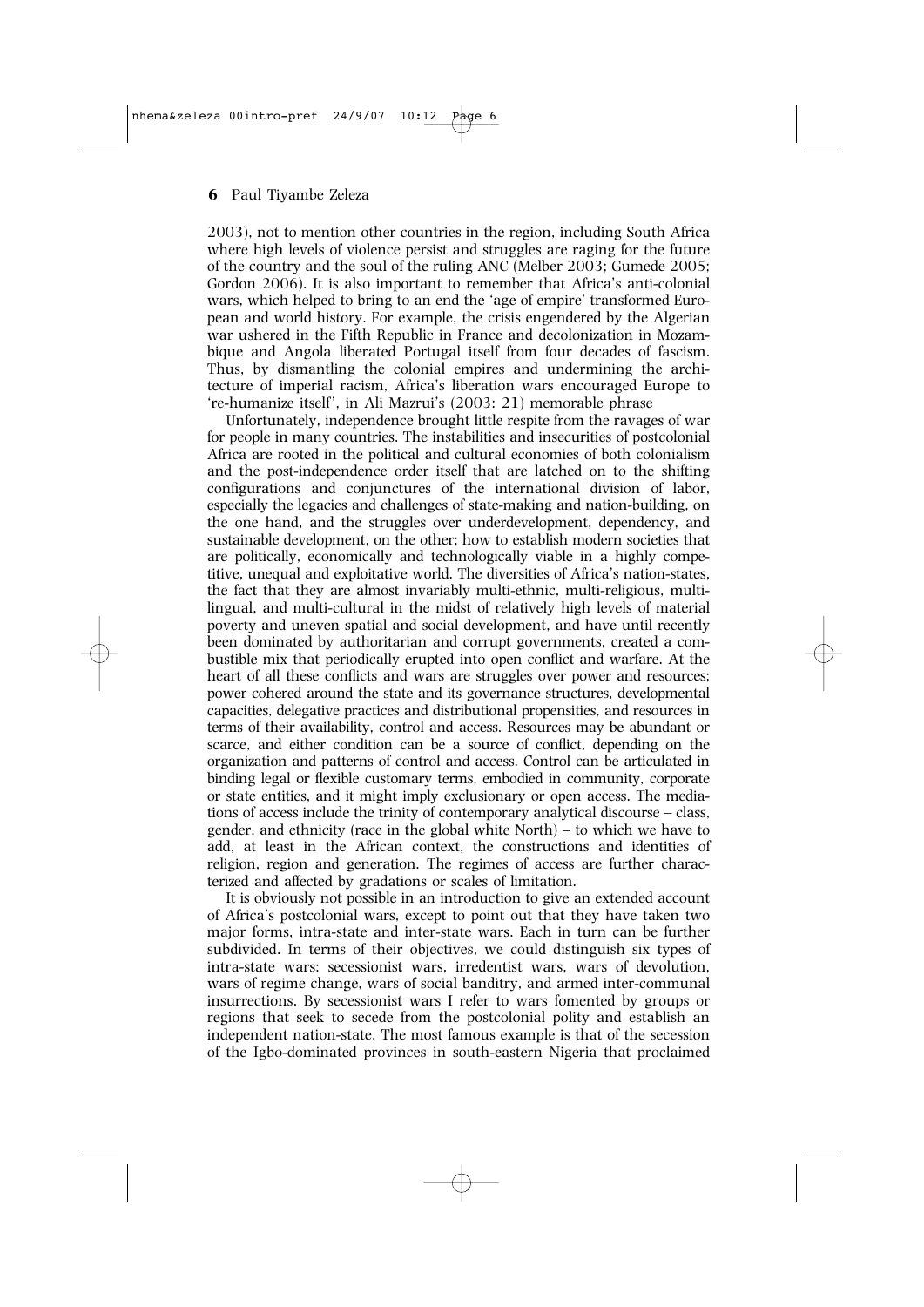an independent republic of Biafra, which triggered the civil war that cost Nigeria dearly in terms of the numbers of people who died – up to a million – not to mention the destruction of material resources and the social and political capital of inter-ethnic and inter-religious relations, national cohesion, and democratic governance (Harneit-Sievers et al. 1997; Okocha 1994; Oyeweso 1992).

Irredentist wars are generated when a group in one country seeks to be united or reunited with the country to which it is ethnically or historically related. Struggles by Somalis in Kenya and Ethiopia wishing for unification with Somalia constitute the best known cases of irredentist conflicts and wars (Carment 2006; Laitin and Samatar 1987; Schraeder 2006; Mburu 2005). The Somali government often supported Somali rebels in the neighboring countries, thereby turning irredentist claims and conflicts into inter-state wars, as was the case during the Somali-Ethiopian wars over the Somali-populated Ogaden region of Ethiopia in 1964-67 and 1977-78 (Dougherty 1982; Gorman 1981; Selassie 1980).

Wars of devolution are spawned by attempts by marginalized ethnic, religious and regional groups to renegotiate the terms of incorporation into the state and the national political space and their objective is decentralization rather than outright secession (Veney 2006). The long-running civil war in the Sudan, rooted in the history of colonial divisions, uneven development, exploitation and marginalization between the North and the South, was reignited in 1983 following the introduction of *Sharia* – Islamic law – by the Numeiri regime and disputes over sharing oil riches, and it persisted until the signing of a peace agreement in early January 2005 by which time more than 4 million people had been displaced and many more killed (Iyob and Khadiagala 2006; Johnson 2003; Khalid 2003; Kebbede 1999). But in the meantime, another regional conflict, also based on the effects of marginalization and resource disputes, had erupted in the Dar Fur region (Ardenne-van der Hoeven et al. 2006; Flint and de Waal 2005; Totten and Markusen 2006).

Wars of regime change are those often engineered by self-described revolutionary movements that seek to overthrow the existing government and establish a new socio-economic dispensation, including conditions and content of citizenship. An important example is the National Resistance Movement-Army (NRM-A) of Yoweri Museveni, which captured power in Uganda in 1986, the second guerrilla organization in an African country – after Chad – to succeed in doing so (Amaza 1998; Kasozi 1994; Mamdani 1995; Kabwegyere 2000). Since then, wars of regime change have been waged in various countries from Liberia to Sierra Leone to Ivory Coast (Adebajo 2002; Moran 2006; Marshall-Fratani 2006), and from Somalia to Ethiopia to the two Congos, often with disastrous results that have often led, not to state reconstruction as in Uganda and Ethiopia, but rather to state retrenchment or even collapse, as in Somalia (Kusow 2004; Lyons and Samatar 1995). Some of the movements waging these wars are best considered, like RENAMO, as 'terrorist' in their unwillingness to distinguish between military and civilian targets; indeed, they thrive on perpetrating systematic violence against civilians to demonstrate the incapacity of the state to protect them.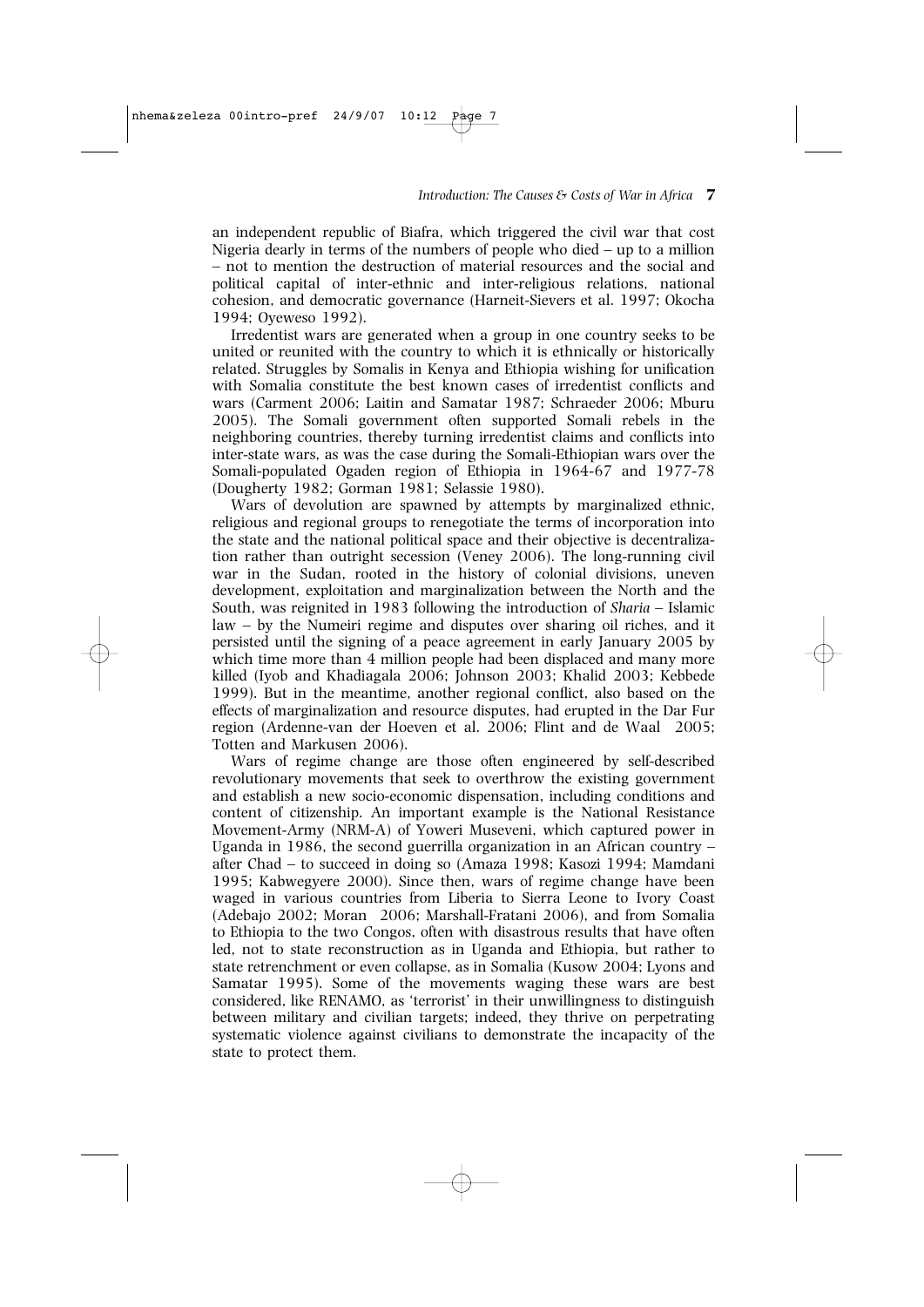By wars of social banditry I mean widespread acts of violence that are socially organized against the state and other social institutions, with the objective not of capturing state power as such but of creating chaotic conditions that are conducive to predatory accumulation. There is a rich historical literature that distinguishes between criminal banditry and constructive banditry that is redressive, redistributive and protective in nature (Isaacman 1976; Crummey 1986). While mindful of such distinctions and of the role of social banditry in traditions of anti-colonial resistance and protest, in this context I use the notion less in its heroic conception and context and more in terms of its corrosive effects on state institutions, its propensity, indeed purpose, to destroy organized collective political life, to dissipate it in fiercely competitive and combative enclaves of power and accumulation led by warlords (Reno 1998; Thomas et al. 2005; Alao et al. 1999; Lezhne 2005). To be sure, warlords and 'terrorists' became interchangeable in some parts of Sierra Leone, Liberia and the Democratic Republic of Congo (DRC), but the inability of some of these groups to capture and restructure state power might be an indication of their very banditry, of their *lack of interest* in exercising state power. Post-Siad Barre Somalia presents the quintessential manifestation of social banditry in postcolonial Africa.

For their part, armed inter-communal insurrections are often episodic eruptions of violence, sparked by specific incidents that stoke long simmering antagonisms, anxieties and aggressions. They can lead to great loss of life and if unchecked can mutate into prolonged warfare between ethnic and regional militias, which in turn can develop into guerrilla armies that threaten the viability of the nation-state. The periodic explosions of genocidal violence in Rwanda and Burundi, demonstrated most horrifically in the Rwandan genocide of 1994, show the potential destructiveness of intercommunal conflicts abetted by the state and reinforced by the devastations of economic stagnation, as well as the politicization and manipulation of ethnic differences by a cynical and bankrupt political class.4 Militant or militarized ethnicity is evident in many other countries currently undergoing democratization, as the tensions and twists arising from the competitive politics of democracy often find articulation in the entrenched identities, idioms and institutions of ethnic solidarity. In Nigeria, for example, democratization has led to the resurgence of ethnic identities and the proliferation of regional and local struggles over the entitlements of citizenship expressed in the language of 'indigenes' and 'settlers'. These struggles have increasingly spilled into the formation of ethnic militias that have wrought havoc on Nigeria's civil society, unleashing periodic convulsions of inter-communal violence (Vickers 2000; Agbu 2004; Osaghae 1996).

Postcolonial Africa has experienced inter-state wars, although on a far lesser scale than other regions and in comparison with the prevalence of intra-state conflicts. This is perhaps a lingering tribute to the inviolability of national borders in the collective African political imaginary that was sanctified by the charter of the Organization of African Unity (OAU), the predecessor of the African Union inaugurated in 2001. One can distinguish, in terms of the combatants involved, between bilateral wars and multilateral wars. Bilateral include the Somali-Ethiopian war of 1978–9,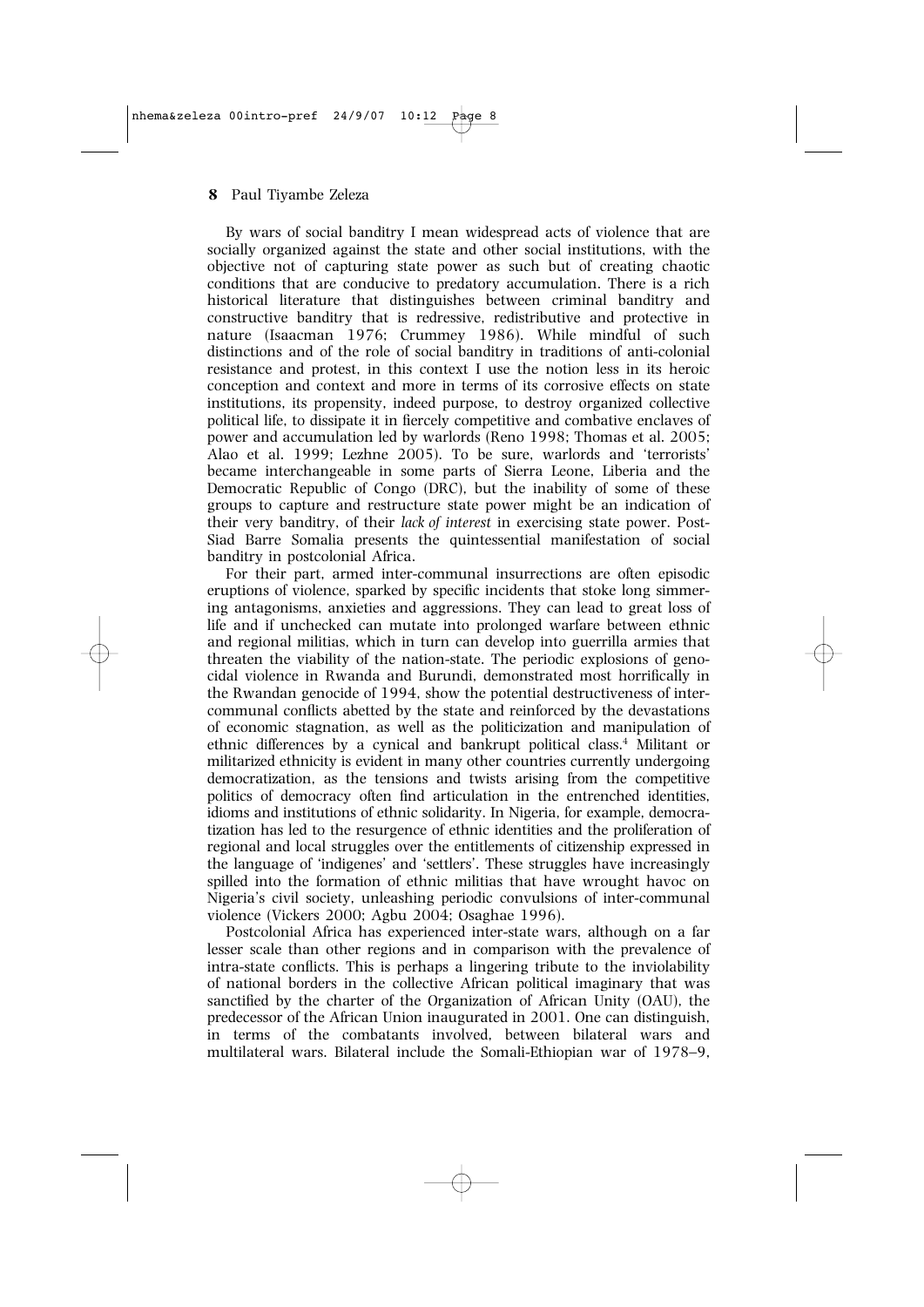the Tanzania-Uganda war of 1978–9, and the Eritrea-Ethiopian war of 1998-2000, and the multilateral wars are illustrated by the multinational war over the DRC that started in 1998 and was still going on by the end of 2004. The war between Tanzania and Uganda was prompted by Uganda's invasion of northern Tanzania, and Tanzania was only too keen to rid the region of the detested Idi Amin regime (Avirgan and Honey 1982; Kiwanuka 1979). The rather senseless war between the two impoverished neighbors and erstwhile allies, Ethiopia and Eritrea, was provoked by border, currency and trade disputes and characterized by mass deportations and mobilization, and trench warfare reminiscent of the First World War (Negash and Tronvoll 2000; Fessehatzion 2002; Jacquin-Berdal and Plaut 2005). The DRC war, bred and superimposed on an already ferocious civil war, was fueled by a mad scramble for the country's vast mineral, forestry and agricultural resources, and involved Angola, Namibia and Zimbabwe on the side of the DRC government and Rwanda and Uganda on the side of the rebels (Khadiagala 2006; Nest 2006; Adelman and Rao 2004; Clark 2002). The destructiveness of these wars was incalculable in the loss of human life and damage to material infrastructure and environmental resources. By the end of 2004, according to several estimates, the war in the DRC alone had claimed a staggering 3 to 4 million lives (Institute for Peace and Justice 2005; *Care News* 2005; Fonseca 2004; Hawkins 2004)

International wars, fought either outside the continent's borders in which African troops are involved or against foreign countries, constitute the fifth major form of wars in which postcolonial Africa has been involved. Here we can identify four major types of international wars: first, the use of African troops in international peace-keeping operations, mostly under the auspices of the United Nations; second, the Arab-Israeli war; third, the recruitment of African combatants or mercenaries in international theaters of war; and fourth, African participation in the American-led 'war on terror'. Since the end of the Cold War the developed countries have become increasingly reluctant to deploy peace-keeping troops in conflicts in the global South, including those in Africa. While it is widely known that thousands of foreign troops, often under UN auspices, as well as African troops under regional organizations such as ECOWAS and the AU, are deployed in peace-keeping missions in regions and countries plagued by conflict across the continent, it is little appreciated that African peacekeeping troops are deployed in foreign conflicts (Bellamy and Williams 2005; Singer 2001; Rotberg et al. 2000; Adebajo and Sriram 2001; Francis 2005). For example, in 2003, 21 African countries reportedly contributed 10,191 troops – or 23 per cent – out of 43,007 troops deployed worldwide, with contributions ranging from four from Côte d'Ivoire to 3,340 from Nigeria (Sura and Hagen 2005).

Several African countries, principally in North Africa led by Egypt, have been directly involved in four of the six Arab-Israeli wars: the first in 1948–9 following the establishment of the Israeli state; the second in October-November 1956, after Egypt nationalized the Suez Canal, in which Israel was supported by Britain and France; the third in June 1967 in which Israel captured more Arab lands and Egypt's Sinai peninsula; the fourth in October 1973 in which Egypt and its allies scored some early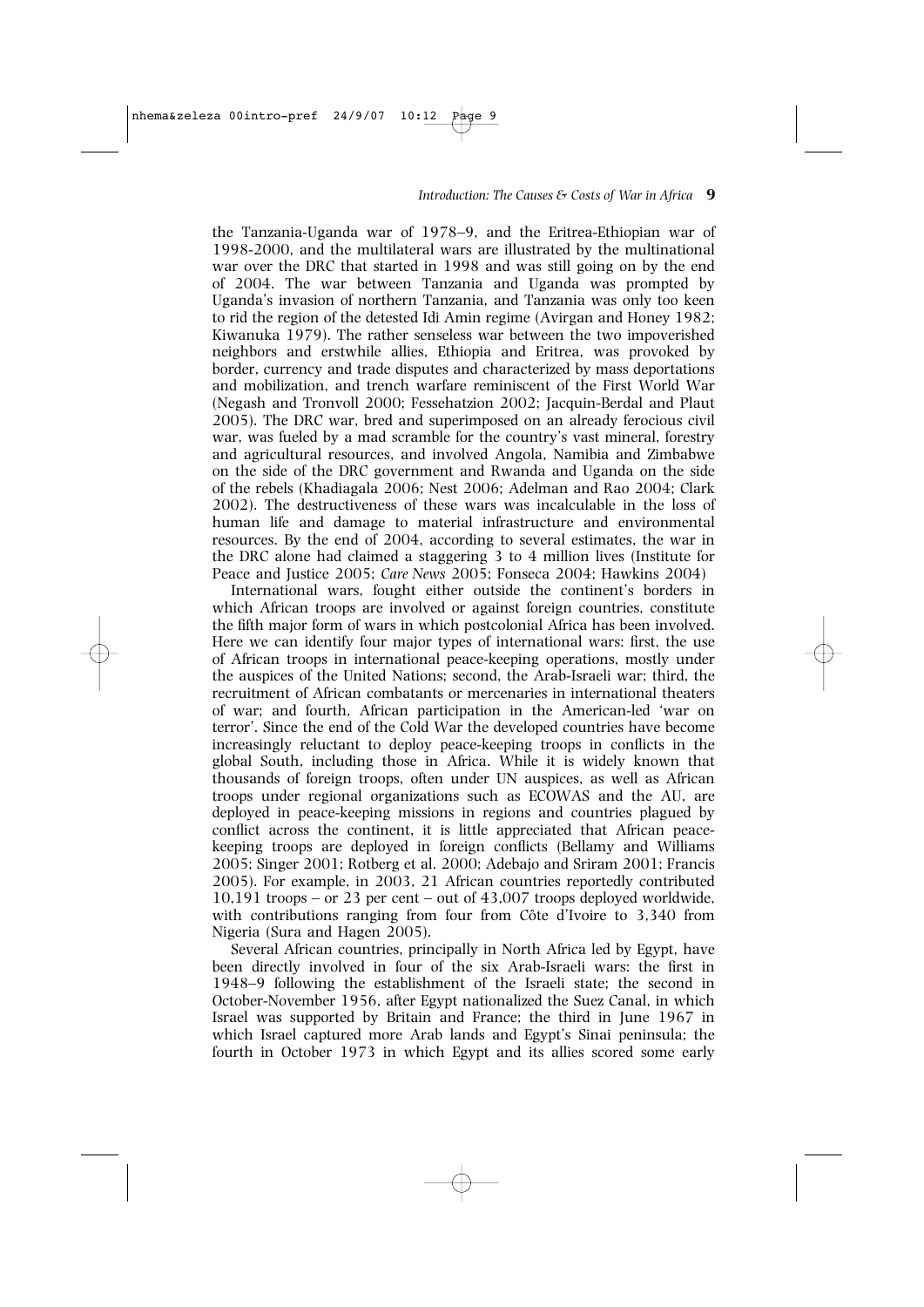victories and after which the OAU called for African states to break diplomatic relations with Israel and all but three did; the fifth in 1982–4 involving the Israeli invasion of Lebanon, by which time Egypt had signed a peace treaty with Israel; and the sixth in July-August 2006 when Israel invaded Lebanon again, this time to fight the Lebanese movement, Hezbollah (Gawrych 2000; Laskier 2004; Kokole 1993; Peters 1992; Ojo 1988; Oded 1987).

The conflicts in Western Asia – the Middle East of imperial cartography – became a magnet for recruits from several African countries. In the 1980s Afghanistan became the epicenter of the last gasps of the Cold War. The US was determined to turn the Soviet occupation of Afghanistan into the Soviet Vietnam, and it was only too happy to recruit, train and support the *mujahadeen* (Mamdani 2004). Among the militant Muslims who flocked to Afghanistan were thousands from Algeria, Egypt, the Sudan and other African countries who would later return and form the backbone of radical Islamist movements – what the Western media call Islamic fundamentalism – that launched campaigns of terror against discredited secular states and institutions and individuals associated with Western modernity. Algeria found itself caught in this bloody maelstrom following the aborted elections of 1992 in which the Islamic Salvation Front was poised to win. In the ensuing civil war multitudes were killed, up to an estimated 150,000 by 2000. The case of the Algerian civil war brings into sharp relief the intricate connections in some of Africa's contemporary wars between domestic and international factors, reformist and reactionary motivations, secular and religious movements. This war and many others represent the clash of modernisms – modern political Islam and the modernizing neocolonial state (Volpi 2003; Bonora-Waisman 2003).

### Africa & the Current 'War on Terror'

The US-led 'war on terror' that Africa and other parts of the world are increasingly being expected to fight is clearly not new. It has elements of the imperial wars, inter-state wars, intra-state wars and international wars described above. Fundamentally lacking in many of these wars and the 'war on terror' is the liberatory logic of anti-colonial wars. The 'war on terror' is an imperial war in so far as it seeks to advance the agenda of the world's pre-eminent imperial power, the United States. It obviously involves intense conflicts between and within states, and is international in its scope. While wars against terror are not new, the current US-led war is occurring in new contexts characterized by four key developments in the world system.<sup>5</sup> The first is globalization, both as a historical process and as an ideological project. Interconnectedness among the world's continents, countries and cultures, in temporal and spatial terms, has intensified through new communication and transport technologies that have accelerated the flows of capital and commodities, ideas and individuals, and values and viruses, and facilitated the growth of transnational movements and reflexivities. At the same time, the world political economy is becoming more regionalized as blocs emerge or are consolidated to fulfill long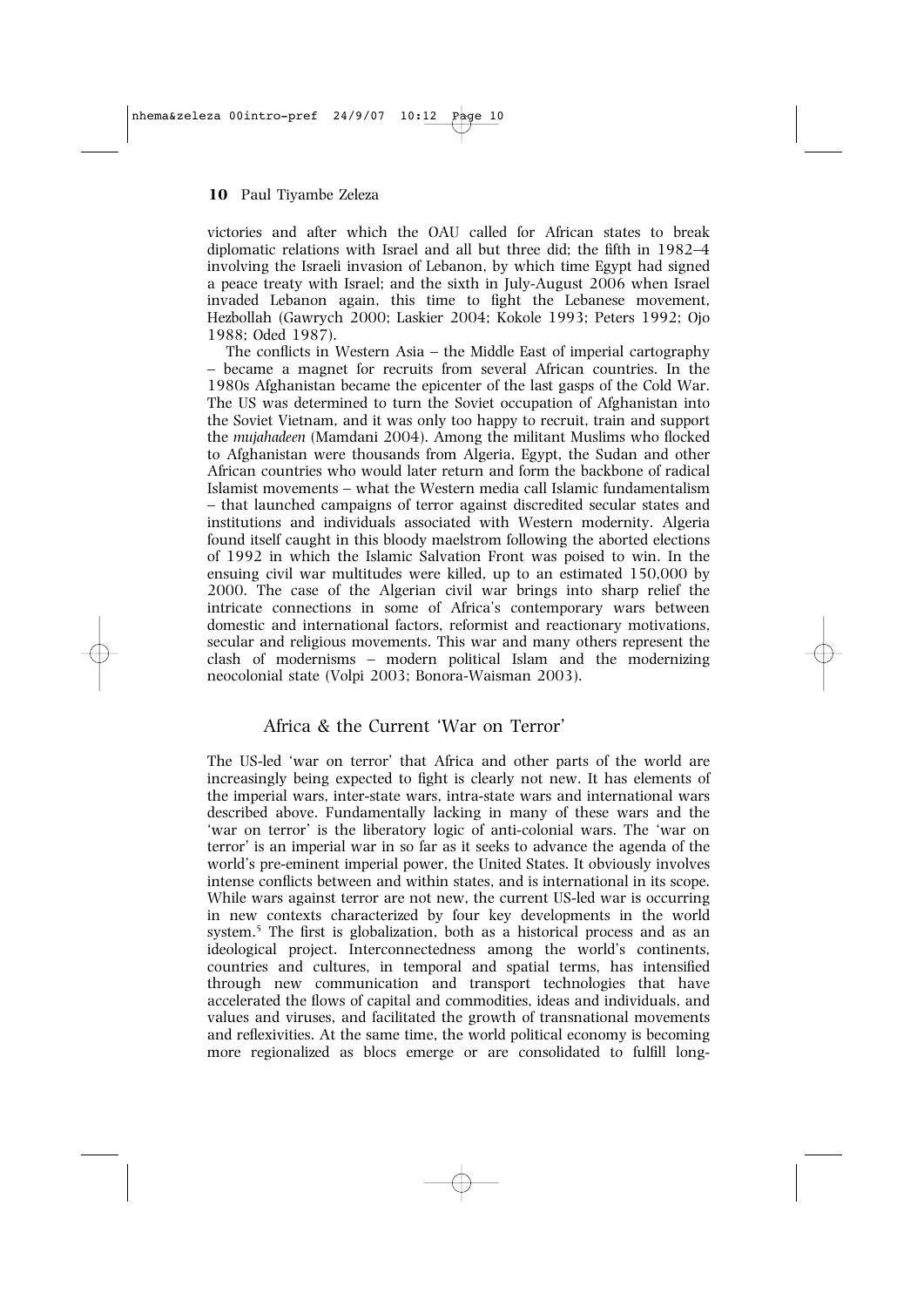standing dreams of pan-territorial or racial solidarities and to mediate the corrosive and competitive pressures of contemporary globalization.

It is also a conjuncture characterized by democratization as marked by an increase in the number of states following and abiding by features of democratic governance, minimally characterized by elections and multiparty politics, the pluralization of associational life and the expansion of political space thanks to the unrelenting struggles of social movements, and the emergence of a global rhetoric of democracy – the so-called 'third wave'. Most of these developments coincided, or became more visible, with the end of the Cold War. The US emerged as the single superpower, which in its triumphalism sought to impose a new order on a world that was less amenable to superpower management and manipulation because it was becoming more globalized, regionalized and democratized. This is at the heart of the conundrum of US global policy and standing, a hyperpower whose hysterical unilateralism finds few adherents even among its European allies. Faced with diminishing global economic power and little political and moral capital, the US increasingly relies on naked military force to enforce its will, now in the name of an amorphous 'terrorism'. And the rest of the world is expected to embrace the 'war on terror' as its own.

In discussing the 'war on terror', we need to pay attention to the analytical problems it poses, namely, its conceptions, causes, constructions, consequences and challenges, that is, how it is defined, generated, waged, and the effects it leaves behind and the political and policy issues it presents. Needless to say, there is considerable controversy on how the terms 'terrorism' and 'war' are defined. Africans remember only too well how their liberation movements and leaders used to be called 'terrorists' by the imperialists. There is also the problem of the identity of 'terrorists' as state and non-state actors. The tendency is to depict 'terrorists' as non-state actors and to talk of states in terms of 'state-sponsors of terrorism' when in fact historically states have perpetrated some of the worst acts of terrorism. After years of much deliberation and disagreement, the United Nations finally in December 2004 issued a report that recognized that the perpetrators of terrorism can be both state and non-state actors and placed emphasis on attacks on civilians and non-combatants, noting that terrorism flourishes in conditions of poverty, inequality, oppression, humiliation, conflict and occupation (United Nations 2004).

No less problematic is the description of the 'war on terror' as 'war'. What sort of war is it? Who are the combatants and enemies in this war? What are its spatial and temporal boundaries? If it is a 'war', then surely it must be subject to international conventions of war, yet the US treats the prisoners of its 'war on terror' outside any acceptable legal standards at the 'legal black hole' of Guantánamo Bay in Cuba where abducted suspects from around the world, including children, have been subjected to incommunicado interrogations and indefinite detentions without trial. The scandal of Abu Ghraib in Baghdad, with its pornographic images of torture, primal degradation and gratuitous humiliation of Iraq prisoners, which unleashed a wave of worldwide dismay, contempt and anger against the United States, shows that the US believes that this 'war' can be waged without civilized constraints (Hoffman 2004).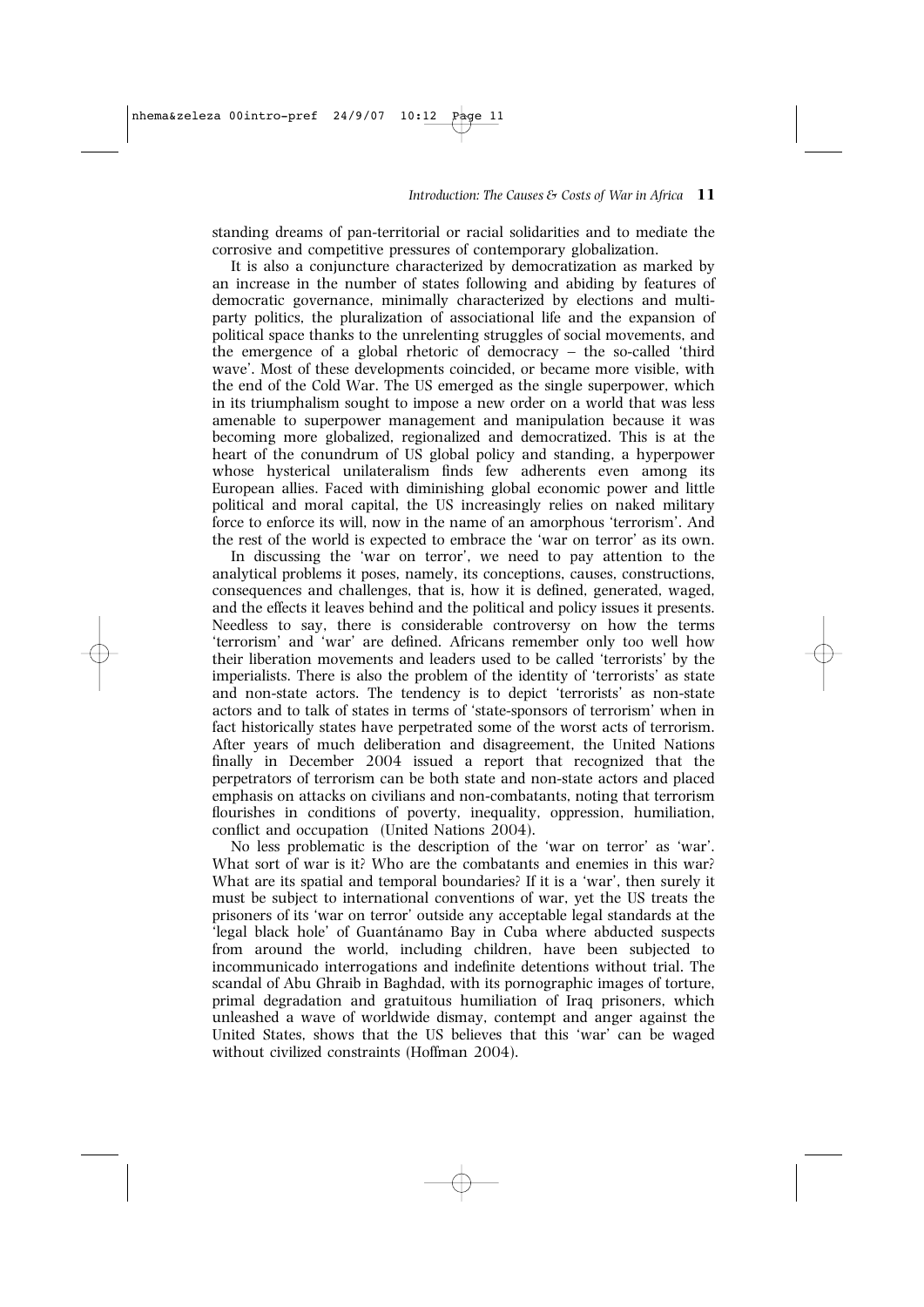The causes of the 'war on terror' are no less difficult to decipher. Some find an explanation in official US rhetoric about the historic effects of September 11, or doctrinal shifts in foreign policy to pre-emptive strikes and spreading democracy as the new overriding goal. Others find greater explanatory power in the structural forces of the needs of a permanent war economy and efforts to manage the opportunities and problems of globalization that reinforce US tendencies toward exceptionalism and unilateralism, or they stress the imperatives of US Western Asia policy anchored in the political economy of oil and the uncompromising defense of Israel, all of which entail and buttress what I call the republicanization of America (Zeleza 2004b).6

It could be argued that terrorism has become for the US a convenient substitute for communism, a new enemy essential for a permanent war economy and necessary to produce nationalism and promote patriotism in this new era of 'globalization'. For a country that spends nearly half of the world's military expenditures – there have been huge increases in US military spending since 2002 – enemies are essential, and the more ubiquitous they are the better. Terrorism fits the bill. The prefix 'Islamic' as in 'Islamic terrorism' allows for the substitution of the political language of policies and interests by the cultural language of religion and civilization. In short, it makes it possible for the US to wrap itself in self-righteousness and to demonize others for their wickedness. Nationalists and other militants in the Muslim world have inherited the appellation of 'evil' once used to describe the Soviet Union and to mobilize support against it, most importantly, and somewhat ironically, among militant Muslims themselves, and as a civilization Islam can be tarred with the atavisms of premodernity. Both discourses are based on, and seek to ignite, deep-seated anti-Islamic memories in Western culture. Religion and civilization make a potent mix in the clash of US imperialism and political Islam that the US itself turned from an ideological tendency into a political organization during the anti-Soviet crusade in Afghanistan in the 1980s.

All this serves to particularize and primordialize global terrorism, depicting it as an upsurge of religious fanaticism and civilizational envy in the Muslim world that has nothing to do with the policies of successive US governments, including those of the current Bush administration. The litany of the policy abominations as seen from the region is a long one indeed.7 The wide and wild application of the term 'terrorists', and occasionally 'insurgents', to apply to all opponents of US imperial policies seeks to delegitimize what is, at heart, nationalist resistance against imperialism. It is a familiar story in the annals of empire – spreading democracy and freedom as an alibi for a country – the US – that has difficulty running its own elections and has historically not respected the democratic rights and civil liberties of its own minorities.

It could be argued that the 'war on terror' represents an attempt by the US to recenter global hegemony around military prowess in which US power remains uncontested, although the quagmire in Iraq has dented it. It is a weapon of global domination, a declaration and demonstration of US global supremacy. The unilateralism of the 'war on terror' – waged illegally against all wise counsel from the United Nations and other international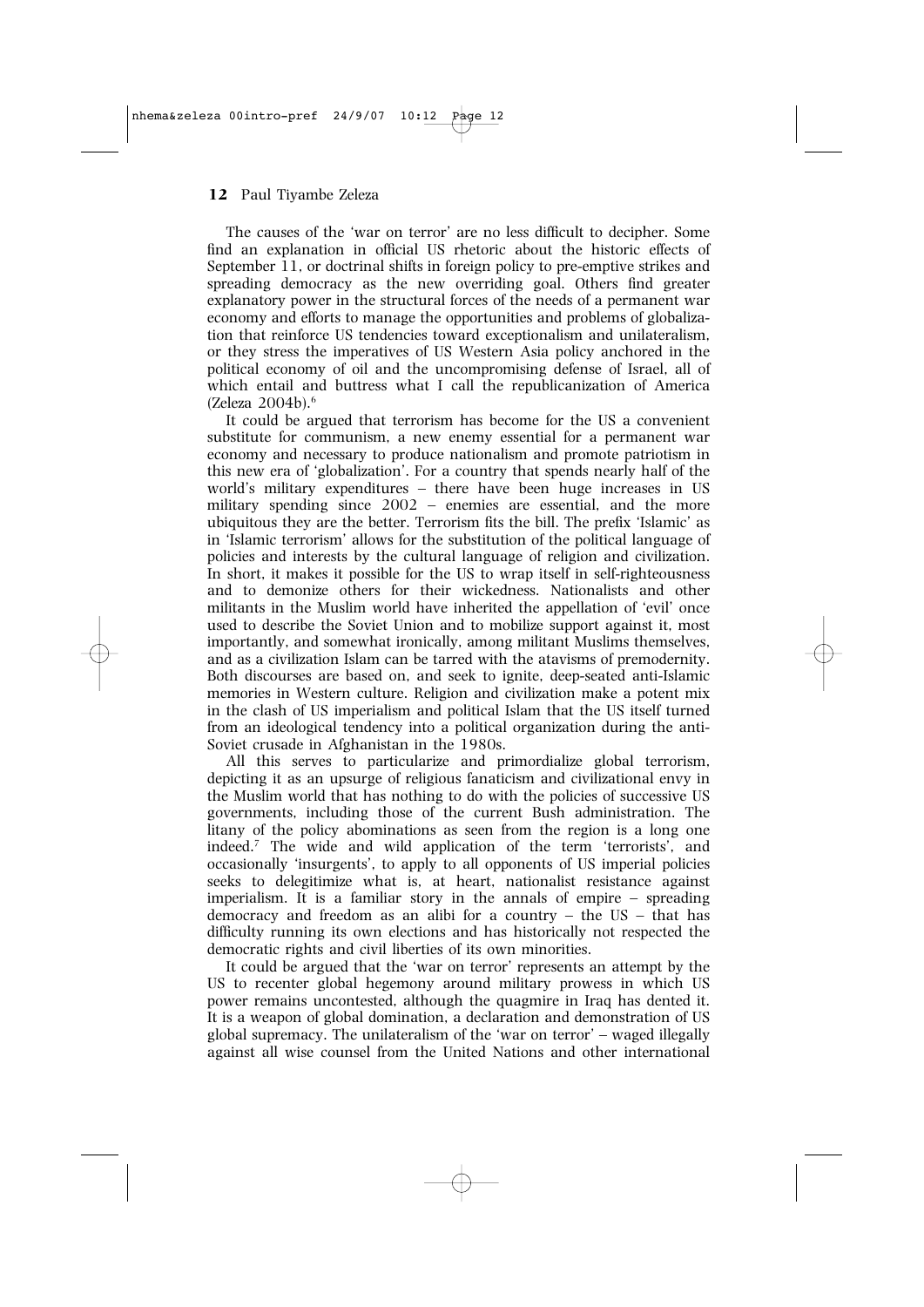organizations as well as most of the US's European allies – reflects not only imperial hubris, the arrogance of hyperpower, but also a sense of exceptionalism, a mystical belief in the country's manifest destiny that is so deeply rooted in its national imagination. Also, the economic prosperity enjoyed by the United States during the Second World War, which ended the Great Depression, left a deep impression regarding the positive effects of high military expenditures that has not been questioned by any administration since then.

The costs of the 'war on terror' have been high. As far as the US itself is concerned, the war is being fought on two fronts. First, there are the hot wars abroad, beginning with the invasion of Afghanistan in 2001 and followed by Iraq in 2003, and there are thinly veiled threats against other 'rogue states', principally Iran and North Korea. Second, there is the cold war at home enacted through the imposition of a stringent homeland security regime, which threatens the civil liberties of US citizens and the rights of immigrants in which Muslims and their institutions and people of 'Middle Eastern' appearance have been targeted for racist attacks. By mid-November 2006, the war had directly cost a staggering \$345 billion and was still rising.<sup>8</sup>

For people in the 'war zone' within Afghanistan and Iraq and for the surrounding countries, the war is as real as it is vicious: rampant deaths and destruction accompanied by social dislocation reflected in skyrocketing crime, rape and kidnapping, as well as economic devastation manifested in rising unemployment, destruction of the oil infrastructure, and corporate war profiteering, not to mention the social, environmental and political damage done to these countries' health, education, environments and sovereignty. According to an article in the British medical journal, *The Lancet*, the Iraq war led to the deaths of an estimated 654,965 between March 2003 and July 2006 (Burnham et al. 2006).<sup>9</sup> The figure included those who died from gunfire and direct combat as well as from increased lawlessness and the indiscriminate destruction of the country's infrastructure that left behind shortages of medical facilities, clean drinking water, and adequate incomes and jobs. In the US invasion of Afghanistan in 2001 an estimated 25,000 perished. And we are only in the early days of the war.

For the rest of the world the US-led 'war on terror' undermines international law, the United Nations, and global security and disarmament by galvanizing terrorist groups, diverts much-needed resources for development, and promotes human rights abuses by providing governments throughout the world with a new licence for torture and mistreatment of prisoners and opponents.10 Many people around the world now regard the US, to use the words of the Council on Foreign Relations (2002), as 'arrogant, hypocritical, self-absorbed, self-indulgent, and contemptuous of others'. In a recent report, Human Rights Watch (2005: 500) singled out the US as a major factor in eroding the global human rights system.

Africa's geopolitical stock for Euro-America has risen in the post-2001 world, bolstered by US concerns about militant Islam, the alleged vulnerability of fragile states as sanctuaries of global terrorist networks, and the need for 'safe' energy resources outside the volatile Middle East.<sup>11</sup> For Africa itself, this renewed attention has not brought any tangible benefits, whether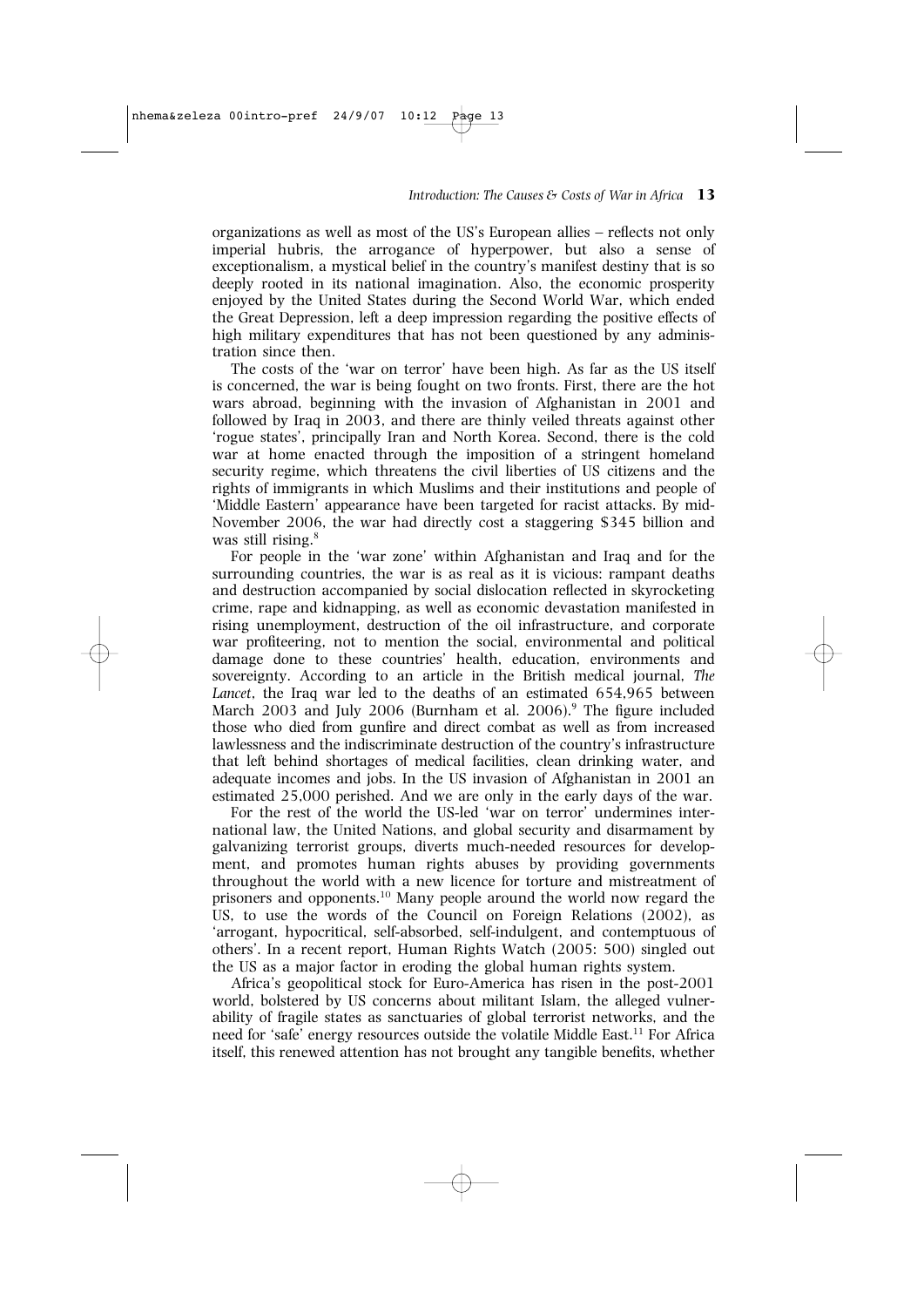in increased investment or in support for its fundamental interests of development and democratization. On the contrary, the war threatens human rights in Africa and reinforces old conflicts and foments new ones. As several human rights organizations including Amnesty International (2001a: 5) have warned, draconian actions and the subversion of international humanitarian law undermine the counter-terrorism measures by invoking the very instrumentalities of terrorism in their disregard for human rights, in ostensibly pursuing security at the expense of respect for human dignity. The backlash against human rights in the US-led 'war on terror' has bred widespread resentment and even hatred that have swelled the ranks of the 'insurgents' fighting against the US in Afghanistan and Iraq and terrorists bent on attacking American interests elsewhere, and fuelled divisions between the US and many of its allies in Europe and across the world. It has also provided alibis for governments, including many in Africa, as well as international agencies, to violate or vitiate their human rights commitments and to tighten asylum laws and policies.12 In the meantime, military transfers to countries with poor human rights records have increased which portends ill for human rights.

Many African governments have rushed to pass broadly, badly or cynically worded anti-terrorism laws and other draconian procedural measures, and to set up special courts or allow special rules of evidence that violate fair trial rights, which they use to limit civil rights and freedoms, and to harass, intimidate, and imprison and crackdown on political opponents.13 This is helping to strengthen or restore a culture of impunity among the security services in many countries. Amnesty International (2003, 2004) has issued reports critical of new draft anti-terrorism laws in a number of countries from Kenya to Tunisia that threaten to undermine international human rights standards.14 African friends and foes of the United States have been basking in the new climate of intolerance and impudence. For example, Morocco, an archaic Western-friendly monarchy, used anti-terrorism laws to detain 5,000 people following the May 2003 bombings in the country. In Zimbabwe, a self-declared anti-imperialist enclave of tattered radical credentials, there was a sharp escalation of statesponsored intimidation, torture, arbitrary arrests and political killings, and orchestrated attacks on the independence of the media and the judiciary (Amnesty International 2001b: 28–34).

In addition to the restrictions on political and civil rights and the subordination of human rights concerns to anti-terrorism priorities, the 'war on terror' is inflicting other collateral damage on Africa. As a report by Human Rights Watch (2003: 3) noted

pre-existing political tensions between Muslim and Christian populations in a number of African countries threatened to become inflamed, and increasingly violent. Côte d'Ivoire, Ethiopia, Kenya, Nigeria, South Africa, and Tanzania all faced the possibility of worsening communal tensions. Bloody riots between Muslims and Christians in Kano, northern Nigeria, following demonstrations against the US bombing of Afghanistan, had already left a high death toll. A pro-Taliban demonstration was also reported in Kenya's predominantly Muslim coastal city, Mombasa.

Western anti-travel advisories undermined the economies of countries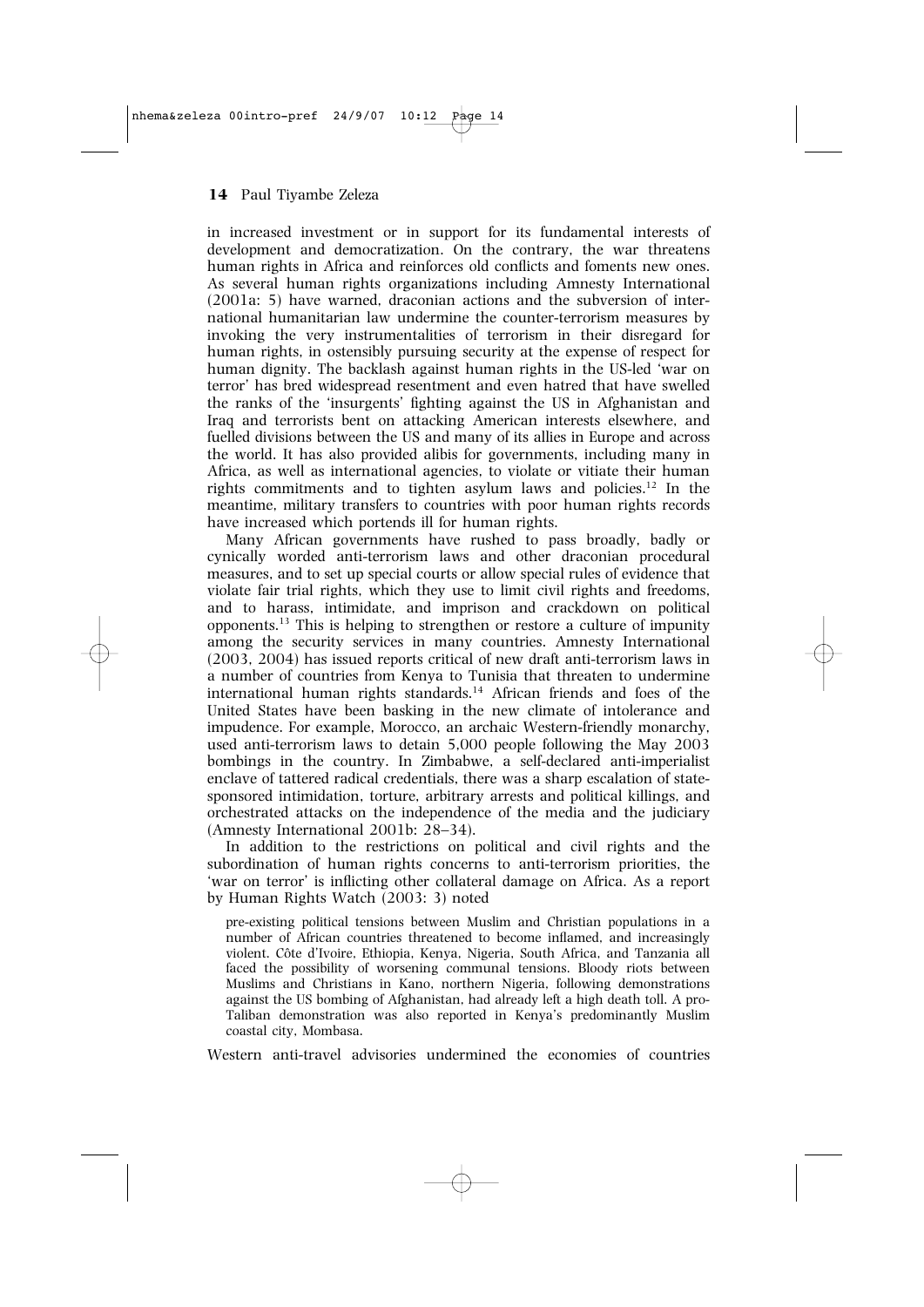dependent on tourism, while increased security and defense expenditures threatened to reduce humanitarian and development assistance. In the Horn of Africa, the war on terror provides a new stimulus for age-old rivalries and conflicts and cover for discredited authoritarian regimes, as evident in attempts by the Ethiopian government to insinuate itself with the US and bolster its dented international reputation following the botched elections of 2005 by threatening to attack the movement – the Union of Islamic Courts – that seized control of much of Somalia from the warlords and the nominal government; the Islamists were accused of having links with al-Qaeda (BBC 2006; Clayton 2006).

## The Political Economy & Cultural Ecology of War

Given the range and diversity of Africa's wars, it stands to reason that their causes are as varied and complex as their courses and consequences. Some attribute these wars to the lingering legacies of colonialism, but for many, especially in the Western popular and academic media, singular ahistorical and internalist explanations tend to be offered, assigning the wars to either Africa's primordial afflictions of 'tribalism', or the depredations of the continent's proverbial poverty and inequalities, or authoritarianism and poor governance.15 The 'ancient ethnic hatreds' thesis is sometimes overlaid by the 'new barbarism' thesis that depicts African wars as irrational and pathological. To be sure, these wars are often provoked and sustained by ethnic rivalries and polarizations, economic underdevelopment and inequalities, poor governance and elite political instability and manipulations, but these factors, individually or collectively, have a history rooted in the political economy of colonialism, postcolonialism, and neo-liberal globalization; they are as much internal in their causation and scale as they are regional and transnational, involving national, regional and international actors and networks that are simultaneously economic, political, military and social.

Much of the current literature focuses on Africa's intra-state wars and conflicts, and especially the so-called 'new wars' of the post-Cold War era. It cannot be overemphasized that there is little that is new about the wars of the 1990s and early 2000s. As several critics of the so-called 'new wars' paradigm have pointed out, these wars are an amalgam of 'old wars' – the age-old inter-state, extra-state, and intra-state wars.<sup>16</sup> Moreover, the 'new wars' can be explained using available analytical models and typologies, and there is no evidence that warfare has changed *fundamentall*y in terms of types of participants, and patterns in the prosecution of wars, and their purposes (Henderson and Singer 2002). Analytical dichotomies tend to be drawn between the 'new' and 'old' wars in terms of their causes and motivations, levels of support, and violence. The 'new wars' are said to be driven by private greed rather than collective grievances like the 'old wars', and are depicted as criminal, depoliticized and predatory; they allegedly lack popular support, unlike the 'old wars' that enjoyed broad popular support; and they are executed through uncontrolled violence. These dichotomies are untenable on historical and empirical grounds: the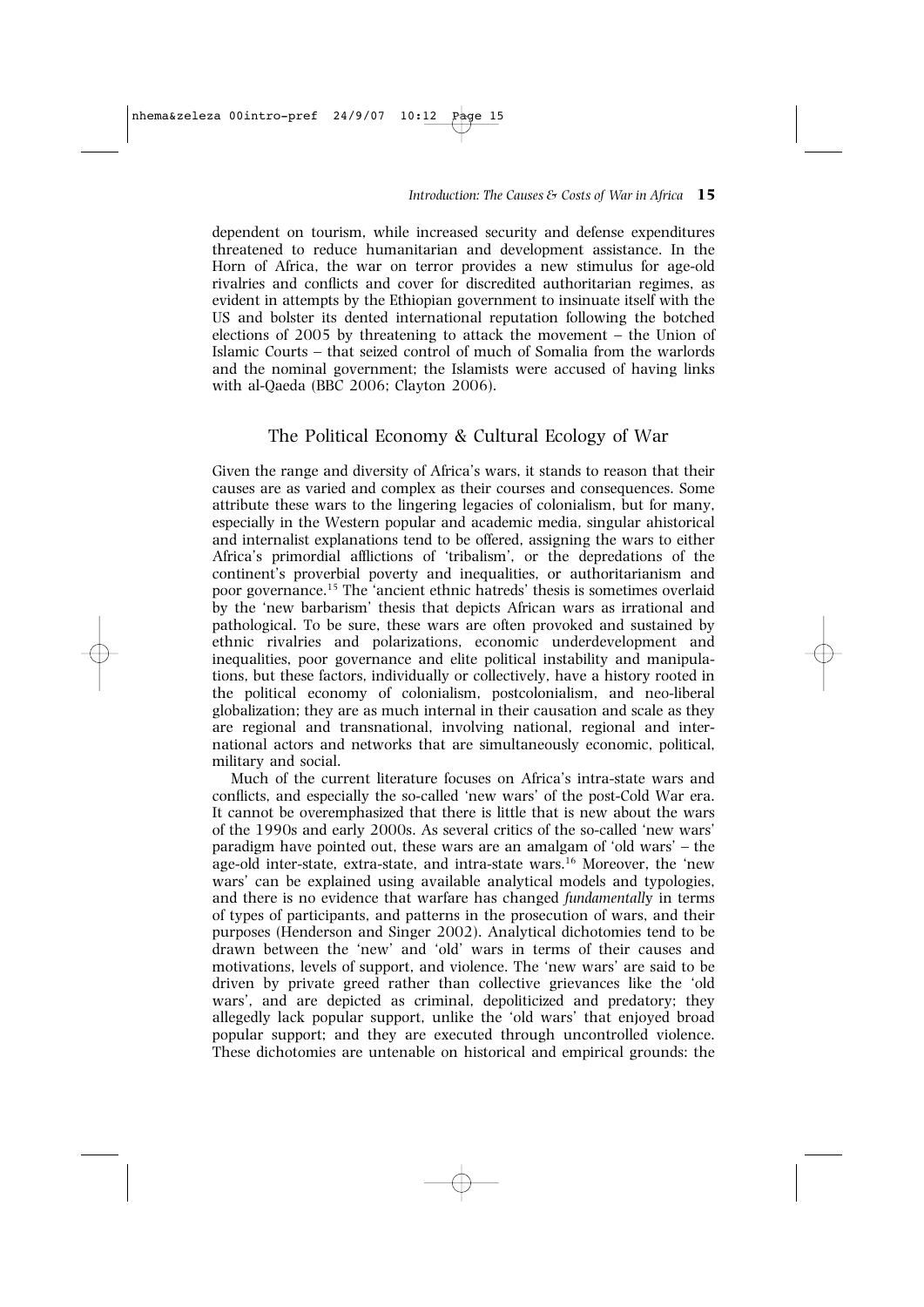characteristics of both old and new civil wars are indistinguishable.<sup>17</sup>

It stands to reason that Africa's wars and conflicts, including civil wars, are products of multiple causes and contexts, as would be evident from any study of a specific war informed by what I would call the political economy and cultural ecology of war, an approach that emphasizes and examines how political, economic, social and cultural factors cause and sustain war and conflict within and between states and societies. We need to incorporate in our analyses the interplay of historical and contemporary processes, the intersections of politics, economy and culture, the connections between local, regional and global systems, the role played by national and transnational formations, by the state, capital and civil society, and how material forces and popular discourses, institutional conditions and symbolic constructs structure and reproduce conflicts.

While this book largely focuses on intra-state or civil wars and conflicts, it examines many aspects of these wars including their political and structural dynamics, economic and social dimensions, gender inflections and implications, transnational and imperial contexts, and their costs and consequences. The collection opens with Ali Mazrui's wide-ranging paper, which offers intriguing paradoxes that characterize conflicts in Africa. He posits, controversially, that postcolonial wars have been more ruthless than anti-colonial wars; conflicts within borders more common and ferocious than across borders; ethnic conflicts tend to be preponderant in sub-Saharan Africa and religious conflicts in Arab North Africa; conflicts between blacks and whites have been more about the distribution of economic resources, while among blacks they have largely centered on the demarcation of cultural identities; conflicts have become more prevalent as African armies have become less disciplined but better equipped; and dual societies have been more prone to conflict than plural societies. The second part of Mazrui's paper discusses conflict resolution and anticipates many of the issues taken up in Volume II of this collection. He urges the need to cultivate toleration and foster constructive pluralization by promoting the development of multiparty systems, capitalism, federalism and more women's political representation, improving civil-military relations, and strengthening regional integration and building innovative Pan-African institutions and mechanisms of conflict prevention, intervention and resolution.

African civil wars are often characterized or dismissed simply as 'ethnic conflicts'. In a vigorous rebuttal of this view, Errol Henderson seeks to provide a systematic analysis of the extent to which civil wars in Africa are engendered by political, economic and cultural factors. He constructs several testable propositions related to a state's regime type, its level of economic development, and its cultural composition. With regard to the political factors, he examines the relative propensities of autocracies, democracies and semi-democracies in generating civil wars; for the economic factors, the relative contributions of levels of economic development and military expenditures to lowering or increasing the likelihood of civil war are assessed; and for the cultural factors, the presence of 'politicized ethnic groups' or 'ethno-political groups' is analyzed. Using regression analyses, the data reveal that there is little evidence that semidemocracies, which are often associated with the likelihood of civil war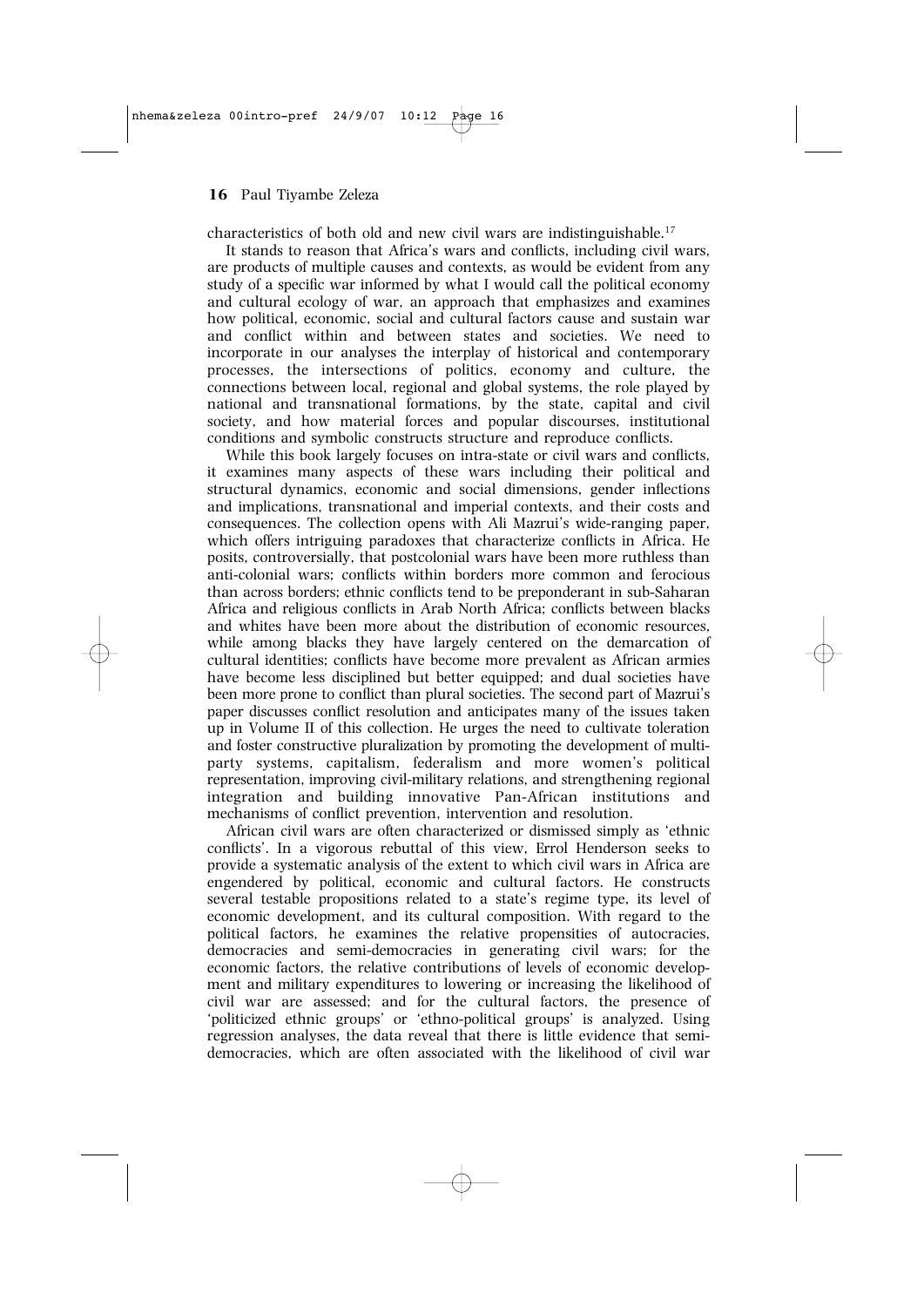because they lack the institutional channels of dispute resolution available in democracies or the repressive capacities of autocracies, have been more prone to civil war in Africa than other regimes. Also insignificant are cultural factors, specifically the role of ethnic polarization. The economic factors are more salient: increased development is associated with a decreased likelihood of civil war, while increased military spending leads to increased likelihood of civil war. The most critical predictor of the likelihood of civil war lies in the destructive political legacies of colonialism, which left Africa with very weak and underdeveloped states, and the failure of Africa's leaders to effectively handle the dual challenges of state-building and nation-building.

The rest of the papers elaborate on more specific causes of violent conflicts in Africa. It is common to attribute civil conflicts to structural conditions, in which the social, economic and political organization of society, specifically the existence of structural inequalities and victimization among groups, is seen as the cause of conflicts. While objective realities or interests do indeed generate conflict, some writers contend that material conditions and inequalities are not sufficient by themselves to explain the intensity, ferocity and duration of conflicts; they often provide 'proximate causes', and psychocultural dispositions, or subjective factors, especially the psychology of victimhood and persecution, constitute the indispensable fuel. Conflicts erupt or persist when the memories of humiliation, oppression and marginalization, both real and mythologized, are triggered through new threats (Azar and Moon 1986; Deutsch 1991; Ross 1993; Brown 1993; Namwambah 2004). Clearly, wars and conflicts arise out of the combustible interplay of objective and subjective factors, the incendiary combination of material and sociocultural conditions and political and psychological dispositions.

The role of structural and subjective factors and history and mythology in generating protracted conflict can be seen in all its devastating manifestation in the Sudan. Analyses of the Sudanese conflict have tended to reproduce dichotomies, variously presenting it as a conflict between the North and the South, Muslims and Christians, Arabs and Africans, and oppressors and oppressed. Abdel Ghaffar Ahmed notes that, while there may be elements of all of these dichotomies, none of them explains the conflict. Often ignored are the rural-urban divide, and more importantly, the role of the country's opportunistic elite in fomenting ethnic and regional divisions that are at the root of the Sudanese conundrum. Ahmed insists on the multiple complexities of the Sudanese conflict, emphasizing the historical legacies of colonialism, which left behind underdevelopment and uneven development and acute socio-economic and political marginalization for groups in peripheral regions who have been fighting for inclusion since independence. He places primary responsibility on the elite, tracing the development of this class from the colonial period and the role it has played during various phases of violent conflict in postcolonial Sudan.

If the elites are critical in safeguarding a political community, citizenship is the bond that holds that community together. Rupturing the social contract of common citizenship is a certain recipe for conflict. The question of citizenship – who belongs and does not belong to the polity – remains at the heart of many conflicts in postcolonial Africa. The Ivory Coast is a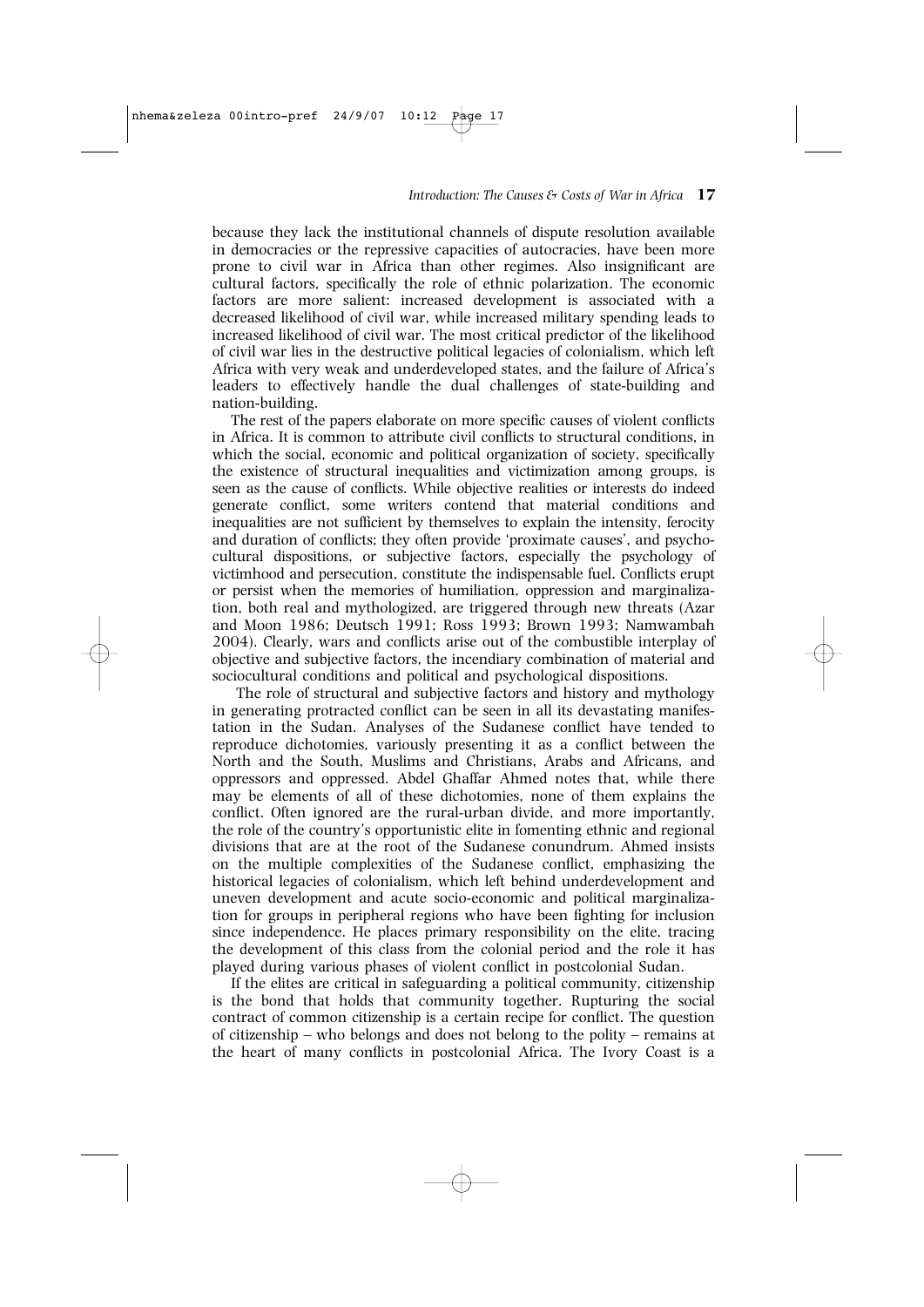particularly tragic example of this phenomenon. This is the subject of John Akokpari's illuminating paper. He argues that at the heart of the conflict in that country is the citizen-stranger dichotomy and its manipulation by the political elite. Thus it is not so much the artificiality of the African state, derived as it is from a colonial construct that embraced within its cartographic enclosures diverse ethnic groups, that causes conflicts *per se*; rather, conflicts erupt when the state fails to manage this diversity and to fulfill its social contract with citizens – to provide social services, security and equal opportunities. The denial of the badge of citizenship to certain groups, on whatever basis, almost invariably generates conflict as the aggrieved and excluded group or groups seek the redress of political inclusion or territorial secession.

This is what happened in the Ivory Coast as the once relatively peaceful and prosperous country was rocked by economic and political crises in the 1990s in the post-Houphouet Boigny era. Akokpari contends that under Boigny's reign ethnic diversity was managed and harmony maintained because on citizenship rights the individual was prioritized over the group, while his successors failed to do so. In fact, they sought to entrench their power in an economy reeling from the effects of economic recession and structural adjustment programs by manipulating ethnic divisions and attempting to exclude from the rights and privileges of citizenship migrant communities, some of whom had been in the country since long before independence and had helped fuel the export-led boom of earlier years, by using the divisive concept of Ivoirite – true Ivoriness. The irony is that exclusionary notions of citizenship were being advanced in countries like the Ivory Coast at the same time as globalization and liberalization were eroding the state's hegemony over citizenship.

In current discussions of conflicts the role of economic factors features prominently. This was not always so, and owes much to the work of the economist Paul Collier and his associates (Collier 1999, 2000; Collier and Hoeffler 1998, 1999), who advanced the influential and controversial typology of 'resource wars' according to which 'economic agendas' are at the heart of violent conflicts in Africa.<sup>18</sup> The argument is that the bulk of Africa's major conflicts since the mid-1960s have been driven by economic greed rather than political grievances, whether those related to economic inequalities, ethnic and religious cleavages, or political repression. While previously emphasis was placed on economic scarcity and inequality as a cause of war, this approach stresses the role played by resource abundance, the rise of self-financing rebel movements, and the emergence of civil war economies that are parasitic, illicit, and predatory, and dependent on external criminal financial and commodity networks. Its proponents seek to analyze not only the economic conditions, opportunities for, and rationality of organized violence; some try to construct quantitative models to predict the processes that lead to civil war, its severity, duration, and the remedial actions that can be taken. Often solution is sought in sanctions against the trafficking of products from conflict zones – the infamous 'conflict diamonds'; and vague appeals tend to be made for economic growth and diversification and political democratization (Seck 2004).

While few would dispute the fact that economic problems, struggles and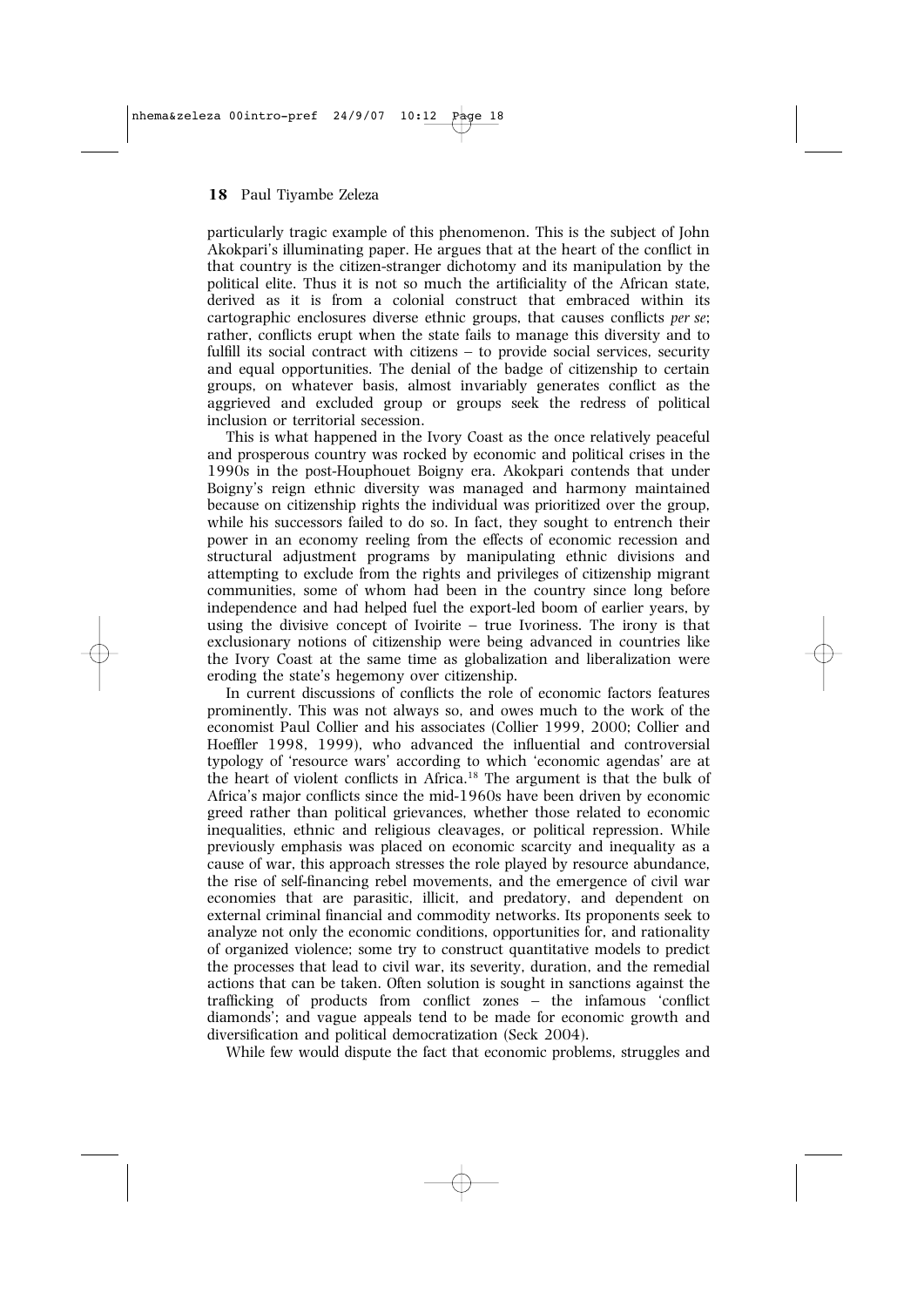inequalities constitute 'root causes' of many violent conflicts across the continent, *economistic* explanations such as those proposed by Collier and his colleagues have been vigorously contested on methodological, theoretical and policy grounds. Some have questioned their very definitions of 'civil war' and the quality of their data, the dichotomized notions of grievance and greed and the validity of the proxies used for them, the exclusive focus on rebels, and the occlusion of structural adjustment and neo-liberalism as the context that creates conditions for both conflict and predation through increased poverty and inequality and by weakening state capacity and strengthening regional and global markets and networks that rebel movements can access (Nafziger and Auvinen 2002; Pugh and Cooper 2004). Others have questioned the applicability of the thesis to many of Africa's wars and conflicts. Norman Mlambo (2004) mentions the wars of liberation primarily motivated by the desire for emancipation rather than the looting of resources, and land struggles in Southern Africa that seek the redistribution of scarce resources rooted in the inequities of settler colonialism. He is adamant that there is more to African conflicts than simple economic greed and that the sharp contrast drawn between economic and political motivations is unproductive analytically and in terms of devising effective conflict resolution policies.19

Many scholars sympathetic to the economic analysis of war have pointed out that even the 'economic agendas' of the recent wars in Sierra Leone, Angola, Mozambique, the Sudan and the Democratic Republic of Congo, the proverbial 'resource wars', can be questioned; these wars have been driven more by the struggle for political power than for the control of resources as such, or, to use the title of Arnson and Zartman's (2005) book, there is an intersection of 'need, creed, and greed'. Contributors to the study by Ballentine and Sherman (2003) find the greed or grievance dichotomy too limiting and stress the inseparability of political and economic factors, the complexity, diversity, and variability of the economic conditions and opportunity structures of war, the economic behaviors of the various actors from the rebels themselves to states and transnational organizations, and the contextual specificities and fluidities of conflict, and the role played by the processes of regionalization, privatization and globalization.<sup>20</sup> Michael Pugh and Neil Cooper (2004) are particularly critical of the tendency to ignore the negative impact of globalization and neo-liberal models of development sanctioned by the international financial institutions that have bankrolled many of the 'resource wars' studies, $21$  and their misguided policy prescriptions on proscribing 'conflict goods' and imposing what they call simplistic 'liberal peace strategies' of post-conflict reconstruction.<sup>22</sup> They also question the 'national' focus of many of these studies and emphasize the regional dimensions of war economies – regional conflict complexes – noting the crucial mediations of regional economic, military, political and social networks in the global-local nexus in the geography of many socalled civil wars.23

In this volume, Thandika Mkandawire offers a compelling critique not only of Collier's thesis, but of much of the Africanist conflict literature. No perspective escapes his censure, not the apocalyptic view that depicts African conflicts as senseless madness, the culturalist view according to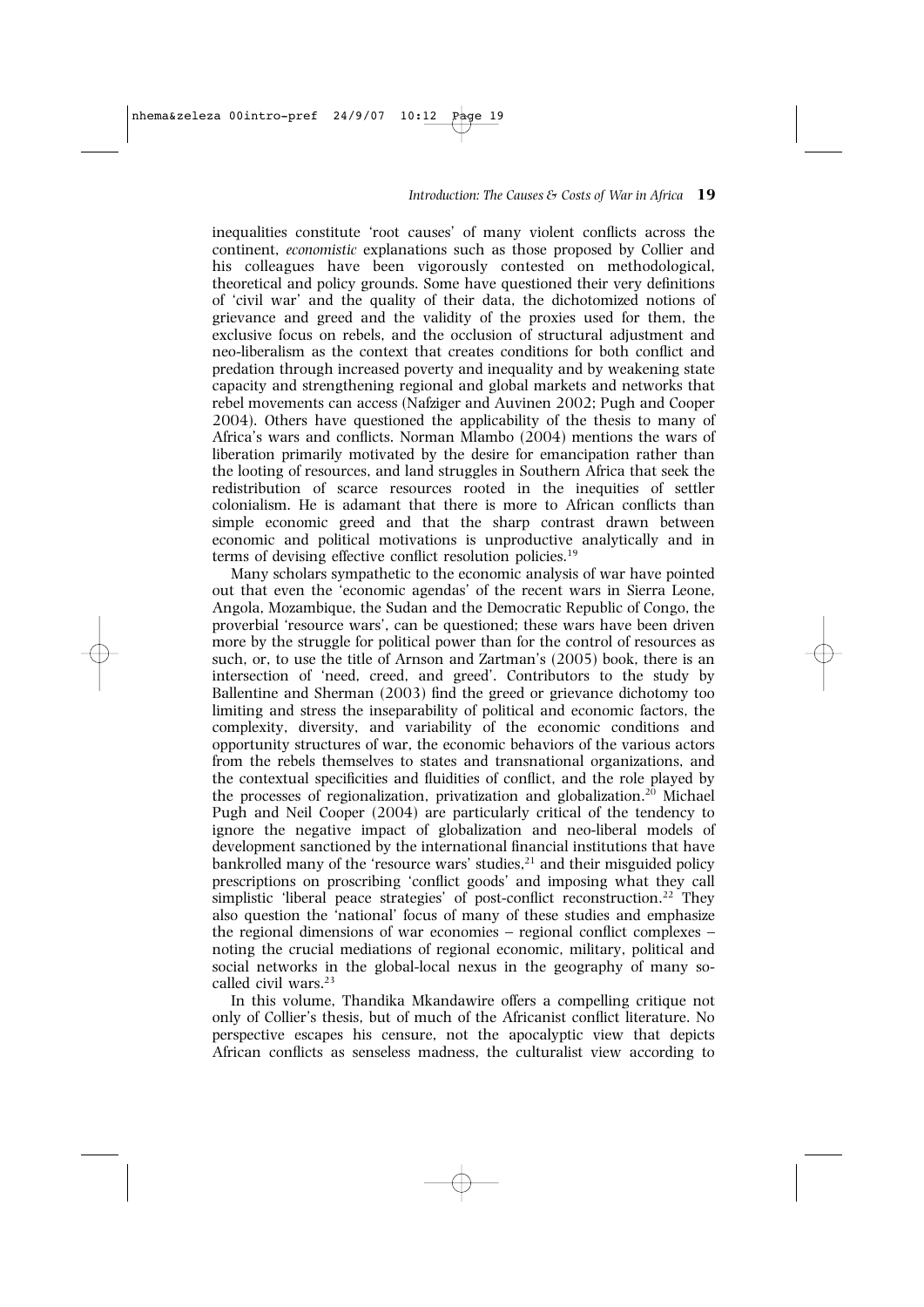which conflicts are culturally encoded, or the neopatrimonial perspective that attributes conflicts to the self-destructive logic of prebendalism. He reserves his most scathing attack for the rational choice paradigm of economists, many of them affiliated with the World Bank or working for donor agencies, including Collier's 'looting model of rebellion', and their faulty methodological, theoretical and empirical premises and findings. He accuses these scholars of conflating political rebels with common criminals, enabling with causal factors, and individual with collective rationality. In the rest of his paper Mkandawire offers an illuminating alternative explanation of civil wars and rebel movements, arguing that these movements, which are composed largely of roving rather than stationary rebels, are urban in their origins and agendas and are produced by Africa's urban crisis, which has been exacerbated by structural adjustment programs. It is the urban roots of the rebel movements that account for their problematic and predatory relationship with the rural peasantry. He also suggests that rentier states have been more prone to rebellion than merchant states because of the higher levels of relative deprivation among the former. $24$ 

Most conventional studies of war, including those mentioned above, tend to ignore one fundamental aspect of war: the fact that wars are gendered in their causes, courses and consequences. As Joshua Goldstein (2001:1) puts it so poignantly, 'gender shapes war and war shapes gender.' The connections between gender and war are, of course, exceedingly complex and show enormous variations across time and space – between historical periods and among different cultures and societies – but there can be little doubt that war and gender reproduce each other in so far as they embody, exhibit and engender masculinity and femininity. Until quite recently the gender dynamics of war were largely ignored by male researchers, and when gender was brought in, usually by female scholars, much of the focus was on women and war. The latter is obviously a subject that deserves serious study in its own right, but it is also important to emphasize that the relationship between men and war is also a gendered one. Wars and militaries are critical mechanisms for the production and performance of masculinities. The varied involvements and impacts of wars for men and women are products of socially and culturally constructed gender roles. To feminist scholars the gendered nature of war is self-evident, even if they might explain the relations between the two quite differently. For example, the differentiated gendering of war for men and women is explained by liberal feminists largely in terms of sexist discrimination; radical feminists emphasize patriarchy, racism and imperialism; and postmodern feminists tend to focus on the contingency and fluidity of gender roles in war and the gendered discourses and representations of war (Reardon 1985; Ruddick 1989; Lorentzen and Turpin 1998; Peterson and Runyan 1999; De Pauw 1998; Turshen 1998; Mazurana et al. 2005; Dudink et al. 2004; Afshar and Eade 2004; Skjelsbæk and Smith 2001). In short, gender analyses of war examining the intersections between war and the constructions and reconstructions of both masculinity and femininity have enriched our understanding of both war and gender immensely.

The engagements and effects of contemporary wars on women are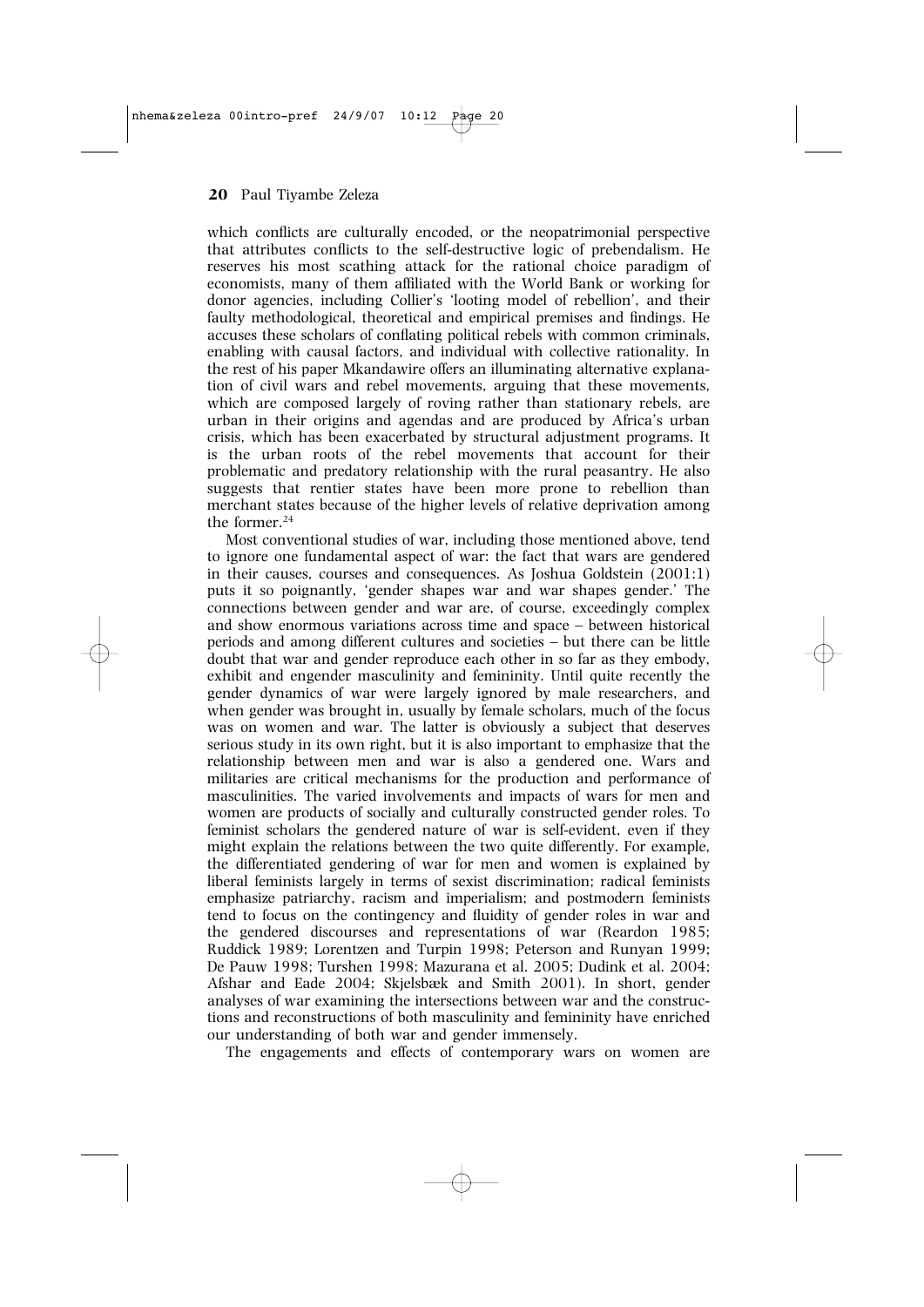complex and contradictory. Women are both victims and agents, although their explicit involvement in waging war and influencing war outcomes remains relatively marginal compared to men. As the venues, actors and mechanisms of war have become more diffuse with the proliferation of intra-state wars, informal fighting forces, small arms, and terror tactics, the costs of war for women have risen. Although the number of combat deaths among men still outstrips that of women, women's direct war mortality rates have been rising worldwide – up to a quarter in 2000 (UNRISD 2005: 214).25 Many more women have died from the indirect consequences of war including injuries, hunger, exhaustion, diseases, and the disruptions of flight, relocation and economic devastation. Widowhood and the growth of female-headed households impose severe strains, although they might also be empowering for some women. The physical and psychological devastation for women generated by pervasive and widely reported sexual violence including rape, sexual slavery, and forced marriages that often leave behind markedly increased rates of sexually transmitted infections including HIV/AIDS, not to mention unwanted pregnancies, is truly horrific. Women fall victim not only to different combatants but sometimes to peace-keeping forces as well, and wartime conditions generate increased demand for sexual services which leads to growth in prostitution and the trafficking of women. But women have also been active agents in wars as combatants, active supporters and provocateurs. The experiences and transformations wrought by war can also lead to changes in gender relations and sometimes be empowering for women, especially in contexts where women's groups emerge to assist those victimized by war and to fight for gendered peace and post-conflict reconstruction.

Aaronette White critically interrogates the question of the transformatory impact of war, specifically Africa's revolutionary wars of national liberation. She examines and reassesses Frantz Fanon's theory that the revolutionary violence of liberation wars was therapeutic and emancipatory for the colonized including women, that it was a humanizing force for both the colonized and the colonizer. White notes that women have been active participants in these wars, both as victims and agents, and it is possible to identify their empowering and disempowering effects. While national liberation and women's liberation movements are related, Fanon overstated the symbiosis between the two because he underestimated the resilience of the gendered, patriarchal underpinnings of African nationalisms, which were rooted in what White calls 'the androcentricization of inferiority', as contrasted with Fanon's 'epidermilization of inferiority'. For men, national liberation represented struggles over their own masculine identities. Thus armed struggles reinforced the masculinist propensities of nationalist movements and consciousness in so far as military forces as social institutions and military values valorize courage, virility, superiority and ideal masculinity. The intersections and interactions between militarism and masculinity that give rise to militarized patriarchal ideologies and practices are evident in the execution of the wars themselves, in the sexual division of labor between men and women in which women play largely subordinate roles often reminiscent of their domestic roles, not to mention their vulnerabilities to sexual violence and harassment, as well as in post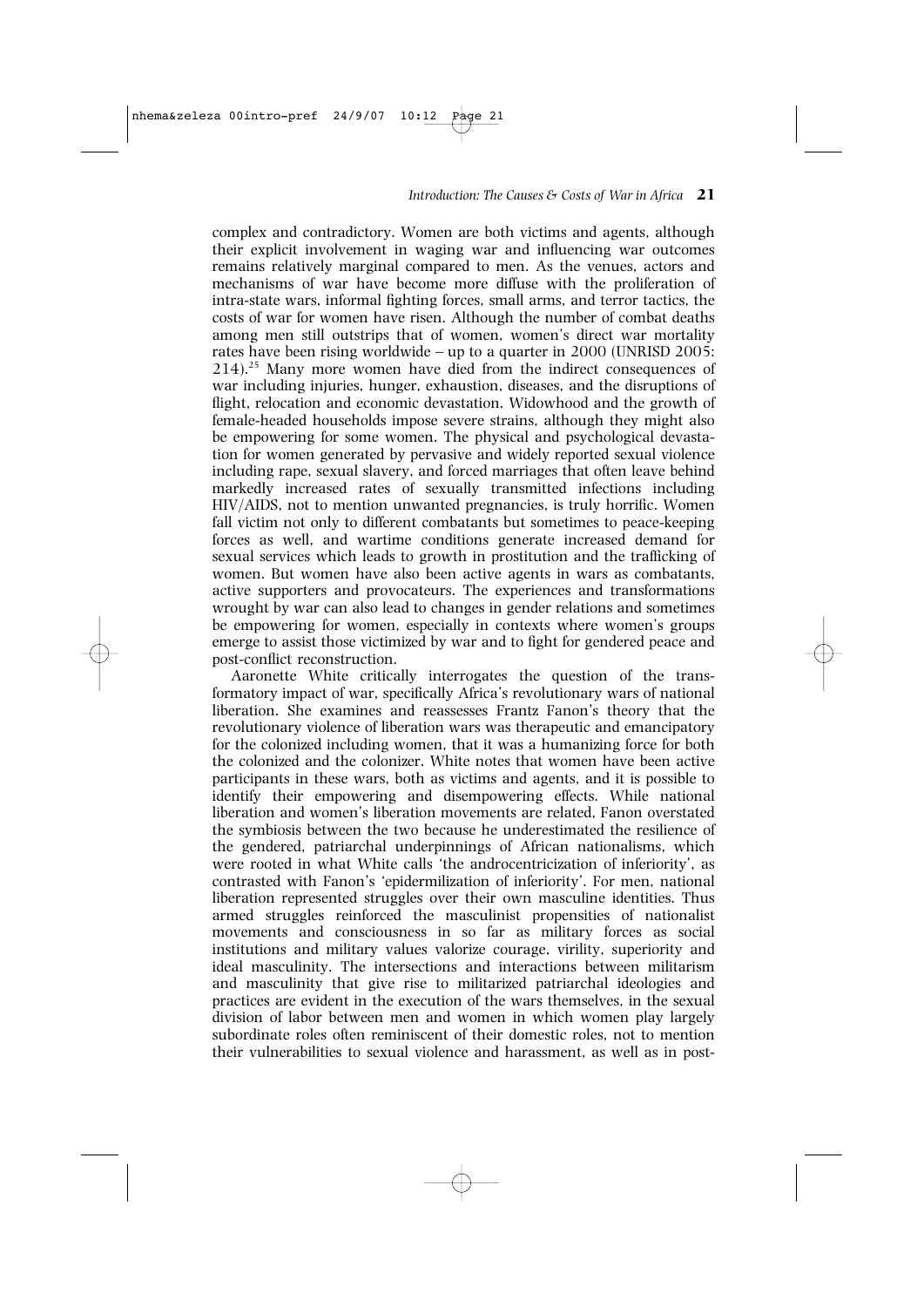war realities in which women combatants and women's issues are often silenced and marginalized. For women, then, the psychological effects are more degenerative than regenerative. As for the empowerment effects, which are considerable, White notes that women combatants do not attribute them to the actual violence of war.

A full account of any of Africa's wars and conflicts would show the complex interplay of national and transnational forces, and that internal and external forces are deeply implicated with each other. As dependency theory has taught us, ever since the emergence of the modern world system the external is always already implicated in the local, although many dependency writers were wont to overemphasize external forces and underestimate local agency, and to depict the structural forces largely in materialist and economistic terms at the expense of their ideational, political and cultural dimensions. This underscores the difficulties of disaggregating the global-local nexus, and capturing the exact nature of external-internal connections and how they relate to each other. Ron Kassimir (2006) puts forward the concept of transboundary formations as an analytical device to transcend the external-internal divide and capture the dynamics created by the intersection of forces emanating from various spatial, social, structural and sectoral levels. It is a framework, he argues, that can yield useful hypotheses and provide insights in analyzing concrete events and processes in which different institutions operate and intersect, where networks of people form, and through which ideas and commodities are trafficked. For example, he shows that the case of conflict diamonds bears testimony to the critical role played by the global demand and markets for commodities, cross-border smuggling of commodities and arms, and recruitment of mercenary forces in engendering and sustaining many a civil war and regional conflict in Africa (also see Callaghy et al. 2001).

There can be little doubt that external contexts and actors have had a major impact in instigating, facilitating, aggravating or prolonging conflicts in Africa from the time of the Atlantic slave trade, through the colonial period, to the postcolonial era. Sandra J. MacLean's perceptive paper explores the intersections of local, national, regional and international factors in the political economy of conflicts. The transnational linkages and complexes that spawn, sustain or shape African conflicts are obviously multi-dimensional. Patterns of a country's or region's integration into the global capitalist system help structure its levels of underdevelopment, inequalities and the development of patrimonial relationships, all of which often contribute to the prevalence of civil strife and the outbreaks of violent conflict. It is certainly the case that many of Africa's dictatorial regimes, whose very existence was a source of conflict in so far as the closure of political space tended to channel opposition into armed revolts and rebel movements, were sponsored and supported by foreign powers and interests, especially during the Cold War. Both states and non-state actors, including the notorious warlords, often use or turn transnational formations into networks of plunder that nourish civil wars. In as much as the venal global networks of corruption, crime and violence are involved in generating conflicts, conflict resolution needs the mobilization of the more progressive global networks – from knowledge and policy networks to transnational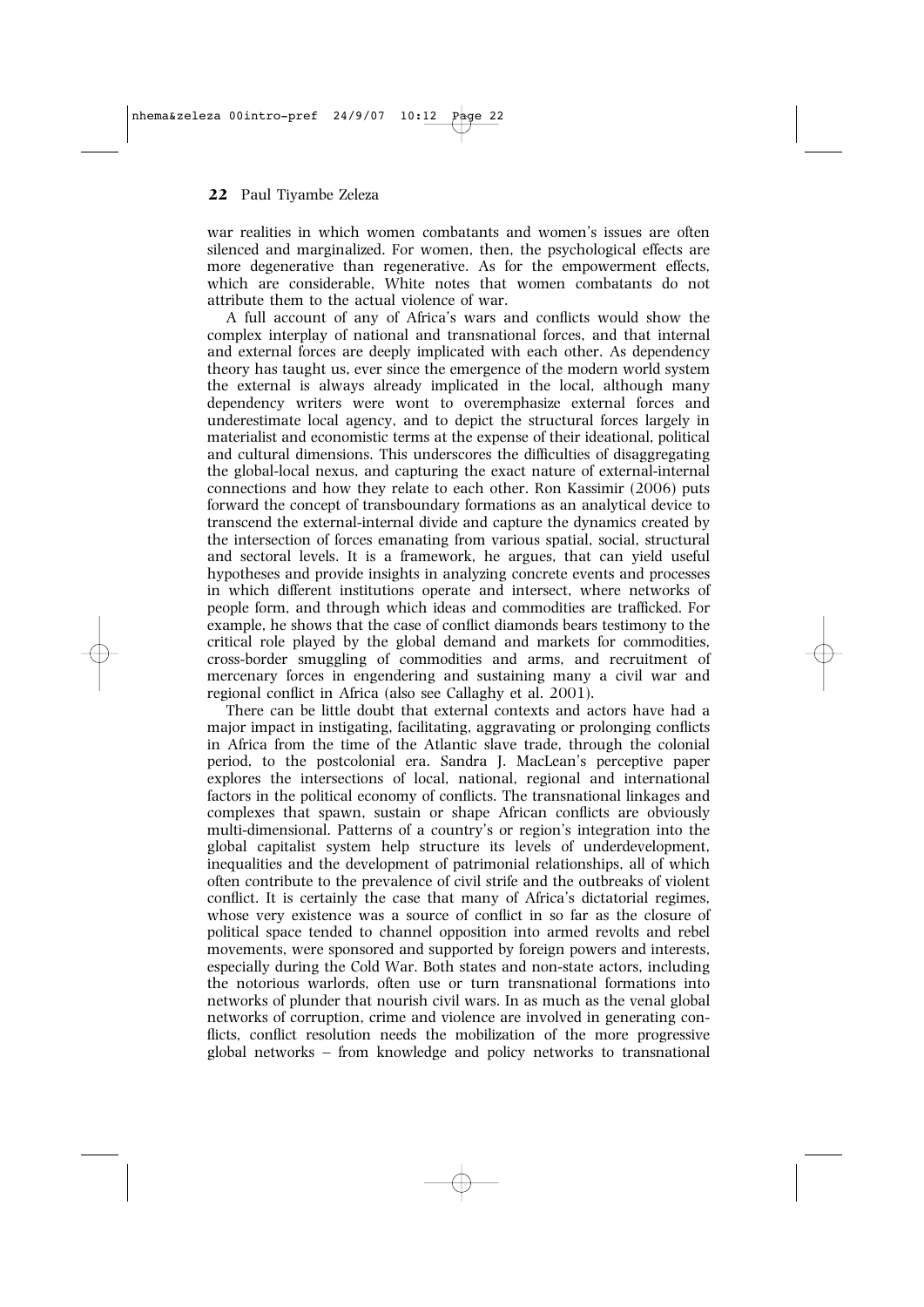advocacy coalitions – that can facilitate sustainable development, reconciliation and empowerment.

Since the end of the Cold War and the onset of the twenty-first century new forms of imperialism, often cloaked in the giddy rhetoric of globalization, are engendering new contexts and excuses for imperialist adventures that are stoking local and regional conflicts across the world. As noted above, the current US-led 'war on terror' is leaving a trail of wanton destruction, and wreaking havoc on the infrastructures of global order, development and democracy. Africa is being asked to participate in this new form of war, unleashed in the name of fighting 'terrorism' by an imperial power frantically seeking to maintain its eroding global hegemony, even as the continent desperately seeks to quench its old wars that continue to smolder and devastate large parts of the continent. The 'war on terror' has serious implications for democratization and human rights, as processes and projects, globally and for Africa. Clearly, many African countries are using the war and the language of anti-terrorism to roll back new and hard-won human rights and democratic freedoms (Mazrui 2006).

The legislative responses to terrorism are examined in considerable detail by Cephas Lumina who chronicles the anti-terrorism measures adopted post-September 11 in four selected African countries: Mauritius, Morocco, South Africa and Uganda. The paper places these measures in the context of the international legal framework on terrorism that includes the twelve universal conventions on specific aspects of terrorism and the regional conventions adopted by various organizations, and demonstrates, quite compellingly, that many of the new anti-terrorism laws undermine international human rights law, threaten the rights of refugees and asylum seekers, permit detention and torture, and curtail rights to a fair trial, freedom of association, expression and assembly, and privacy. The war on terror has given a new lease to racial discrimination and religious intolerance and even poses a threat to the rights of the child. The need to arrest and reverse this trend is incontrovertible if the continent is fully to achieve the historic and humanistic tasks of African nationalism – self-determination, development and democratization – and realize the age-old dreams of Pan-Africanism – regional integration and turning itself from a global pawn to a global player.

The costs and consequences of violent conflicts are immense. Except perhaps for the wars of liberation, violent conflicts have little redeeming value. They exact a heavy toll on society, the economy, and the environment, both directly and indirectly through deaths and injuries, sexual crimes and intimidation, population dislocations within and across national borders, and the damage and distortions they cause to societal networks and the fragile social capital of trust and interpersonal associations and intergroup interactions. Not to mention the devastation of the ecosystem, agricultural lands and wildlife, the destruction of society's material and mechanical infrastructures, the outflow of resources including 'capital flight' and 'brain drain', the proliferation of pathological and self-destructive behaviors, and the deterioration in the aesthetic quality of life.

The chapter by Fondo Sikod underscores the devastating implications of conflict for poverty and food security. His contention is that conflict is a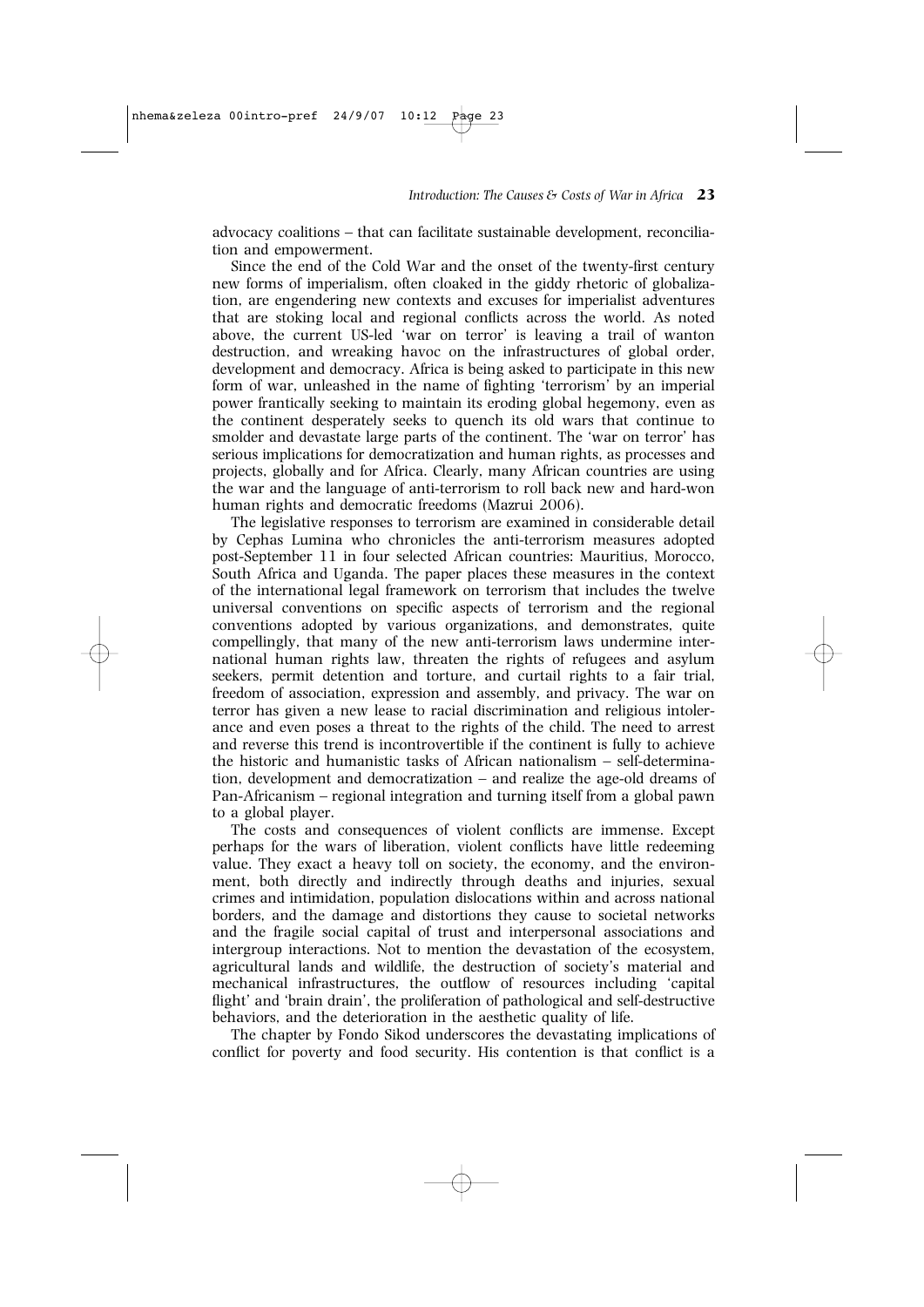cause of food insecurity and exacerbates poverty in Africa because it destroys or damages the human and physical capital that undermines production, leads to economic disruption and distortion of state expenditures, and encourages capital flight and diversion. More specifically, food security – the availability, access to and affordability of food – is severely affected in so far as violent conflict affects all key aspects of food production, distribution and consumption: rural labor supplies are disrupted as peasants are conscripted into armies, farms and agriculture-related infrastructure are destroyed, land is mined, and social cohesion is weakened as families and communities not only lose members but are also turned against one another. In some cases the destruction of physical capital and the resultant food shortages or even famines are not merely unfortunate byproducts of war, but are deliberately deployed as instruments of war. Food aid provided in times of conflict often contributes to conflict when it is used as a weapon by the warring factions, and threatens local production in the long term, thereby contributing to the perpetuation of poverty.

Violent conflict tends to reinforce both the underdevelopment of, and uneven development within, a country. This is clearly demonstrated in the case of Uganda, which is examined by Timothy Shaw and Pamela Mbabazi. Uganda's postcolonial turmoil has prevented the country from achieving the rate of development and social progress that was widely expected at independence. The protracted war in northern Uganda during the past two decades between government forces and the rebel Lord's Resistance Army has worsened the marginalization of the north, which fostered the war in the first place. In effect, Uganda has become two distinct nations, one in the relatively buoyant south that has, since the early 1990s, enjoyed economic recovery and reconstruction, peace and rapid economic growth, and the other in the stagnant north that continues to suffer from the devastating effects of warfare including an estimated 1.2 million internally displaced people. It is quite evident from Shaw and Mbabazi's paper that local, national, regional, continental and global forces are imbricated in complex and contradictory ways in Uganda's conundrum. Of particular concern are the implications of capitalist globalization and the regime of structural adjustment in fashioning new trajectories of developmentalism based on liberalization and privatization that foreclose the possibilities of constructing a truly democratic developmental state capable of pursuing policy options that might close the widening north-south gap and resolve the insurgency in the north.

### Conclusion

This volume, and the collection as a whole, provides critical glimpses into the nature and dynamics of violent conflicts in Africa. Of course it is not, nor did it seek to be, comprehensive, in covering either Africa as a whole or all aspects of conflicts that have afflicted the continent since independence, let alone since time immemorial. In spatial terms, much of the focus is on eastern and southern Africa.<sup>26</sup> A comprehensive and comparative study of conflicts across the continent, covering all five regions, would yield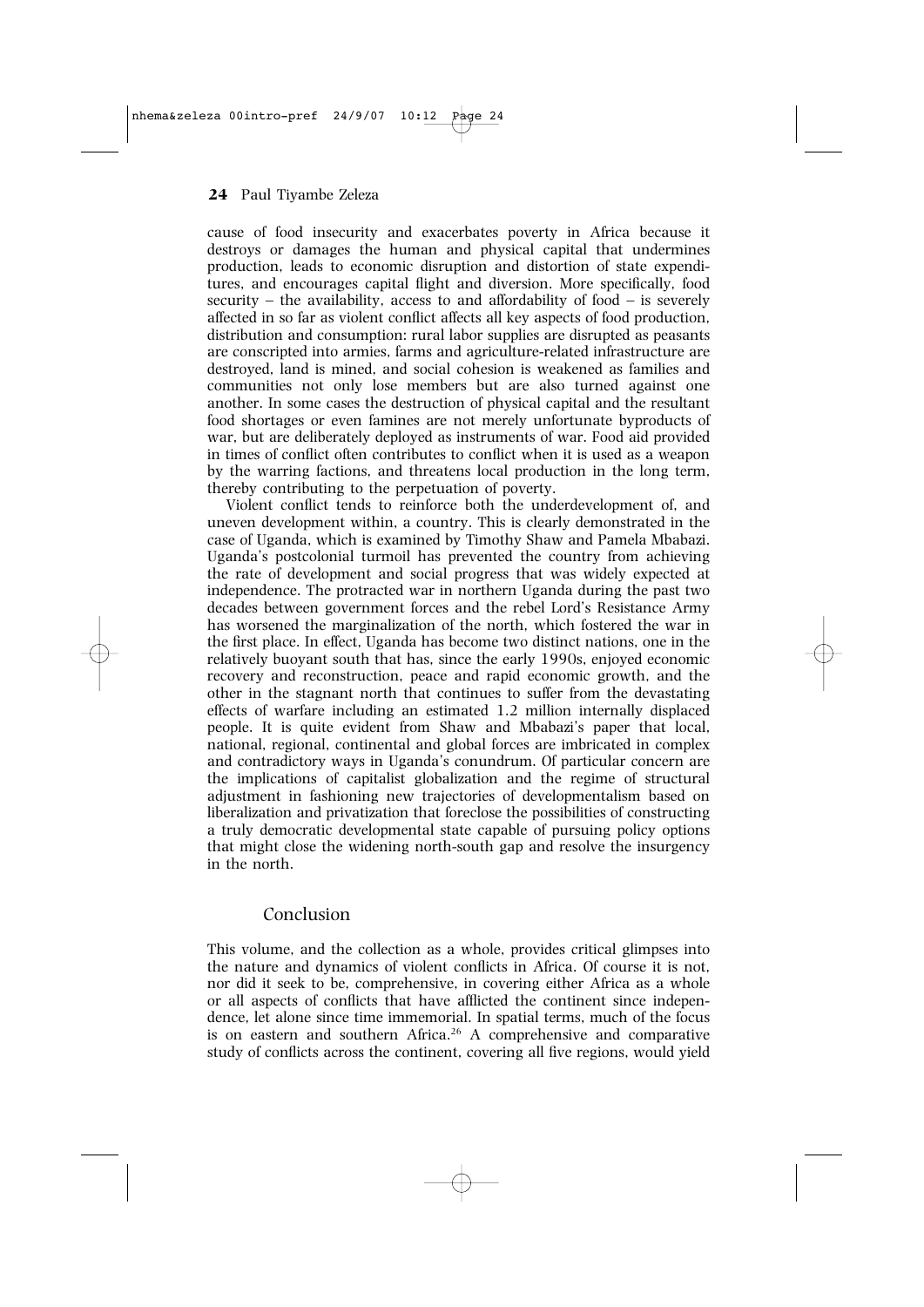important lessons and is long overdue. In temporal terms, the collection concentrates on recent conflicts; analyses over a much longer period, including the colonial era and perhaps even slices of the precolonial era, would deepen our understanding of the history of conflicts in Africa. Thematically, one could point to a range of topics that have not been given the emphasis they deserve, such as the generational, religious and diasporic dimensions of violent conflicts. Also, these conflicts are differentiated in the way they involve and impact on different generations, from the young to the elderly (Kurimoto and Simonse 1998; Abbink and van Kessel 2005). The question of child soldiers, on which much has been written, is only one aspect of the generational dynamics of African conflicts that require more systematic study. Estimates indicated that the conflicts of the 1980s and 1990s involved 'more than 120,000 children… For example, more than 10 percent of the fighters in the Liberian conflict are children; in Mozambique, the RENAMO rebel group had an estimated 8,000-10,000 children fighting in its force against the government; … and in Uganda, it is estimated that around 90 percent of the soldiers in the LRA rebel force are abducted children' (Fosu and Collier 2005: 234; also see Fleischman 1994; Rone 1995; Honwana 2006).

The role of religion as a source of conflict, in objective and subjective terms, institutionally and ideologically, and at local and transnational levels and the many points in between, cannot be overemphasized (Panitch and Leys 2002). Throughout history religion has provided a powerful vehicle for instigating war, giving meaning and legitimation to war, and in facilitating postwar reconciliation and reconstruction.<sup>27</sup> Wars, in turn, transform religion, bringing innovations in ideas, rituals, and institutional practices. We need to know more not only about the role of each of Africa's major religions – Christianity, Islam, and the 'traditional' religions – but also in comparative perspective. As Niels Kastfelt (2005: 1) argues forcefully and convincingly, 'many African civil wars have religious dimensions which are sufficiently important to deserve to be studied in their own right without, of course, thereby ignoring their social, economic and political context'. Examples abound. In colonial Africa there were the religiously inspired rebellions, such as the Mahdist war in the Sudan in the 1890s, the Shona-Ndebele uprising in Zimbabwe in 1896–97, the Maji Maji revolt in Tanganyika in 1905–7, and the Mau Mau liberation struggle in Kenya in the 1950s. In the postcolonial era one can point to Uganda's civil strife in which Alice Lakwena's Holy Spirit Movement and Joseph Kony's Lord's Resistance Army have played a key role, not to mention the conflicts fomented among and between Christians and Muslims that are increasingly amplified by the so-called 'war on terror'.

Some of the papers in this volume discuss the global forces and transnational networks behind violent conflicts in Africa. The tendency has been to examine the imperial and neo-colonial agendas of the major powers. More attention ought to be paid to the activities of other transnational actors including business enterprises, advocacy organizations, and even academic establishments. In this context, the role of diaspora communities, both the regional and extra-regional diasporas, needs to be accorded specific attention, as diaspora networks have become increasingly critical in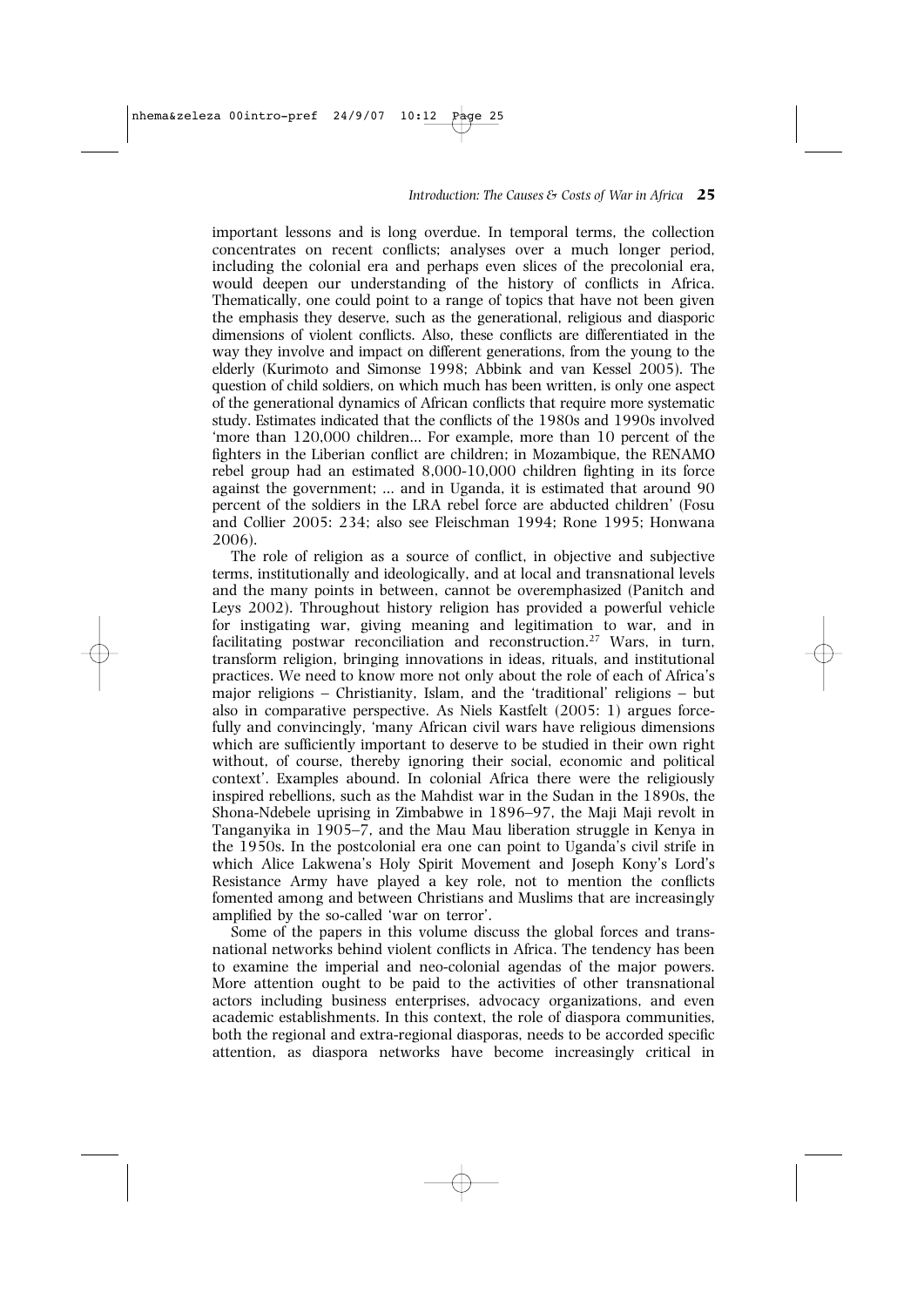fanning, facilitating and financing conflicts. For example, in the 1998 Ethiopian-Eritrean war, the diasporas of both countries played important roles in supporting their respective homelands. In the Nordic countries the Eritrean diaspora sought to raise diplomatic support for Eritrea, while in the United States elements of the more splintered Ethiopian diaspora demonstrated in Washington, DC in support of Ethiopia. The two diasporas also provided crucial financial support, which was particularly vital for Eritrea. Similarly, Somali diasporas have been critical to supporting different factions in the ongoing Somali civil war.<sup>28</sup>

Clearly, the research agenda on the 'root causes' of conflicts is large and complex. As with many other areas of social inquiry, conflict studies can only benefit from interdisciplinary approaches, from the collaboration of scholars from all the major disciplinary fields – the social sciences, humanities, and natural sciences – for conflicts affect all aspects of human life and the natural environment. And, of course, scholars and researchers need to engage policy-makers, national and regional security councils, social movements and rebel movements if their work is to be meaningful empirically and translate into effective policies. The challenge is to ensure that African conflicts are analyzed in their own multifaceted contexts, while avoiding seeing them as manifestations of some unique African cultural compulsion, political pathology, social sickness or moral malady. In other words, these conflicts must be understood in comparative perspective, not in isolation. Violent conflict in Africa is indeed part of the human drama, but the tendency to impose universalist models of conflict driven by stylized Western experiences or faddish theorizing must be resisted if only because, as is shown in several chapters in this volume with reference to the 'rationalist' models of neo-classical economists, such paradigms lead to poor analysis and bad policy. Conflict is too serious a matter, and its costs too grave, for glib modeling or lazy journalistic speculation uninformed by the histories of, and unmindful of the concrete conditions in, the societies under scrutiny. And history tells us that postcolonial African societies and states are not primordial fixtures frozen in splendid isolation, but complex constellations constructed out of their multiple engagements with the world.

#### References

- Abbink, Jon and Ineke van Kessel, eds. 2005. *Vanguard or Vandals: Youth, Politics, and Conflict in Africa*. Boston, MA: Brill.
- Adebajo, Adekeye and Chandra L. Sriram, eds. 2001. *Managing Armed Conflicts in the 21st Century*. London: Frank Cass.
- Adebajo, Adekeye. 2002. *Liberia's Civil War: Nigeria, ECOMOG, and Regional Security in West Africa.* Boulder, CO: Lynne Rienner.
- Adelman, Howard and Govind C. Rao, eds. 2004. *War and Peace in Zaire-Congo: Analyzing and Evaluating Intervention, 1996–1997*. Trenton, NJ: Africa World Press.
- Afshar, Haleh and Deborah Eade, eds. 2004. *Development, Women, and War: Feminist Perspectives*. Oxford: Oxfam.
- Agbu, Osita. 2004. *Ethnic Militias and the Threat to Democracy in Post-Transition Nigeria*. Uppsala: Nordiska Afrikainstitutet.
- Akinrade, Sola and Amadu Sesay, eds. 1999. *Africa in the Post-Cold War International System*. London: Cassel Academic.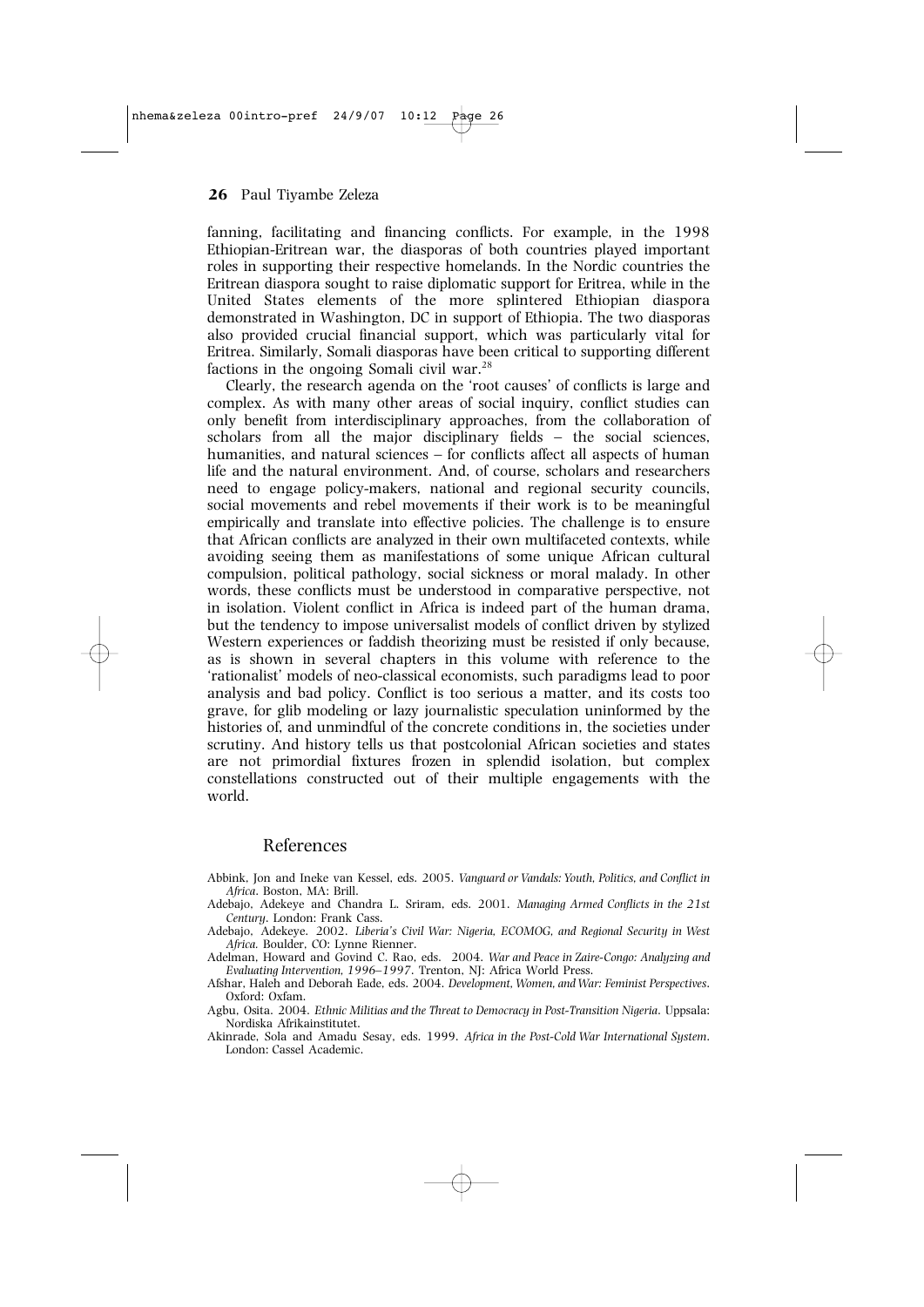- Akurang-Parry, Kwabena O. 2002a. 'Africa and World War I', in Toyin Falola, ed. *Africa, Vol.3, Colonial Africa, 1885–1939*. Durham, NC: Carolina Academic Press, 53–68.
- Akurang-Parry, Kwabena O. 2002b. 'Africa and World War II', in Toyin Falola, ed. *Africa, Vol. 4, The End of Colonial Rule*. Durham, NC: Carolina Academic Press, 49–62.
- Alao, Abiodun, John Mackinlay, and Funmi Olonisakin. 1999. *Peacekeepers, Politicians and Warlords: The Liberian Peace Process*. Tokyo and New York: United Nations University Press.
- Alexander, Martin S., Martin Evans and J.F.V. Keiger, eds. 2002. *The Algerian War and the French Army, 1954–62 : Experiences, Images, Testimonies*. New York: Palgrave Macmillan.
- Amaza, Ondoga ori. 1998. *Museveni's Long March from Guerrilla to Statesman*. Kampala: Fountain Publishers.
- Amnesty International. 2001a. 'The Backlash Human Rights at Risk Throughout the World'. AI Index No. ACT 30/027/2001.
- Amnesty International. 2001b. '2002 UN Commission on Human Rights: Rights at Risk', AI Index 10R 41/025/2001.
- Amnesty International. 2002. 'The Arab Convention for the Suppression of Terrorism a Serious Threat to Human Rights'. http://web.amnesty.org/library/print/ENG10RS 510012002
- Amnesty International. 2003. 'Tunisia: New Draft "Anti-Terrorism" Law Will Further Undermine Human Rights'. AI Index: MDE 307021/2003.
- Amnesty International. 2004. 'Kenya: Draft "Anti-Terrorism" Law may Undermine Kenyan Constitution and International Law'. AI Index: AFR 32/004/2004.
- Anonymous. 2004. *Imperial Hubris: Why the West is Losing the War on Terror*. Washington, DC: Brassey's.
- Ardenne-van der Hoeven, Agnes van, Mohamed Salih, Nick Grono, Juan Méndez. 2006. *Explaining Darfur: Four Lectures on the Ongoing Genocide*. Amsterdam: Vossiuspers.
- Arnson, Cynthia J. and I. William Zartman, eds. 2005. *Rethinking the Economics of War: The Intersection of Need, Creed, and Greed*. Baltimore, MD: Johns Hopkins University Press.
- Avirgan, Tony and Martha Honey. 1982. *War in Uganda: The Legacy of Idi Amin*. Westport, CT: L. Hill.
- Azar, E. and C. I. Moon. 1986. 'Managing Protracted Social Conflicts in the Third World: Facilitation and Development Diplomacy', *Millennium Journal of International Studies* 15 (3): 393–406.
- Ballentine, Karen and Jake Sherman, eds. 2003. *The Political Economy of Armed Conflict: Beyond Greed and Grievance*. Boulder, CO: Lynne Rienner.
- Barnes, Sandra T. 2005. 'Global Flows: Terror, Oil, and Strategic Philanthropy', *African Studies Review* 48, 1: 1–23.
- "Ready for Islamist War"'. Published 11 November. http://news.bbc.co.uk/go/pr/fr/-/2/hi/africa/6175976.stm Accessed 24 November 2006.
- Bellamy, Alex J. and Paul D. Williams. 2005. 'Who's Keeping the Peace? Regionalization and Contemporary Peace Operations', *International Security* 29, 4: 157–95.
- Bennis, Phyllis and IPS Iraq Task Force. 2004. *A Failed* '*Transition*'*: The Mounting Costs of the Iraq War. A Study by the Institute for Policy Studies and Foreign Policy In Focus*. Washington, DC: IPS.
- Berdal, Mats and David Malone, eds. 2000. *Greed and Grievance: Economic Agendas in Civil Wars*. Boulder, CO and London: Lynne Rienner.
- Bhebe, Ngwabi and Terence Ranger, eds. 1995. *Soldiers in Zimbabwe's Liberation War*. London: James Currey; Portsmouth, NH: Heinemann.
- Bhebe, Ngwabi and Terence Ranger, eds. 1996. *Society in Zimbabwe's Liberation War*. London: James Currey; Portsmouth, NH: Heinemann.
- Birmingham, David. 1992. *Frontline Nationalism in Angola and Mozambique*. London: James Currey; Trenton, NJ: Africa World Press.
- Boahen, A. A., ed. 1990. *UNESCO General History of Africa, Vol. VII: Africa Under Colonial Domination 1880–1935* , London: James Currey.
- Bonora-Waisman, Camille. 2003. *France and the Algerian Conflict: Issues in Democracy and Political Stability, 1988–1995*. Burlington, VT: Ashgate.
- Borstelmann, Thomas. 1993. *Apartheid's Reluctant Uncle: The United States and Southern Africa in the Early Cold War*. New York: Oxford University Press.
- Brown, Michael E., ed. 1993. *Ethnic Conflict and International Security*. Princeton, NJ: Princeton University Press.
- Burnham, Gilbert, Riyadh Lafta, Shannon Doocy, and Les Roberts. 2006. 'Mortality After the 2003 Invasion of Iraq: A Cross-sectional Cluster Sample Survey'. Published online October 11. www.thelancet.com
- Callaghy, T., R. Kassimir and R. Latham, eds. 2001. *Intervention and Transnationalism in Africa: Global-Local Networks of Power*. Cambridge: Cambridge University Press.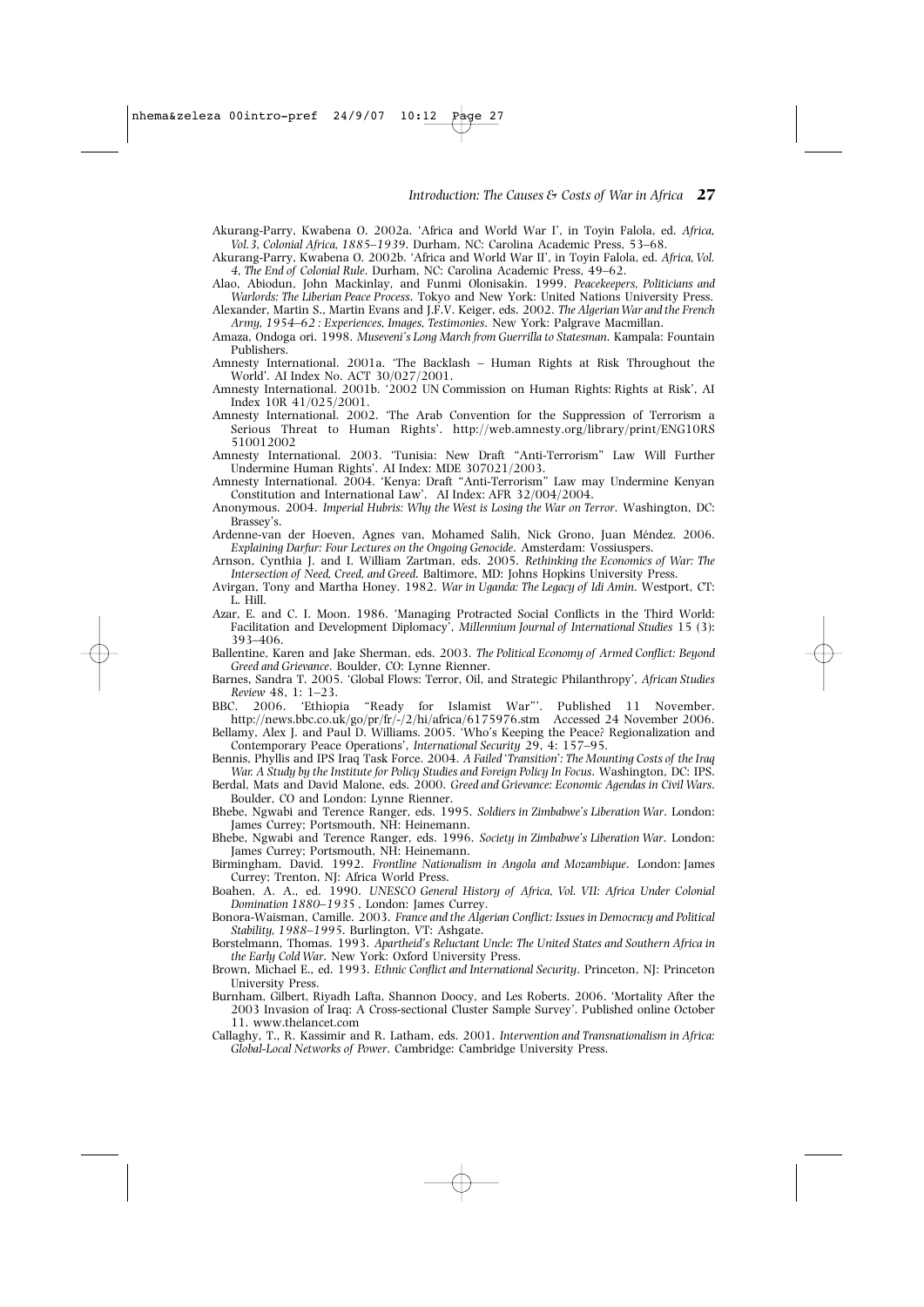- Campbell, Horace. 2003. *Reclaiming Zimbabwe: The Exhaustion of the Patriarchal Model of Liberation*. Trenton, NJ: Africa World Press.
- Cann, John P. 1997. *Counterinsurgency in Africa: the Portuguese Way of War, 1961–1974*. Westport, CT: Greenwood Press.
- *Care News*. 2005. 'What's Happening in the Democratic Republic of Congo?' April: 2.
- Carment, David. 2006. *Who Intervenes?: Ethnic Conflict and Interstate Crisis*. Columbus, OH: Ohio State University Press.
- Carmody, Pádraig. 2001. *Tearing the Social Fabric: Neoliberalism, Deindustrialization, and the Crisis of Governance in Zimbabwe*. Portsmouth, NH: Heinemann.
- Carmody, Pádraig. 2005. 'Transforming Globalization and Security: Africa and America Post–9/11', *Africa Today* 52 (1): 47–68.
- Cater, Charles. 2003. 'The Political Economy of Conflict and UN Intervention: Rethinking the Critical Case of Africa', in Karen Ballentine and Jake Sherman, eds, *The Political Economy of Armed Conflict: Beyond Greed and Grievance*. Boulder, CO: Lynne Rienner, 19–45.
- Cilliers, Jakkie and Christian Dietrich, eds. 2000. *Angola's War Economy: The Role of Oil and Diamonds*. Pretoria: Institute for Security Studies.
- Ciment, James. 1997. *Angola and Mozambique: Postcolonial Wars in Southern Africa*. New York: Facts on File.
- Clark, John F. ed. 2002. *The African Stakes of the Congo War*. New York: Palgrave Macmillan.
- Clarke, Richard A. 2004. *Against All Enemies: Inside America's War on Terror*. New York, Free Press.
- Collier, Paul. 1999. 'On the Economic Consequences of Civil War'. Report of the World Bank: in Collaboration with the University of Oxford, *Oxford Economic Papers* 51: 168–83.
- Collier, Paul. 2000. 'Doing Well Out of War: An Economic Perspective', in Mats Berdal and David M. Malone, eds, *Greed and Grievance: Economic Agendas in Civil Wars*, Boulder, CO and London: Lynne Rienner, 91–111.
- Collier, Paul and Anke Hoeffler. 1998. 'On Economic Causes of Civil War'. *Oxford Economic Papers* 50: 563–73.
- Collier, Paul and Anke Hoeffler. 1999. *Justice Seeking and Loot Seeking in Civil War*. Oxford: Oxford University Press, February.
- Collier, Paul and Nicholas Sambanis. 2005a. *Understanding Civil Wars. Evidence and Analysis. Vol. 1, Africa*. Washington, DC: World Bank.
- Collier, Paul and Nicholas Sambanis. 2005b. *Understanding Civil Wars. Evidence and Analysis. Vol. 2, Europe, Central Asia, and Other Regions*. Washington, DC: World Bank.
- Collier, Paul, Anke Hoeffler and Nicholas Sambanis. 2005. 'The Collier-Hoeffler Model of Civil War Onset and the Case Study Project Research Design', in Paul Collier and Nicholas Sambanis, eds. *Understanding Civil Wars. Evidence and Analysis. Vol. 1, Africa*. Vols. 1 and 2. Washington, DC: World Bank, 1–35.
- Council on Foreign Relations. 2002. *Public Diplomacy: A Strategy for Reform. A Report of an Independent Taskforce on Public Diplomacy sponsored by the Council on Foreign Relations*, 30 July. http://www.cfr.org/pubs/Task-force\_final2-19.pdf
- Crowder, Michael. 1978. *West African Resistance: The Military Response to Colonial Occupation*. New York: African Publishing Corporation.
- Crummey, Donald, ed. 1986. *Banditry, Rebellion, and Social Protest in Africa*. London: James Currey; Portsmouth, NH: Heinemann.
- Davidson, Basil. 1972. *In the Eye of the Storm: Angola's People*. Garden City, NY: Doubleday.
- Davis, John, ed. 2005. *The Global War on Terrorism: Assessing the American Response*. New York: Nova Science Publishers.
- De Pauw, Linda G. 1998. *Battle Cries and Lullabies: Women in War from Prehistory to the Present*. Norman, OK: University of Oklahoma Press.
- Deutsch, Morton. 1991. 'Subjective Features of Conflict Resolution: Psychological, Social and Cultural Influences in R. Varynen, ed., *New Direction in Conflict Theory: Conflict Resolution and Transformation*. London: Sage, 120–35.

Dilebo, Lapiso G. 1996. *The Italo-Ethiopian War of 1887–1896 from Dogalli to Adwa*. Addis Ababa.

- Dinerman, Alice. 2006. *Revolution, Counter-revolution and Revisionism in Post-colonial Africa: The Case of Mozambique, 1975–1994*. London and New York : Routledge.
- Dougherty, James E. 1982. *The Horn of Africa: A Map of Political-Strategic Conflict*. Cambridge, MA: Institute for Foreign Policy Analysis.
- Dudink, Stefan, Karen Hagemann and John Tosh, eds. 2004. *Masculinities in Politics and War: Gendering Modern History*. Manchester: Manchester University Press.
- Eades, Lindsay Michie. 1999. *The End of Apartheid in South Africa*. Westport, CT: Greenwood Press.
- Ekwe-Ekwe, Herbert. 1990. *Conflict and Intervention in Africa : Nigeria, Angola, Zaïre*. New York: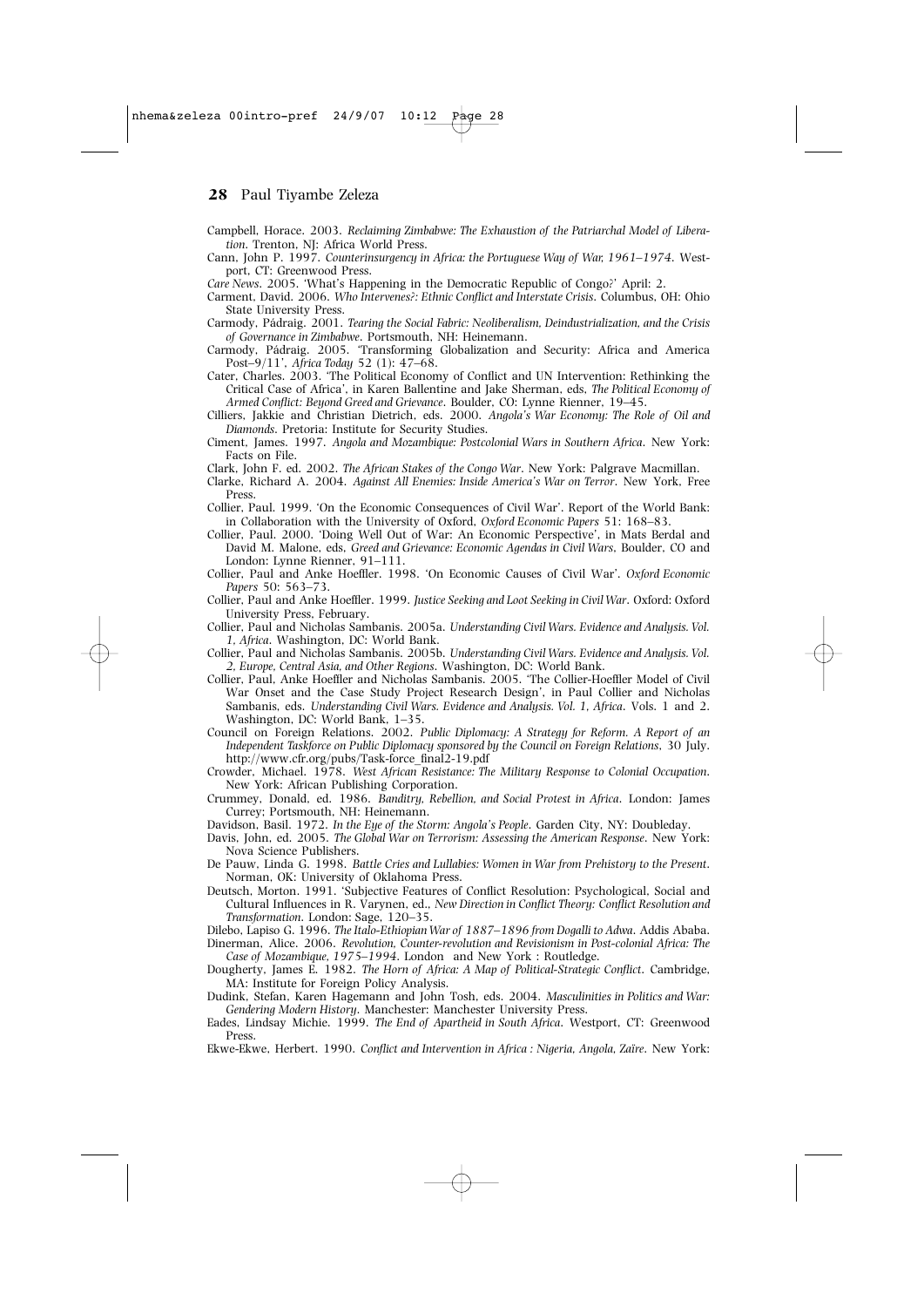St Martin's Press.

- El-Khawas, Mohamed A. 2003. 'North Africa and the War on Terror', *Mediterranean Quarterly* 14, 4: 176–91.
- Ellert, H. 1993. *The Rhodesian Front War: Counter-insurgency and Guerrilla War in Rhodesia, 1962- 1980*. Gweru, Zimbabwe: Mambo Press.
- Elkins, Caroline. 2005. *Imperial Reckoning: The Untold Story of Britain's Gulag in Kenya*. New York: Henry Holt.
- Emmett, Tony. 1999. *Popular Resistance and the Roots of Nationalism in Namibia, 1915-1966*. Basel, Switzerland: P. Schlettwein Publishing.
- Fessehatzion, Tekie. 2002. *Shattered Illusion, Broken Promise: Essays on the Eritrea-Ethiopia Conflict (1998-2000)*. Lawrenceville, NJ: Red Sea Press.
- Fleischman, Janet. 1994. *Easy Prey: Child Soldiers in Liberia*. New York: Human Rights Watch.
- Flint, Julie and Alex de Waal. 2005. Darfur: *A Short History of a Long War*. New York: Zed Books.
- Fonseca, Alroy. 2004. 'Four Million Dead The Second Congolese War, 1998–2004.' http://www.geocities.com/afonseca/CongoWar.htm
- Fosu, Augustin K. and Paul Collier, eds. 2005. *Post-Conflict Economies in Africa*. New York: Palgrave Macmillan.
- Francis, David J. 2005. *Dangers of Co-deployment: UN Co-operative Peacekeeping in Africa*. Burlington, VT: Ashgate.
- Gawrych, George W. 2000. *The Albatross of Decisive Victory: War and Policy Between Egypt and Israel in the 1967 and 1973 Arab-Israeli Wars*. Westport, CT: Greenwood Press.
- Goldstein, Joshua S. 2001. *War and Gender*. New York: Cambridge University Press.
- Gordon, David F., David C. Miller, and Howard Wolpe. 1998. *The United States and Africa: A Post Cold War Perspective*. New York: W.W. Norton.
- Gordon, Diana R. 2006. *Transformation and Trouble: Crime, Justice, and Participation in Democratic South Africa*. Ann Arbor, MI: University of Michigan Press.
- Gorman, Robert F. 1981. *Political Conflict in the Horn of Africa*. New York: Praeger Publishers.
- Gourevitch, Philip. 1999. *We Wish to Inform You That Tomorrow We Will Be Killed With Our Families: Stories from Rwanda*. New York: Picador
- Gumede, William. 2005. *Thabo Mbeki and the Battle For The Soul Of The ANC*. Johannesburg: Struik Publishers.
- Hammar, A., B. Raftopoulos and S. Jensen. 2003. *Zimbabwe's Unfinished Business: Rethinking Land, State and Nation in the Context of Crisis*. Harare: Weaver.
- Harbeson, John W. and Donald Rothchild, eds. 1995. *Africa in World Politics: Post-cold War Challenges*. 2nd edn. Boulder, CO: Westview Press.
- Harneit-Sievers, Axel, Jones O. Ahazuem, and Sydney Emezue. 1997. *A Social History of the Nigerian Civil War: Perspectives from Below*. Hamburg: LIT Verlag.
- Harsch, Ernest and Tony Thomas. 1976. *Angola: the hidden history of Washington's war*. New York: Pathfinder Press.
- Hawkins, Virgil. 2004. 'Stealth Conflicts: Africa's World War in the DRC and International Consciousness', *The Journal of Humanitarian Assistance* http://www.jha.ac/articles/a126.htm
- Henderson, Errol A. and J. David Singer. 2002. '"New Wars" and Rumors of "New Wars"', *International Interactions* 28: 165–90.
- Herbstein, Denis and John Evenson. 1989. *The Devils Are Among Us: The War for Namibia*. Atlantic Highlands, NJ: Zed Books.
- Hochschild, Adam. 1998. *King Leopold's Ghost: A Story of Greed, Terror and Heroism in Colonial Africa*. Boston, MA: Houghton Mifflin.
- Hoffman, Paul. 2004. 'Human Rights and Terrorism', *Human Rights Quarterly* 26: 932–55.
- Honwana, Alcinda. 2006. *Child Soldiers in Africa*. Philadelphia, PA: University of Pennsylvania Press.
- Horne, Alistair. 1978. *A Savage War of Peace: Algeria, 1954–1962*. New York: Viking Press.
- Houston, Gregory F. 1999. *The National liberation Struggle in South Africa: A Case Study of the United Democratic Front, 1983–1987*. Brookfield, VT: Ashgate.
- Human Rights Watch. 2005. *Human Rights Watch World Report 2005*. Washington, DC: Human Rights Watch.
- Human Rights Watch. 2004. *Human Rights Watch World Report 2004: Human Rights and Armed Conflict*. New York: Human Rights Watch.
- Human Rights Watch. 2003. *Human Rights Watch World Report 2003*. New York: Human Rights Watch.
- Institute for Peace and Justice. 2005. *Peace and Justice Update* 11 (1): 1–12.
- Isaacman, A. 1976. *The Tradition of Resistance in Mozambique: Anti-Colonial Activity in the Zambezi Valley, 1850–1921*, Berkeley, CA: University of California Press.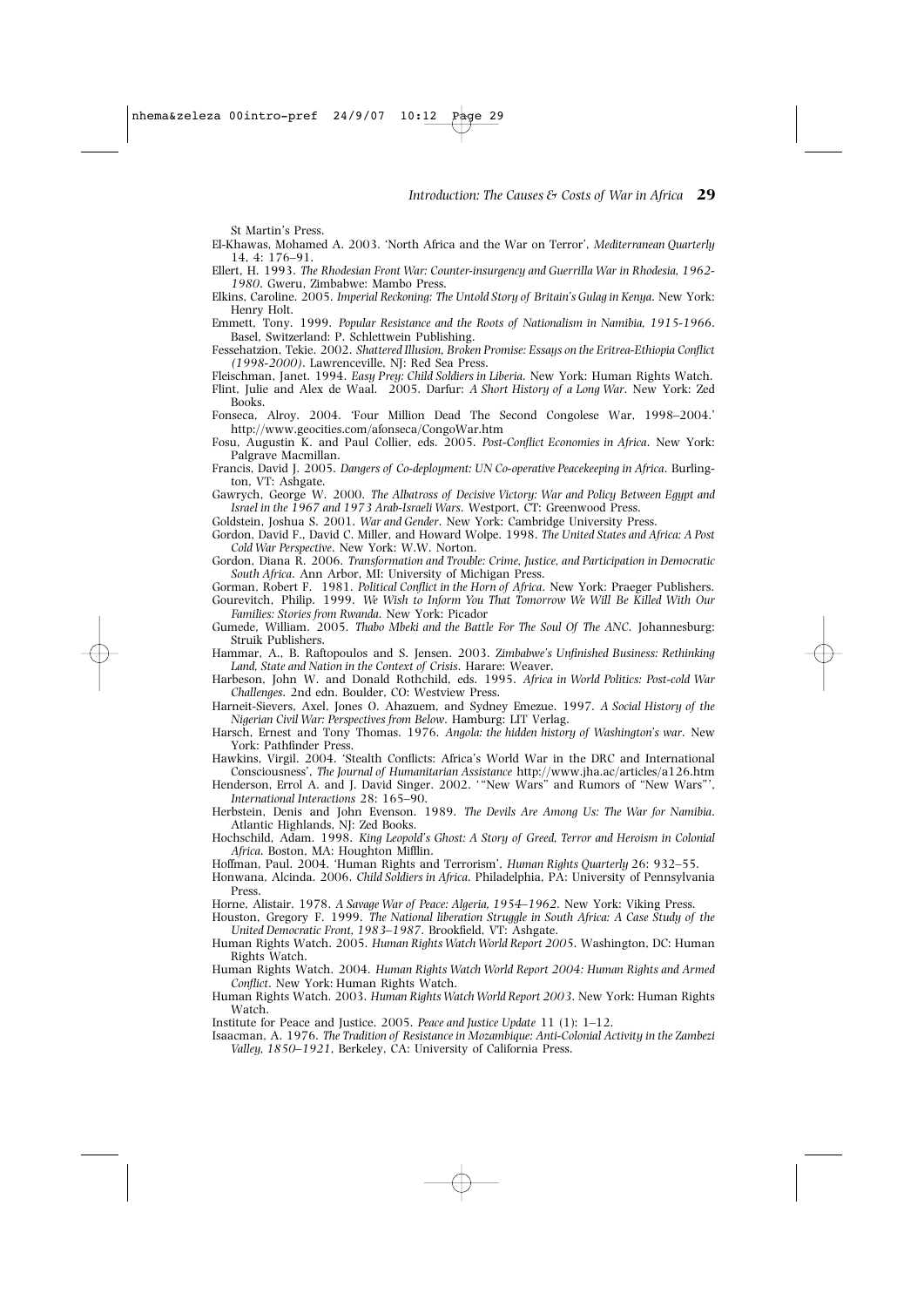- Issa-Salwe, Abdisalam M. 2000. *Cold War Fallout: Boundary Politics and Conflict in the Horn of Africa*. London: HAAN.
- Iyob, Ruth and Gilbert M. Khadiagala. 2006. *Sudan: The Elusive Quest for Peace*. Boulder, CO: Lynne Rienner Publishers.
- Jacquin-Berdal, Dominique and Martin Plaut, eds. 2005. *Unfinished Business: Eritrea and Ethiopia at War*. Lawrenceville, NJ: Red Sea Press.
- Johnson, Douglas H. 2003. *The Root Causes of Sudan's Civil Wars*. Oxford: James Currey.
- Kabwegyere, Tarsis B. 2000. *People's Choice, People's Power: Challenges and Prospects of Democracy in Uganda*. Kampala: Fountain Publishers.
- Kadende-Kaiser, Rose M. and Paul J. Kaiser, eds. 2005. *Phases of Conflict in Africa*. Willowdale, Ontario: de Sitter Publications.
- Kalb, Madeleine G. 1982. *The Congo Cables: The Cold War in Africa From Eisenhower to Kennedy*. New York: Macmillan.
- Kalyvas, Stathis N. 2001. '"New" and "Old" Civil Wars: A Valid Distinction?' *World Politics* 54: 99–118.
- Kasozi, A.B.K. 1994. *The Social Origins of Violence in Uganda, 1964-1985*. Montreal: McGill-Queen's University Press.
- Kassimir, Ronald. 2006. 'If You Are Part of the Solution, You Are Likely Part of the Problem: Transboundary Formations and Africa', in Paul Tiyambe Zeleza, ed., *The Study of Africa Vol. II Global and Transnational Engagements*. Dakar: Codesria Book Series, 45-61.

Kastfelt, Niels, ed. 2005. *Religion and African Civil Wars*. New York: Palgrave Macmillan.

- Kebbede, Girma. 1999. *Sudan's Predicament: Civil War, Displacement and Ecological Degradation*. Brookfield, VT and Aldershot: Ashgate.
- Kerslake, R.T. 1997. *Time and the Hour: Nigeria, East Africa, and the Second World War*. London and New York: Radcliffe Press and St Martin's Press.
- Khadiagala, Gilbert M., ed. 2006. *Security Dynamics in Africa's Great Lakes Region*. Boulder, CO: Lynne Rienner.
- Khalid, Mansour. 2003. *War and Peace in Sudan: A Tale of Two Countries*. New York: Kegan Paul.
- Killingray, David and Richard Rathbone, eds. 1986. *Africa and the Second World War*. New York: St Martin's Press.
- Kiwanuka, Semakula. 1979. *Amin and the Tragedy of Uganda*. München: Weltforum Verlag.
- Kokole, Omari H. 1993. *Dimensions of Africa's International Relations*. Delmar, NY: Caravan Books.
- Kraxberger, Brennan M. 2005. 'The United States and Africa: Shifting Geopolitics in an "Age of Terror"', *Africa Today* 52 (1): 47–68.
- Kriger, Norma J. 1992. *Zimbabwe's Guerrilla War: Peasant Voices*. New York: Cambridge University Press.
- Kurimoto, Eisei and Simon Simonse, eds. 1998. *Conflict, Age and Power in North East Africa: Age systems in transition*. Oxford: James Currey.
- Kusow, Abdi, ed. 2004. *Putting the Cart before the Horse: Contested Nationalism and the Crisis of the Nation-state in Somalia*. Trenton, NJ: Red Sea Press.
- Laitin, David D. and Said S. Samatar. 1987. *Somalia: Nation in Search of a State*. Boulder, CO: Westview Press.
- Lan, David. 1985. *Guns & Rain: Guerrillas & Spirit Mediums in Zimbabwe*. London: James Currey.
- Laskier, Michael M. 2004. *Israel and the Maghreb: From Statehood to Oslo*. Gainesville, FL: University Press of Florida.
- Leys, Colin and John S. Saul. 1995. *Namibia's Liberation Struggle: The Two-edged Sword*. London: James Currey; Athens, OH: Ohio University Press.
- Lezhne, Sasha. 2005. *Crafting Peace: Strategies to Deal with Warlords in Collapsing States*. Lanham, MD: Lexington Books.
- Lind, Jeremy and Kathryn Sturman, eds. 2002. *Scarcity and Surfeit: The Ecology of Africa's Conflicts.* Pretoria: Institute for Security Studies.
- Lorentzen, Lois Ann and Jennifer Turpin, eds. 1998. *The Women and War Reader*. New York: New York University Press.
- Louw, P. Eric. 2004. *The Rise, Fall, and Legacy of Apartheid*. Westport, CT: Praeger.
- Lyons, Terrence and Ahmed I. Samatar. 1995. *Somalia: State Collapse, Multilateral Intervention, and Strategies for Political Reconstruction*. Washington, DC: Brookings Institution.
- Mamdani, Mahmood. 1995. *And Fire Does Not Always Beget Ash: Critical Reflections on the NRM*. Kampala: Monitor Publications.
- Mamdani, Mahmood. 2001. *When Victims Become Killers: Colonialism, Nativism, and the Genocide in Rwanda*. Princeton, NJ: Princeton University Press; Oxford: James Currey.
- Mamdani, Mahmood. 2004. *Good Muslim, Bad Muslim: America, the Cold War, and the Roots of Terror*. New York: Pantheon Books.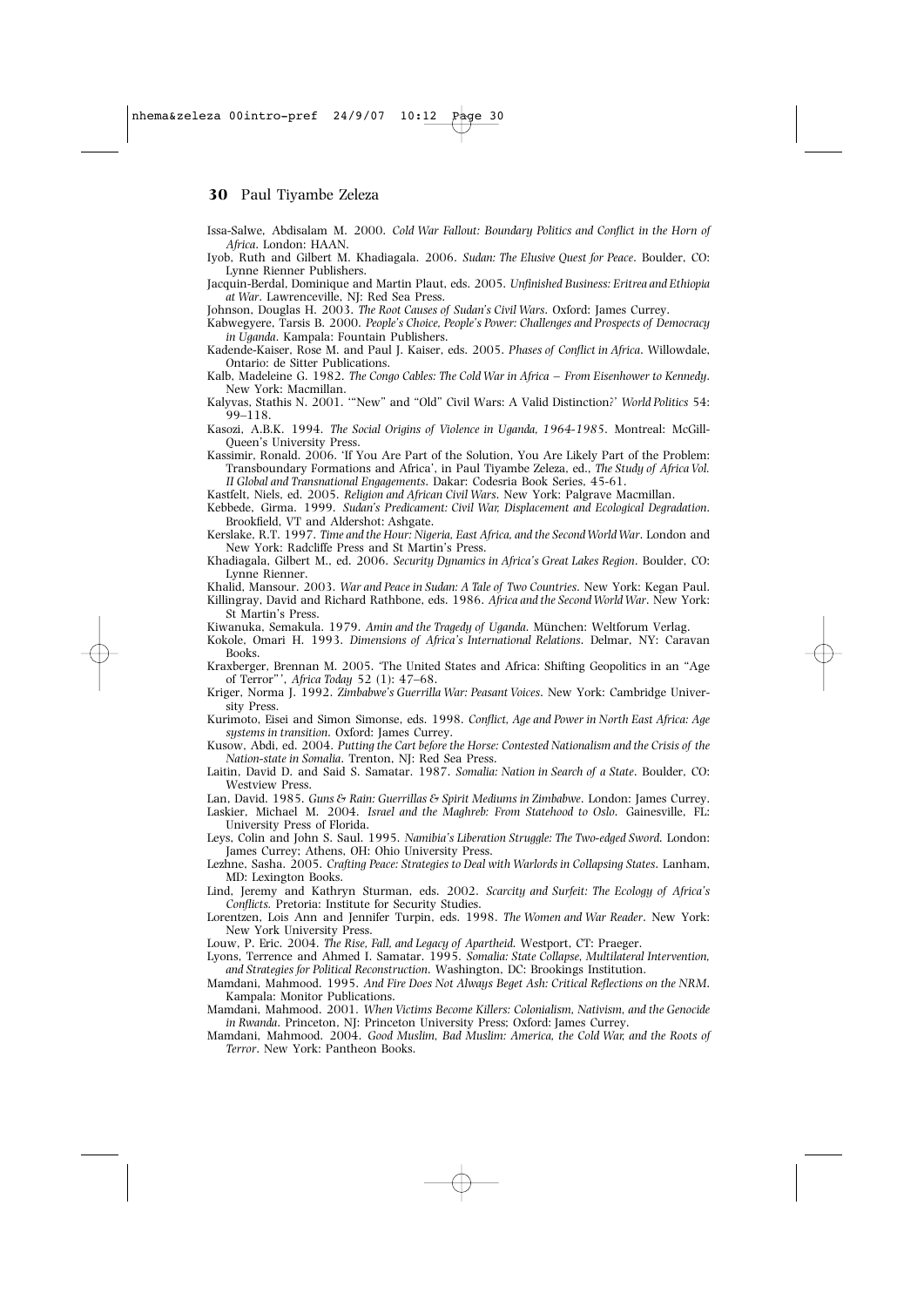Mandela, Nelsom. 1994. *Long Walk to Freedom: The Autobiography of Nelson Mandela*. New York: Little Brown.

Maran, Rita. 1989. *Torture, the Role of Ideology in the French-Algerian War*. New York: Praeger.

Marcum, John A. 1969–78. *The Angolan Revolution*. 2 volumes. Cambridge, MA: M.I.T. Press.

- Marrouchi, Mustapha. 2003. 'Introduction: Colonialism, Islamism, Terrorism', *College Literature* 30, 1: 6–55.
- Marshall-Fratani, Ruth. 2006. 'The War of "Who Is Who": Autochthony, Nationalism, and Citizenship in the Ivoirian Crisis', *African Studies Review* 49 (2): 9–43.

Martinez, Luis. 2000. *The Algerian Civil War, 1990–1998*. New York: Columbia University Press.

- Mazrui, Alamin. 2006. 'Africa in America's "War on Terrorism": Some Political Implications', Paper presented at a Seminar on Terrorism in Africa: Search for an African Voice, Institute for Security Studies, Kopanong, Benoni, South Africa, November 6–7.
- Mazrui, Ali A. 2003. 'Introduction', in Ali A. Mazrui, ed. *UNESCO General History of Africa. Vol. VII, Africa Since 1935*. Oxford: James Currey, 1–25.
- Mazurana, Dyan, Angela Raven-Roberts, and Jane Parpart, eds. 2005. *Gender, Conflict, and Peacekeeping*. Lanham, MD: Rowman and Littlefield.
- Mburu, Nene. 2005. *Bandits on the Border: the Last Frontier in the Search for Somali Unity*. Trenton, NJ: Red Sea Press,
- Melber, Henning, ed. 2003. *Limits to Liberation in Southern Africa: The Unfinished Business of Democratic Consolidation*. Cape Town: HSRC Press.
- Melvern, Linda. 2000. *A People Betrayed: The Role of the West in Rwanda's Genocide*. New York: Zed Books.
- Milkias, Paulos. 2005. *The Battle of Adwa: Reflections on Ethiopia's Historic Victory Against European Colonialism*. New York: Algora Publishing.
- Miller, Charles.1974. *Battle for the Bundu: The First World War in East Africa*. New York: Macmillan.
- Mills, Greg. 2004. 'Africa's New Strategic Significance', *The Washington Quarterly* 27 (4): 157–69.
- Minter, William. 1994. *Apartheid's Contras: An Inquiry into the Roots of War in Angola and Mozambique*. Atlantic Highlands, NJ: Zed Books.
- Mlambo, Norman. 2004. 'Rethinking Economic Agendas in African Conflicts', Paper presented at International Conference on African Conflicts: Management, Resolution and Post-Conflict Recovery and Development, organized by the Organization of Social Science Research in Eastern and Southern Africa (OSSREA), Addis Ababa, 29 November–1 December.
- Moran, Mary H. 2006. *Liberia: The Violence of Democracy*. Philadelphia, PA: University of Pennsylvania Press.
- Munene, G. Macharia, J.D. Olewe Nyunya and Korwa G. Adar, eds. 1995. *The United States and Africa: From Independence to the End of the Cold War*. Nairobi: East African Educational Publishers.
- Nafziger, E. Wayne and Juha Auvinen. 2002. 'Economic Development, Inequality, War, and State Violence', *World Development* 30 (2): 153–63.
- Namhila, Ellen Ndeshi. 1997. *The Price of Freedom*. Windhoek: New Namibia Books.
- Namwambah, Tom. 2004. 'Politics of Ethnicity in Kenya: A Subjective Approach to Conflict Resolution Strategies', Paper presented at International Conference on African Conflicts: Management, Resolution and Post-Conflict Recovery and Development, organized by the Organization of Social Science Research in Eastern and Southern Africa (OSSREA), Addis Ababa, 29 November–1 December.
- Negash, Tekeste and Kjetil Tronvoll. 2000. *Brothers at War: Making Sense of the Eritrean-Ethiopian War*. Oxford: James Currey; Athens, OH: Ohio University Press.
- Nest, Michael. 2006. *The Democratic Republic of Congo: Economic Dimensions of War and Peace*. Boulder, CO: Lynne Rienner.
- New American Century. 2000. *Rebuilding America's Defenses: Strategy, Forces and Resources for a New Century*. Washington, DC: New American Century.
- Noer, Thomas J. 1985. *Cold War and Black Liberation: the United States and White Rule in Africa, 1948-1968*. Columbia, MO: University of Missouri Press.
- Oberst, Timothy S. 1991. *Cost of Living and Strikes in British Africa c.1939–1948: Imperial Policy and the Impact of the Second World War*. Ann Arbor, MI: Michigan University Press.
- Oded, Arye. 1987. *Africa and the Middle East Conflict*. Boulder, CO: Lynne Rienner.
- Ojo, Olusola. 1988. *Africa and Israel: Relations in Perspective*. Boulder, CO: Westview Press.
- Okocha, Emma. 1994. *Blood on the Niger: An Untold Story of the Nigerian Civil War*. Washington, DC: USA Africa in association with GOM SLAM.
- Osaghae, Eghosa E. 1996. 'Human Rights and Ethnic Conflict Management: The Case of Nigeria', *Journal of Peace Research* 33 (2): 171–188.
- Osuntokun, Akinjide. 1979. *Nigeria and the First World War*. Atlantic Highlands, NJ: Humanities Press.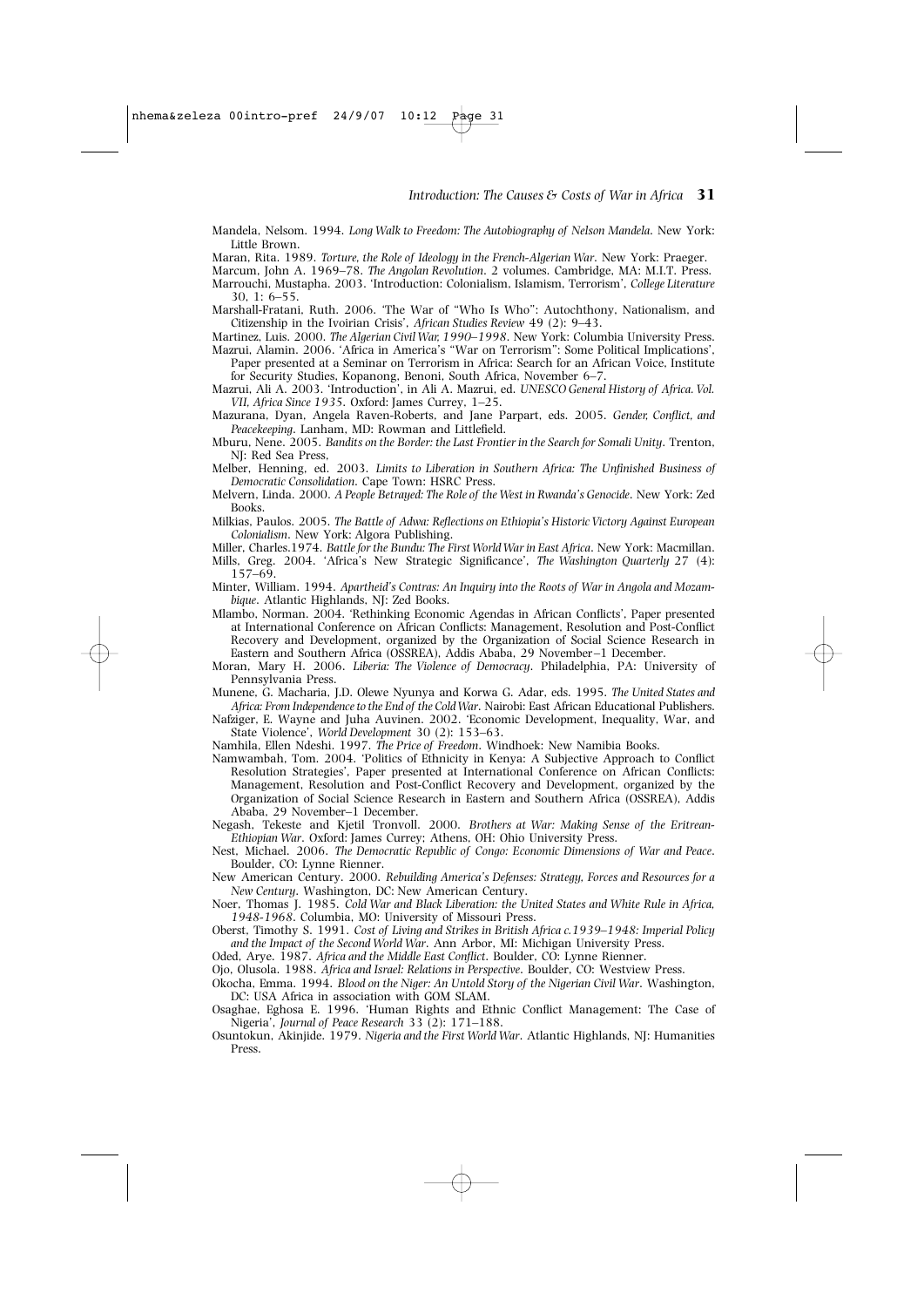- Oyebade, Adebayo and Abiodun Alao, eds. 1998. *Africa after the Cold War: The Changing Perspectives on Security*. Trenton, NJ: Africa World Press.
- Oyeweso, Siyan. 1992. *Perspectives on the Nigerian Civil War*. Ojokoro, Lagos: OAP Publications. Page, Melvin E. 2000. *The Chiwaya War: Malawians and the First World War*. Boulder, CO: Westview Press.

Page, Melvin E., ed. 1987. *Africa and the First World War*. New York: St Martin's Press.

Panitch, Leo and Colin Leys, eds. 2002. *Fighting Identities: Race, Religion and Ethno-nationalism*. London: Merlin.

Patterson, K. David and Gerald W. Harting, eds. 1978. *Disease in African History: An Introductory Survey and Case Studies*. Durham, NC: Duke University Press.

- Percox, David. 2004. *Britain, Kenya and the Cold War: Imperial Defence, Colonial Security and Decolonization*. New York: Tauris Academic Studies.
- Peters, Joel. 1992. *Israel and Africa: The Problematic Friendship*. London: British Academic Press.
- Peterson, V. Spike and Anne S. Runyan. 1999. *Global Gender Issues: Dilemmas in World Politics*. 2nd edn. Boulder, CO: Westview Press.

Prunier, Gérard. 1998. *The Rwanda Crisis: History of a Genocide*. London: C. Hurst.

- Pugh, Michael and Neil Cooper. 2004. *War Economies in a Regional Context: Challenges and Transformation*. Boulder, CO: Lynne Rienner.
- Ramraj, V., Michael Hor and Kent Roach, eds. 2005. *Global Anti-terrorism Law and Policy*. New York: Cambridge University Press.

Ranger, T. O. 1967. *Revolt in Southern Rhodesia, 1896–1897*, London: Heinemann.

- Ranger, Terence. 1985. *Peasant Consciousness and Guerilla War in Zimbabwe: A Comparative Study*. London: James Currey; Berkeley, CA: University of California Press.
- Reardon, Betty. 1985. *Sexism and the War System*. New York: Teachers College Press.

Reno, William. 1998. *Warlord Politics and African States*. Boulder, CO: Lynne Rienner.

- Richards, Paul. 1996. *Fighting for the Rain Forest: War, Youth and Resources in Sierra Leone*. Oxford: James Currey.
- Rone, Jemera. 1995. *Children in Sudan: Slaves, Street Children and Child Soldiers*. New York: Human Rights Watch.
- Ross, M. H. 1993. *The Management of Conflict*. Cambridge: Cambridge University Press.

Ross, Michael L. 2003. 'Oil. Drugs, and Diamonds: The Varying Roles of Natural Resources in Civil War', in Karen Ballentine and Jake Sherman, eds. *The Political Economy of Armed Conflict: Beyond Greed and Grievance*. Boulder, CO: Lynne Rienner, 47–70.

Rotberg, Robert I. et al. 2000. *Peacekeeping and Peace Enforcement in Africa: Methods of Conflict Prevention*. Washington, DC: Brookings Institution Press.

Ruddick, Sara. 1989. *Maternal Thinking: Towards a Politics of Peace*. London: The Women's Press.

Sainsbury, Keith. 1979. *The North African Landings, 1942: A Strategic Decision*. Newark, DE: University of Delaware Press.

Sampson, Anthony. 1999. *Mandela: The Authorized Biography*. New York: Alfred Knopf.

- Schraeder, Peter J. 2006. 'From Irredentism to Secession: The Decline of Pan-Somali Nationalism', in Barrington, Lowell W., ed., *After Independence Making and Protecting the Nation in Postcolonial and Postcommunist States*. Ann Arbor, MI: University of Michigan Press.
- Seck, Diery. 2004. 'An Economic Theory of Civil War in Africa'. Paper presented at International Conference on African Conflicts: Management, Resolution and Post-Conflict Recovery and Development, organized by the Organization of Social Science Research in Eastern and Southern Africa (OSSREA), Addis Ababa, 29 November–1 December.
- Selassie, Bereket Habte. 1980. *Conflict and Intervention in the Horn of Africa*. New York: Monthly Review Press.

Semujanga, Josias. 2003. *Origins of Rwandan Genocide*. Amherst, NY: Humanity Books.

- Shepard, Todd. 2006. *The invention of Decolonization: the Algerian War and the Remaking of France*. Ithaca, NY: Cornell University Press.
- Silverstein, Paul. 2005. 'The New Barbarians: Piracy and Terrorism on the North African Frontier', *CR: The New Centennial Review* 5 (1): 179–212.
- Singer, P.W. 2001. 'Corporate Warriors: The Rise of the Privatized Military Industry and Its Ramifications for International Security.' *International Security* 26, 3: 186–220.
- Sisulu, Elinor. 2002. *Walter and Albertina Sisulu: In Our Lifetime*. Claremont, South Africa: David Philip.
- Skjelsbæk, Inger and Dan Smith, eds. 2001. *Gender, Peace and Conflict*. Thousand Oaks, CA: SAGE.
- Sura, Vikram with Jonas Hagen. 2005. 'Fourth Committee: Special Political and Decolonization of Conflict, and Post-conflict, Situations', United Nations Chronicle [Online Edition]. Available at http://www.un.org/Pubs/chronicle/2003/issue1/0103p16.html.
- Talbott, John. 1980. *The War Without a Name: France in Algeria, 1954–1962*. New York: Knopf.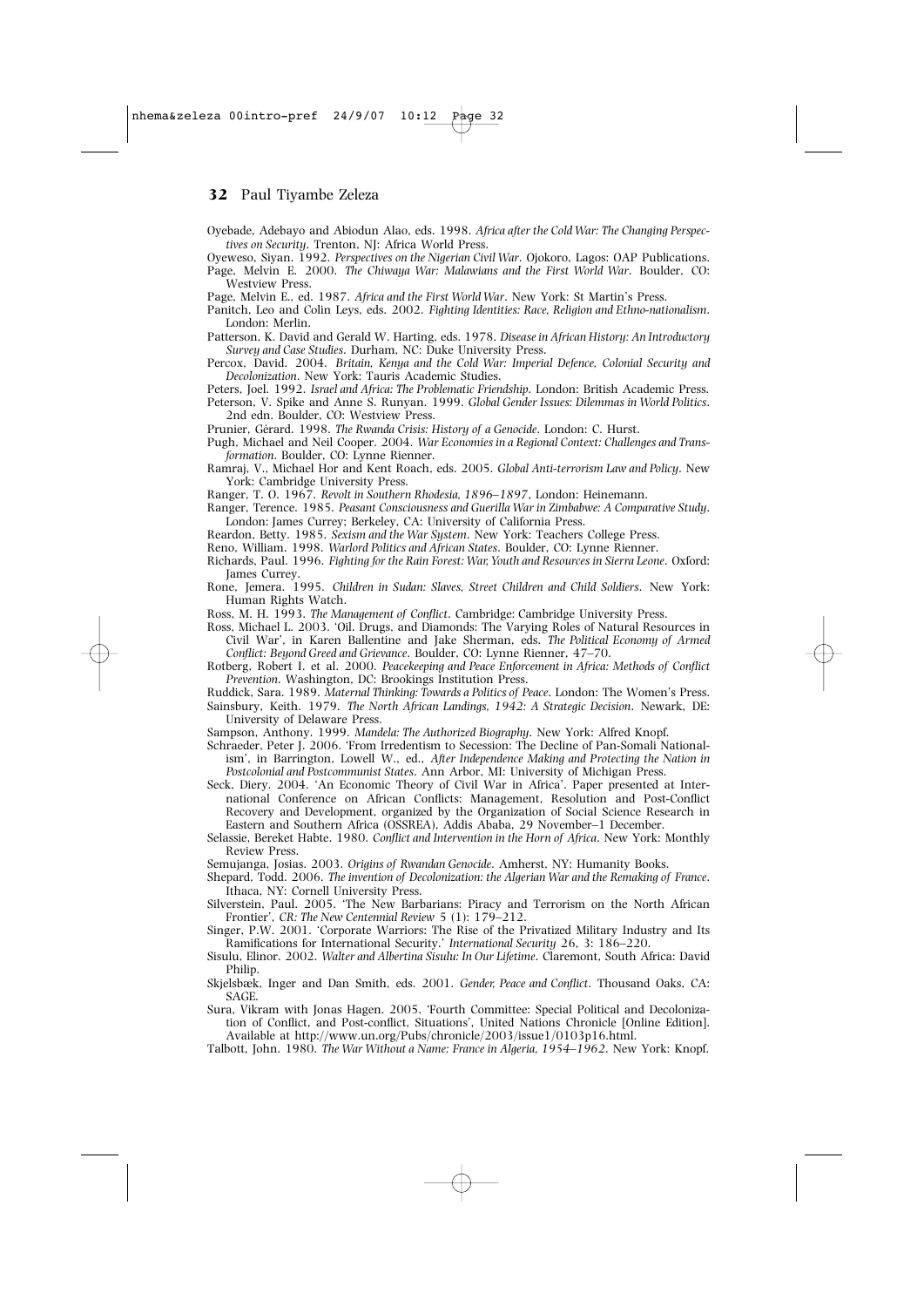- Thomas, Troy S., Stephen D. Kiser, and William D. Casebeer. 2005. *Warlords Rising: Confronting Violent Non-state Actors*. Lanham, MD: Lexington Books.
- Totten, Samuel and Eric Markusen, eds. 2006. *Genocide in Darfur: Investigating the Atrocities in the Sudan*. New York: Routledge.
- Turshen, Meredeth. 1998. *What Women Do in Wartime: Gender and conflict in Africa*. London: Zed Books.

Twagilimana, Aimable. 2003. *The Debris of Ham: Ethnicity, Regionalism, and the 1994 Rwandan Genocide*. Lanham, MD: University Press of America.

UNESCO. 1985. *Africa and the Second World War* (Report and Papers of the Symposium Organized by Unesco at Benghazi, Libyan Arab Jamahiriya, from 10 to 13 Nov. 1980). Paris: Unesco.

United Nations. 2004. *Report of the Secretary General's High Level Panel. A More Secure World: Our Shared Responsibility*. New York: United Nations.

UNRISD. 2005. *Gender Equality: Striving for Justice in an Unequal World*. Geneva: UNRISD.

- Veney, Cassandra R. 2006. *Forced Migration in Eastern Africa*. New York: Palgrave Macmillan.
- Vickers, Michael. 2000. *Ethnicity and Sub-Nationalism in Nigeria: Movement for a Mid-West State*. Oxford: Worldview Publishers.
- Volpi, Frédéric. 2003. *Islam and Democracy : The Failure of Dialogue in Algeria*. Sterling, VA and London: Pluto Press.

Volpi, Frédéric. 2003. *Islam and Democracy: The Failure of Dialogue in Algeria*. London: Pluto Press.

- White, Mathew. 2003. 'Wars, Massacres and Atrocities of the Twentieth Century,' in *Historical Atlas of the Twentieth Century*, [Online] Available at http://users.erols.com/mwhite28/ 20centry.htm Accessed 28 August 2004.
- White House, The. 2002. 'The National Security Strategy of the United States'*.* Washington, DC: The White House. http://www.whitehouse.gov/nsc/hss.html. (accessed 15 January 2005).
- Zeleza, Paul Tiyambe. 2003. *Rethinking Africa's Globalization. Vol.1, The Intellectual Challenges*. Trenton, NJ: Africa World Press.
- Zeleza, Paul Tiyambe. 2004a. 'Resurrecting South Africa from the Ashes of Apartheid', *Africa Development* 1&2: 7–15.
- Zeleza, Paul Tiyambe. 2004b. 'The Republicanization of America.' *Codesria Bulletin*, 1&2: 40–42.
- Zeleza, Paul Tiyambe. 2005. 'Human Rights and Development in Africa: Current Contexts, Challenges, and Opportunities', in Lennart Wohlgemuth and Ebrima Sall, eds. *Human Rights, Regionalism and the Dilemmas of Democracy in Africa*. Dakar: Codesria Book Series and Uppsala: Nordic Africa Institute, 57–96.

#### Notes

- 1 A perspective dubbed by Paul Richards (1996: xiii) as the 'New Barbarism' thesis.
- 2 A common classification is to distinguish between inter-state, intra-state and extra-state wars, see Henderson and Singer (2002).
- 3 There is a vast literature on struggles against apartheid, some of which is reviewed in Zeleza (2004a); also see Gregory Houston (1999), Eric Louw (2004), Lindsay Eades (1999), and the remarkable autobiography and biographies of Mandela and the Sisulus (Mandela 1994; Sampson 1999; Sisulu 2002).
- 4 The Rwanda genocide was the product of complex colonial and postcolonial histories, as well as internal, regional and international dynamics. Of the vast literature on the subject see some of the following: Mamdani (2001), Gourevitch (1999), Prunier (1998), Melvern (2000), Semujanga (2003), and Twagilimana (2003).
- 5 I discuss these developments in greater detail in Zeleza (2003, 2005).
- 6 All the key elements of Bush's doctrine of pre-emption articulated in a report released in September 2002, *The National Security Strategy of the United States* (White House 2002), are presaged in a 2000 report from a neo-conservative organization, the New American Century (2000: ii), called *Rebuilding America's Defenses*, which unequivocally calls for the US to rebuild, modernize and maintain its military and nuclear strategic superiority in order to sustain a Pax Americana. It has since transpired that plans for a premeditated attack on Iraq, to secure 'regime change', were in place even before Bush assumed office in January 2001 and therefore had nothing to do with the attacks of September 11, Iraq's unproven connections with Al-Qaeda, the existence of weapons of mass destruction that were never found, or the need to export democracy (Anonymous 2004; Clarke 2004).
- 7 Anonymous (2004: 241) tabulates them as follows: 'U.S support for Israel that keeps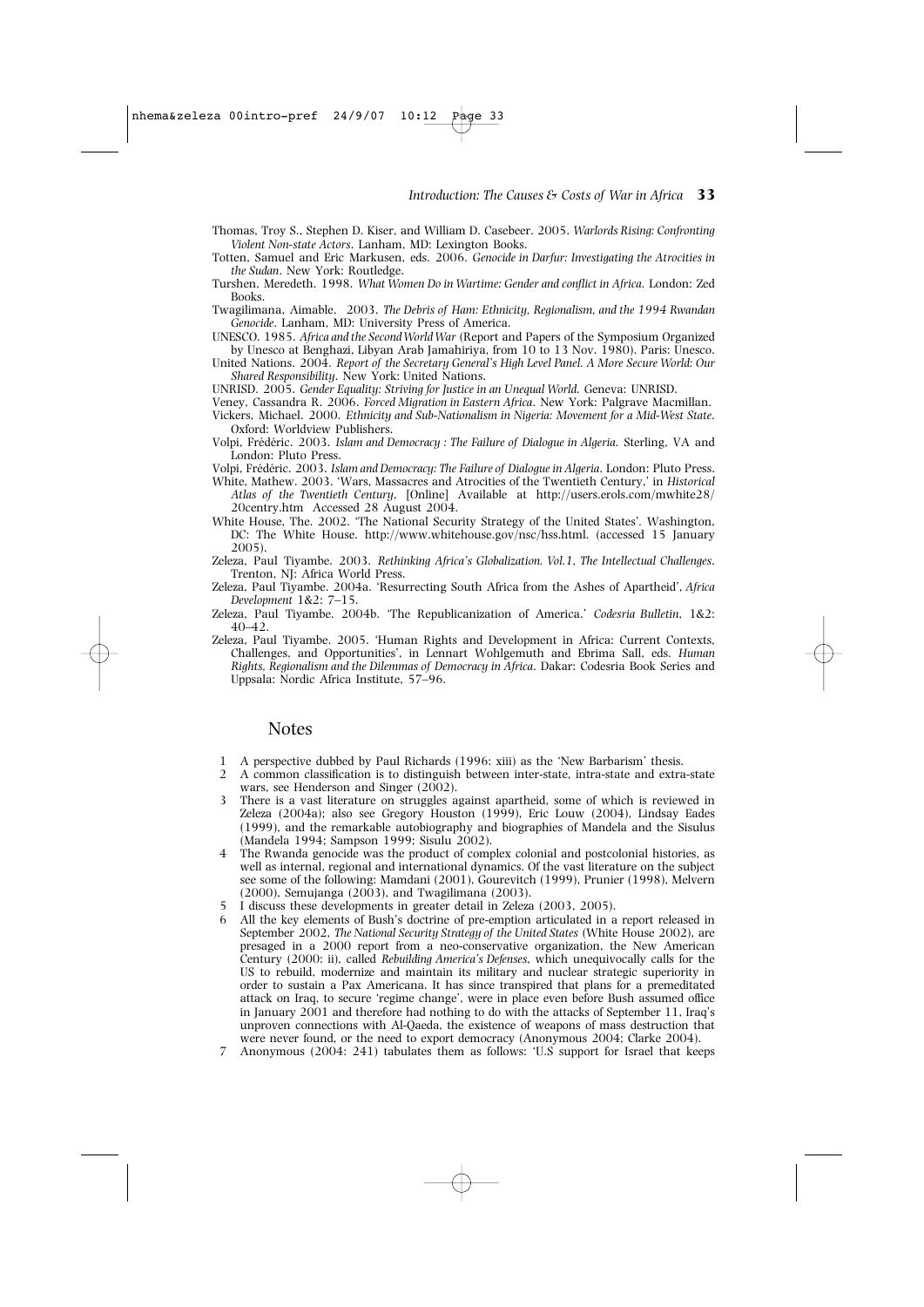Palestinians in the Israeli's thrall; US and other Western troops on the Arabian Peninsula; US occupation of Iraq and Afghanistan; US support for Russia, India, and China against their Muslim militants; US pressure on Arab energy producers to keep oil prices low; and US support for apostate, corrupt, and tyrannical Muslim governments'. That Osama bin Laden articulates and uses these grievances to mobilize his followers does not mean they are not real or shared by millions of people in the region. While some of those opposed to the US in the region are indeed terrorists, many more are ordinary nationalists fighting to liberate their countries from foreign occupation and domination.

- 8 This figure is from the National Priorities Project that monitors and tallies the costs of war on an ongoing basis; see its website at: http://nationalpriorities.org/index.php? option=com\_wrapper&Itemid=182 Accessed 1 November 2006.
- 9 This figure was widely disputed and predictably rejected by American and British leaders, the architects of the ill-fated Iraq war. It is interesting to observe the controversy about the study's methodology and conclusion, when casualty figures of African wars or the HIV/AIDS pandemic that are often based on far less rigorous research than the *Lancet* study, if not outright speculation, are largely accepted without a murmur by the so-called 'international – read Euro-American – media.
- 10 See the detailed report by Phyllis Bennis and the IPS Iraq Task Force (2004). At the time of writing (November 2006) the urgent need to change policy in Iraq is widely accepted even in American and British government circles, and most people in the two countries now regard the invasion as a failed adventure. As reported by the media, the quagmire in Iraq played a major role in the defeat of the Republican Party in the US midterm elections in November 2006. See the following news magazines, *Newsweek*, 'Election 2006: The Aftershocks', 20 November 2006 and *The Economist*, 'The Incredible Shrinking Presidency', 11–17 November 2006.
- 11 Paul Silverstein (2005) suggests, in the case of North Africa, that the 'war on terror' rekindles in the Western imaginary memories not only of Islamic invasions but also of Barbary piracy and terrorism. The literature on Africa and the 'war on terror' is growing rapidly. For a sample, see Kadende-Kaiser and Kaiser (2005); Davis (2005); Ramraj et al. (2005); Kraxberger (2005); Marrouchi (2003); Silverstein (2005); Carmody (2005); Barnes (2005); Mills (2004); El-Khawas (2003).
- 12 For example, Human Rights Watch (2004) has accused the UN's Security Council of disregarding human rights in the work of its Counter-Terrorism Committee and the Counter-Terrorism Executive Directorate, established by resolutions passed after 11 September 2001, both of which have to date shown reluctance to address the human rights implications of the anti-terrorism laws and strategies of member states.
- 13 See, for example, the reports by Amnesty International (2002, 2003).
- 14 Also see Amnesty International's (2002a) detailed critique of the convention adopted by the League of Arab States, which Amnesty believes presents a serious threat to human rights in Arab countries, many of which are, of course, in Africa.
- 15 For recent accounts and critiques of these analyses, see Kieh (2002) and Fosu and Collier (2005).
- 16 These wars are variously called 'new wars', 'postmodern wars', 'wars of the third kind', and 'people's wars', see Henderson and Singer (2002: 166–71).
- 17 Kalyvas (2001: 109) criticizes the Eurocentricism and culturalist thrust of the 'new wars' theorists and argues that 'the end of the Cold War seems to have caused the demise of the conceptual categories used to interpret civil wars rather than a decline in the ideological motivations of civil wars at the mass level'.
- 18 A sizeable literature has grown using this paradigm. Examples include Berdal and Malone (2000); Cilliers and Dietrich (2000); and Lind and Sturman (2002).
- 19 He notes that these studies have influenced the UN Security Council and General Assembly to pass resolutions prohibiting the import of conflict diamonds, to impose sanctions on rebel movements such as UNITA, and to condemn the illegal exploitation of natural resources and other forms of wealth from the Democratic Republic of Congo. Charles Cater (2003: 37) also comments on the economic predation paradigm in the UN sanctions regime, noting 'prior to 1990, the UN had only authorized sanctions twice – for Rhodesia in 1966 and for South Africa in 1977. During the 1990s, the Security Council approved sanctions relating to conflicts in twelve different countries.'
- 20 Michael Ross (2003) offers an interesting analysis of the varied impact of resources on separatist and non-separatist conflicts, and the different impact of various resources depending on what he calls their lootability, obstructability and legality. After examining fifteen conflicts in Africa, Asia, and Latin America he concludes, 'unlootable resources